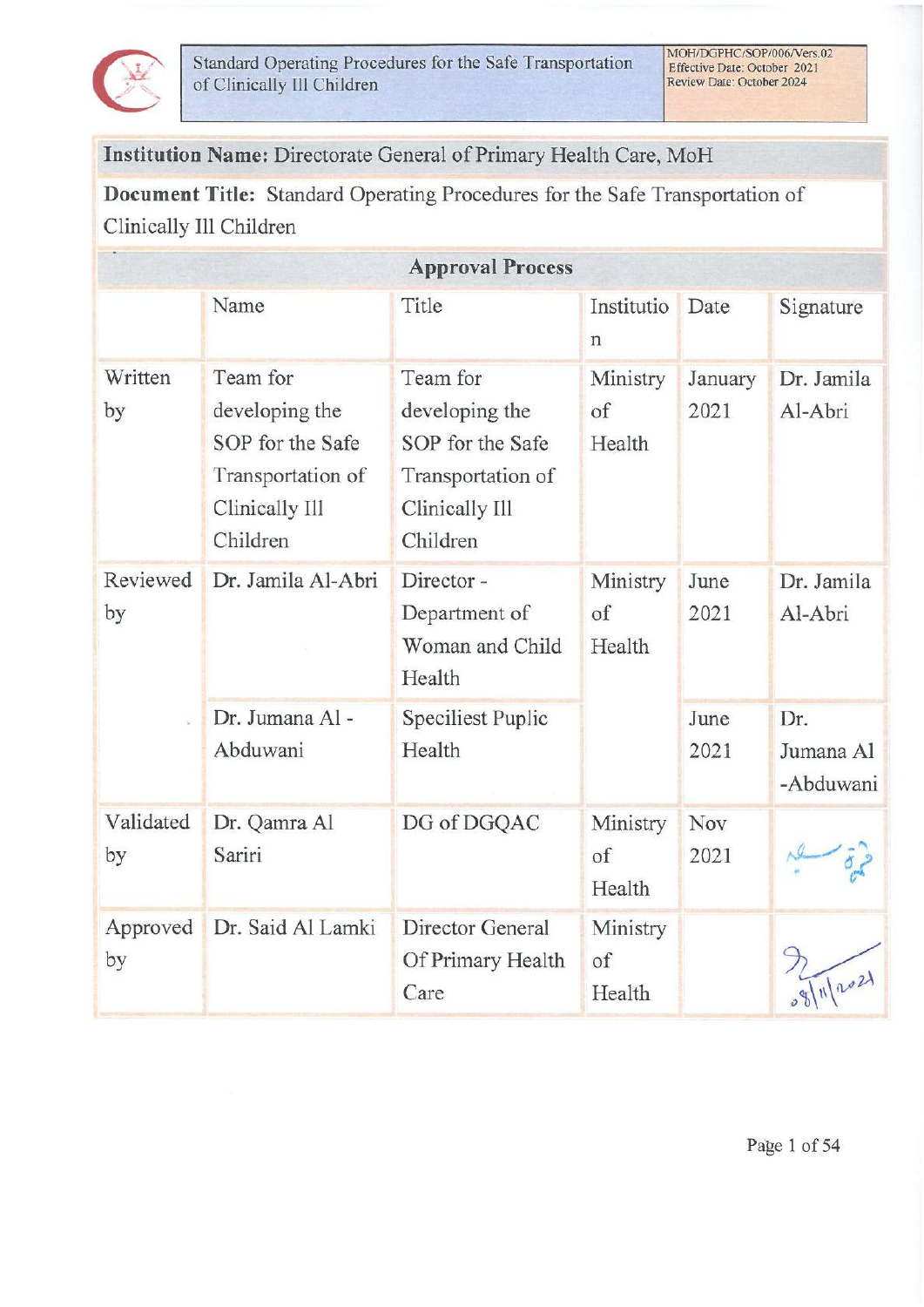



# **Standard Operating Procedures for the Safe Transportation of Clinically Ill Children Second Edition**

**2021**

**Sultanate of Oman Ministry of Health Directorate General Primary Health care Department of Woman and Child Health**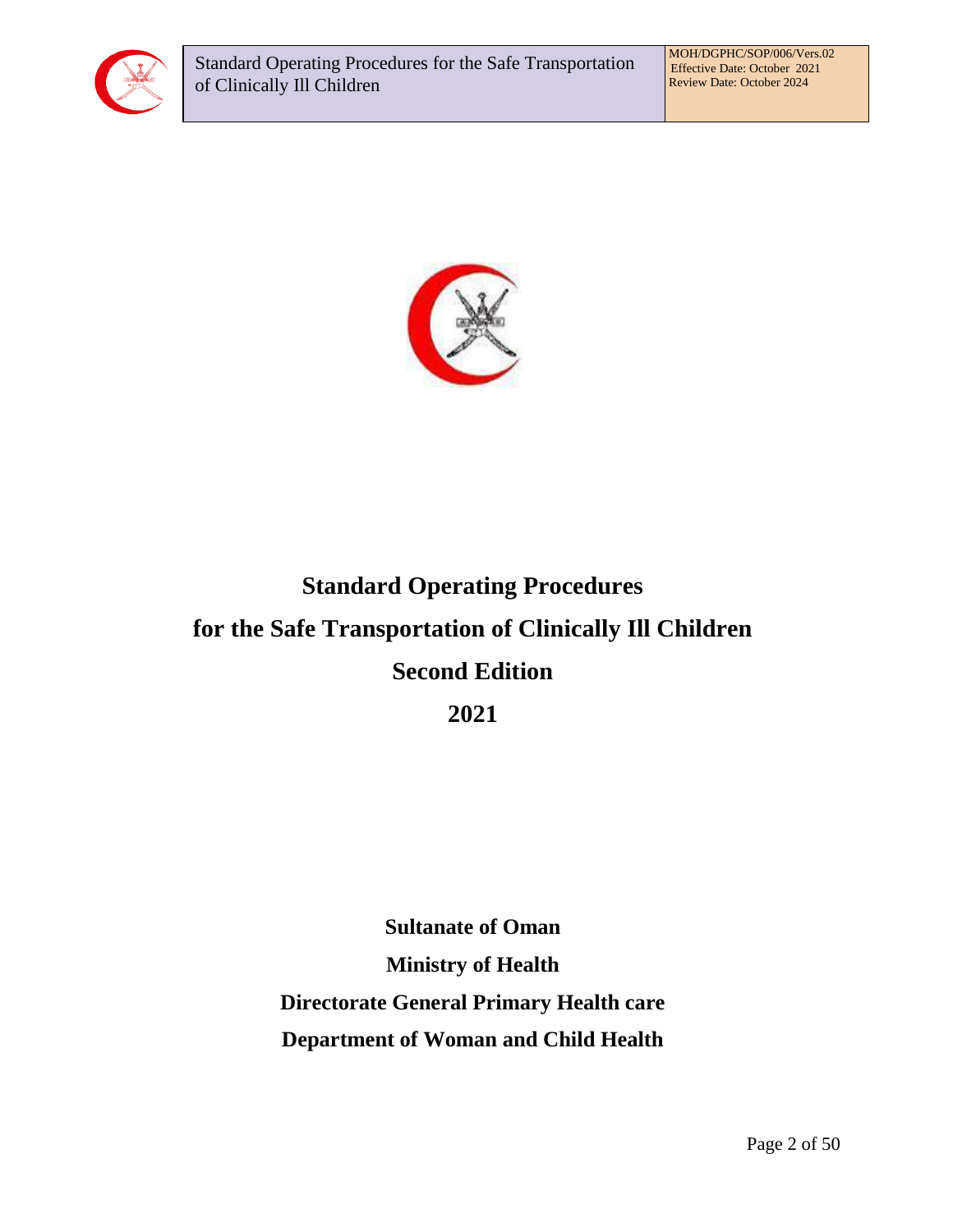

# **Acronyms:**

| <b>ABC</b>    | Airway, Breathing, Circulation                                             |  |  |
|---------------|----------------------------------------------------------------------------|--|--|
| <b>ABCDE</b>  | Airway, Breathing, Circulation, Disability, Exposure                       |  |  |
| <b>ACLS</b>   | <b>Advanced Cardiovascular Life Support</b>                                |  |  |
| <b>ACCEPT</b> | Assessment, Control, Communication, Evaluation, Preparation and packaging, |  |  |
|               | Transportation                                                             |  |  |
| A&E           | <b>Accident and Emergency</b>                                              |  |  |
| <b>BP</b>     | <b>Blood Pressure</b>                                                      |  |  |
| <b>CBC</b>    | Complete Blood Count                                                       |  |  |
| <b>ECG</b>    | Electrocardiogram                                                          |  |  |
| <b>EMS</b>    | <b>Emergency Medical Services</b>                                          |  |  |
| <b>ETT</b>    | <b>Endo-tracheal Tube</b>                                                  |  |  |
| Kg            | Kilograms                                                                  |  |  |
| ICP           | <b>Intracranial Pressure</b>                                               |  |  |
| <b>ICU</b>    | <b>Intensive Care Unit</b>                                                 |  |  |
| IV            | Intra venous                                                               |  |  |
| Lpm           | Liters per minute                                                          |  |  |
| Mg            | Milligrams                                                                 |  |  |
| <b>MIS</b>    | Management Information System                                              |  |  |
| ml            | Milliliter                                                                 |  |  |
| mm            | Millimeter                                                                 |  |  |
| MoH           | Ministry of Health                                                         |  |  |
| NETS-UK.      | Newborn and Pediatric Emergency Transfer Service - United Kingdom          |  |  |
| <b>NRP</b>    | <b>Neonatal Resuscitation Program</b>                                      |  |  |
| <b>NPO</b>    | Nothing per $os =$ nothing by mouth                                        |  |  |
| NG            | Naso-gastric                                                               |  |  |
| <b>PALS</b>   | Pediatrics Advanced Life Support                                           |  |  |
| <b>PEEP</b>   | <b>Positive End-Expiratory Pressure</b>                                    |  |  |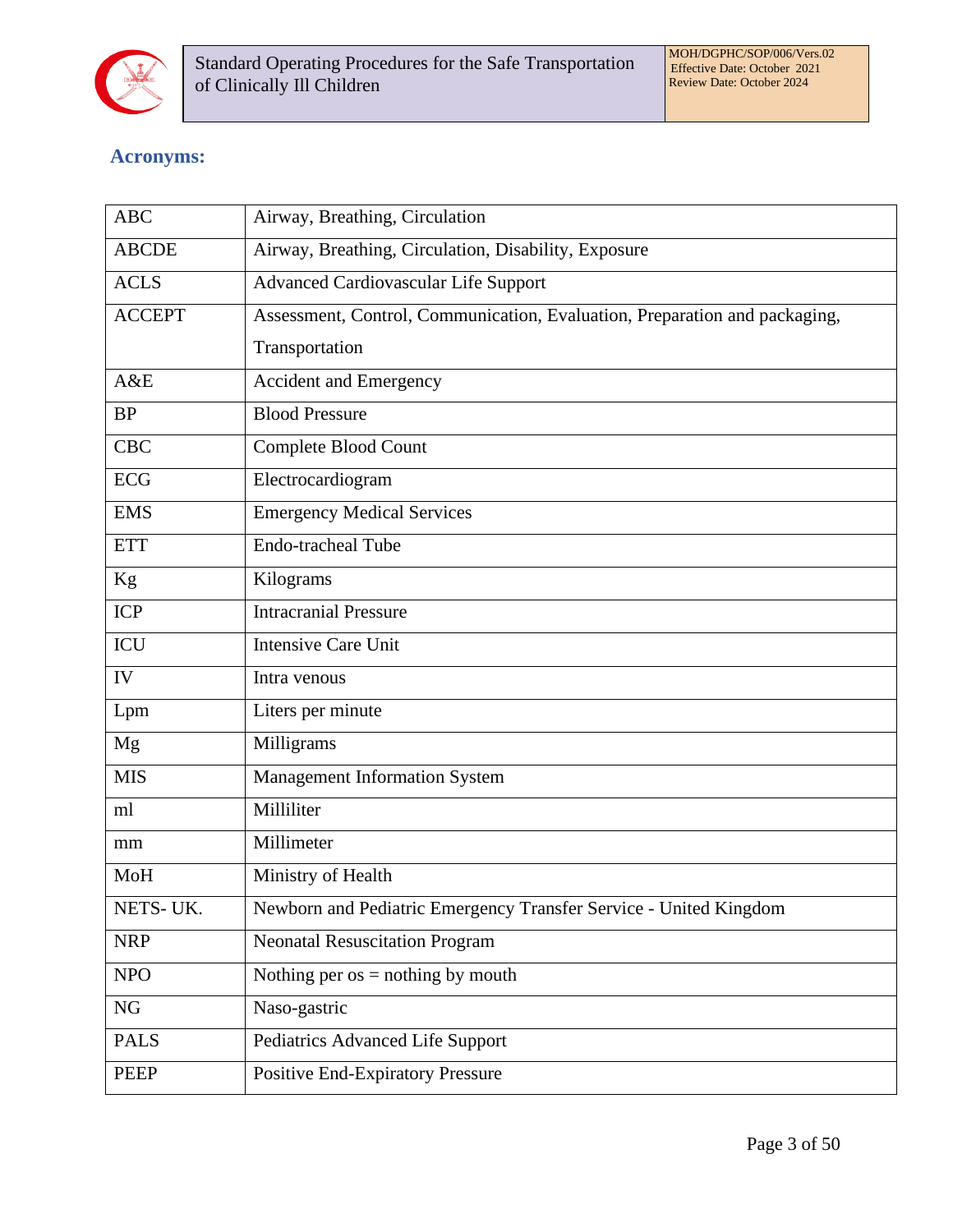

Standard Operating Procedures for the Safe Transportation of Clinically Ill Children

MOH/DGPHC/SOP/006/Vers.02 Effective Date: October 2021 Review Date: October 2024

| <b>PHC</b>  | <b>Primary Health Care</b>          |
|-------------|-------------------------------------|
| <b>PICU</b> | Pediatric Intensive Care Unit       |
| <b>PRO</b>  | <b>Public Relationships Officer</b> |
| <b>RAFO</b> | Royal Air Force of Oman             |
| <b>ROP</b>  | Royal Oman Police                   |
| <b>SCBU</b> | Special Care Baby Unit              |
| <b>TGA</b>  | Transposition of the Great Arteries |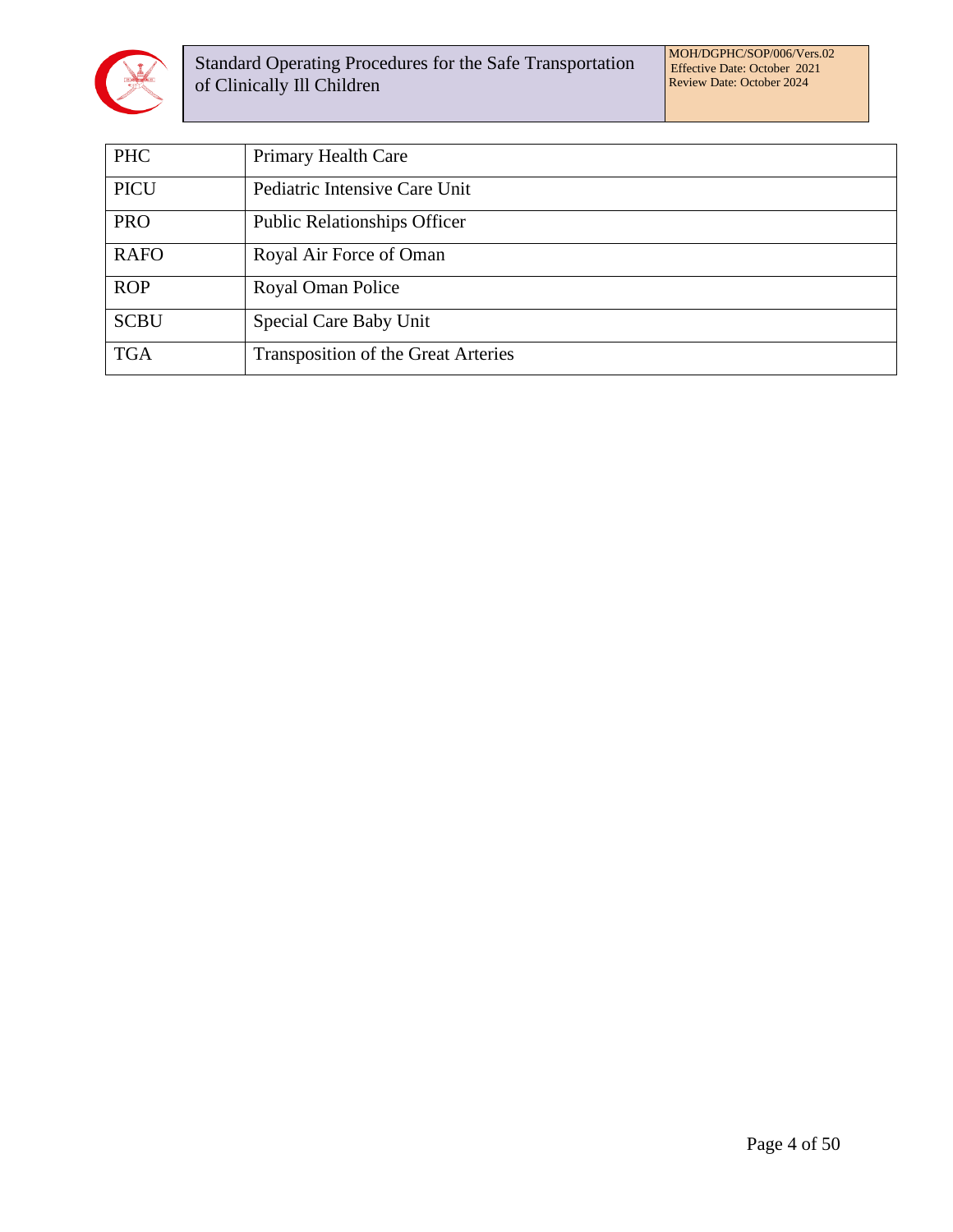

## <span id="page-4-0"></span>**Acknowledgments**

#### **Contributors from Department of Woman and Child Health:**

- Dr. Jamila Al-Abri, Director Department of Women and Child Health
- Dr. Asia Al-Naamani, Specialist at Child Health, Department of Woman and Child Health
- Dr. Moza Al-Hatmi, Head Child Health Section, Department of Woman and Child Health
- Dr. Jumana Al-Abdwani, Director Department of International Relations and Organizations

#### **Contributors from Royal Hospital:**

- Dr. Said Al Hanshi, Senior Consultant, Pediatric Intensive Care Unit, The Royal Hospital
- Dr. Saeed Al Obaidani ,Senior Consultant, Pediatric Accident & amp; Emergency, The Royal Hospital
- Dr. Khuloud Al-Mukhaini ,Consultant, Pediatric Intensive Care Unit, The Royal Hospital

#### **Contributors from Sultan Qaboos University Hospital:**

▪ Dr. Raghad Al- Abdwani, Consultant, Pediatric Intensive Care Unit, The Royal Hospital

#### **Edited by**

■ Ms. Juanita Singh Roshmi Albert, Public Health Specialist,

We also acknowledge Authors from the last edition of the guideline:

- Mr. John Kelly, (Former) Head of Section Human Resources Planning and Training.
- Ms. Magdalene J. Watson, Neonatal Nurse Specialist
- Dr. Yasmin Jaffer, (Former) Director of Woman & amp; Child Health
- Dr. Qasem Al Salmi Sr Consultant,- Paediatric Pulmonologyand Director General of Royal
- Hospil.
- Dr. Sami Al Farsi Sr Consultant Pediatrics Accident & amp; Emergency, Royal Hospital.
- **First edition was reviewed by: NETS UK**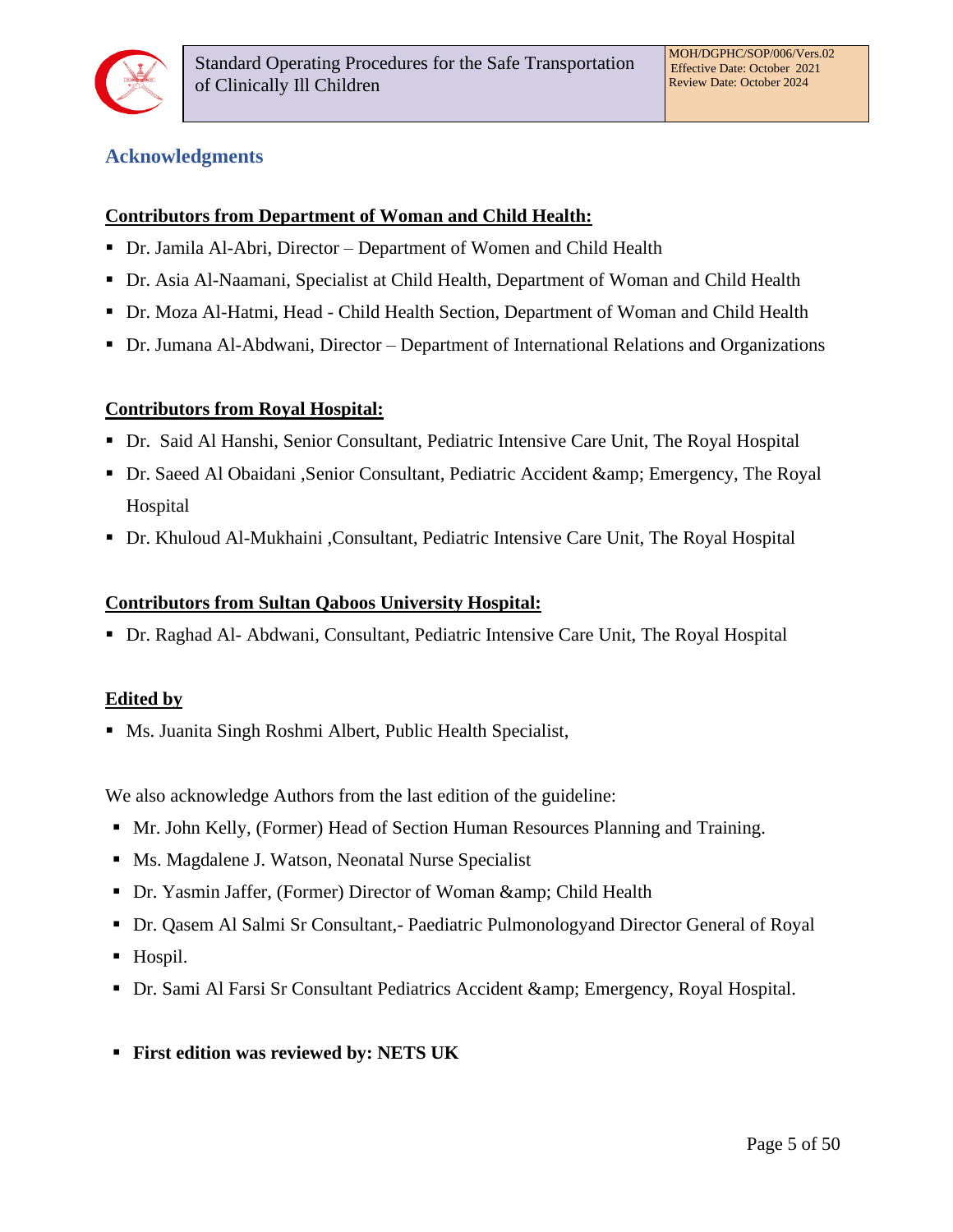

# **Contents**

| Annex 3: Guideline for Filling up Pediatrics Patient Transfer Form (H/P-249)  40 |  |
|----------------------------------------------------------------------------------|--|
|                                                                                  |  |
|                                                                                  |  |
|                                                                                  |  |
|                                                                                  |  |
|                                                                                  |  |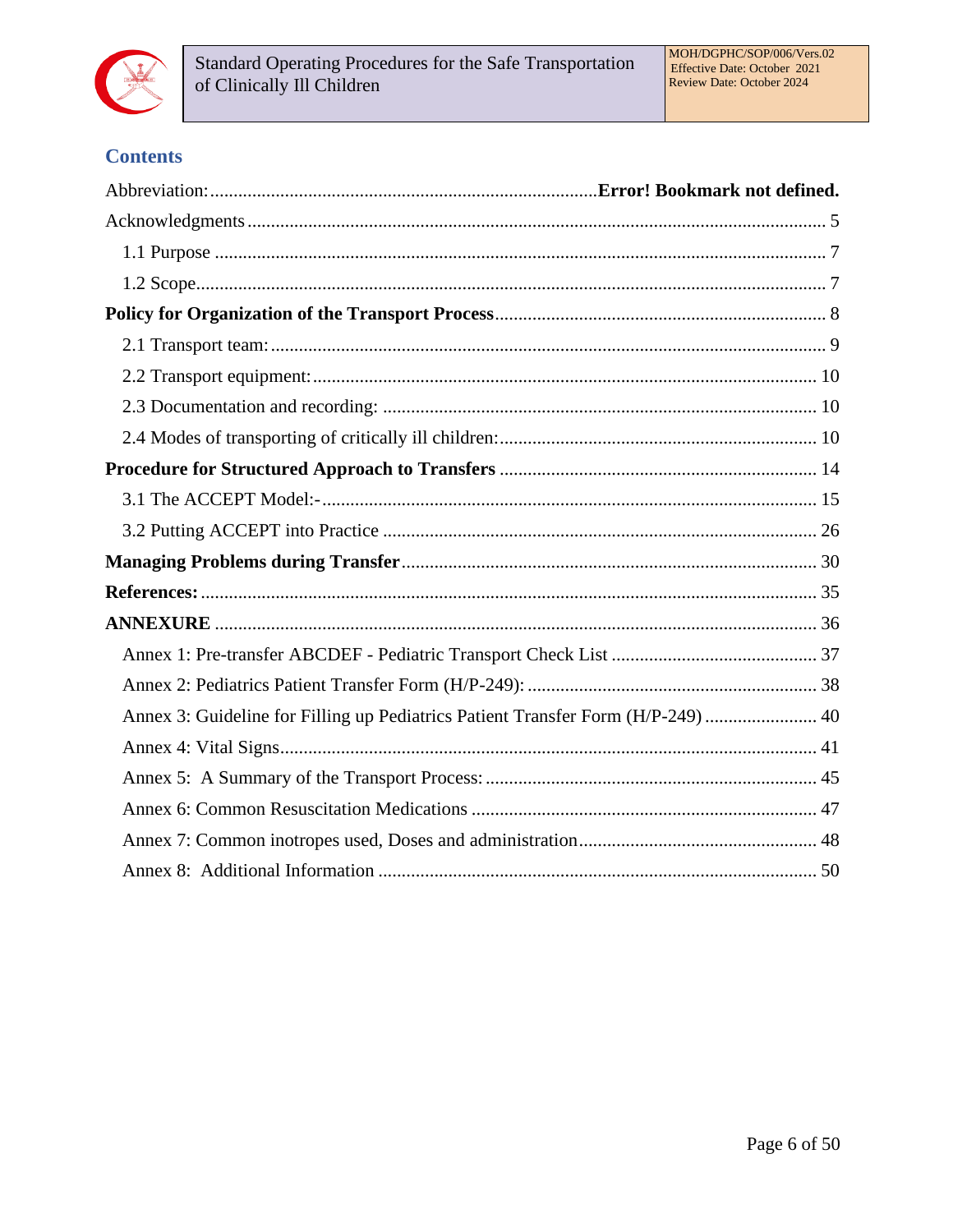

## <span id="page-6-0"></span>**1.1 Purpose**

Transferring patients from one hospital to another is an integral part of any medical delivery system. Adverse effects may occur during transfer, particularly when transfer conditions are sub-optimal. Although there is no data available on morbidity and mortality related to transporting critically ill children in Oman, the difficult and diverse geography of the country, the centralization of specialized child health services in the capital and the adverse outcomes noted in some transported cases, are important reasons for organizing the transport process. This matter was taken up by the Ministry of Health (MoH) and the training of health care professionals was initiated in 2011, in conjunction with Newborn and Pediatric Emergency Transfer Service - United Kingdom (NETS-UK). The purpose of this document is as follows:-

- a) To ensure safe and timely transport of neonates and children requiring urgent or controlled transfer from one level of healthcare to another.
- b) To ensure that all health care facilities have the following active components:
	- A dedicated transport team
	- Healthcare personnel trained on advanced life support (Neonatal Resuscitation Program (NRP), Pediatrics Advanced Life Support (PALS) or Advanced Cardiovascular Life Support (ACLS)).
	- Personnel trained on safe transport of critically ill children.
	- Management information system (MIS).
	- Suitable and functional transport equipment.

c) To equip health care providers with the knowledge and skills to:

- Define a child with a critical condition and the need for their transfer to another facility.
- Ensure the availability of transport equipment.

## <span id="page-6-1"></span>**1.2 Scope**

This document provides the standard operating procedures in the transfer of all sick children that require medically assisted transfers at all levels of healthcare.

*\*Please note: Definitions where necessary, have been included in the procedure.*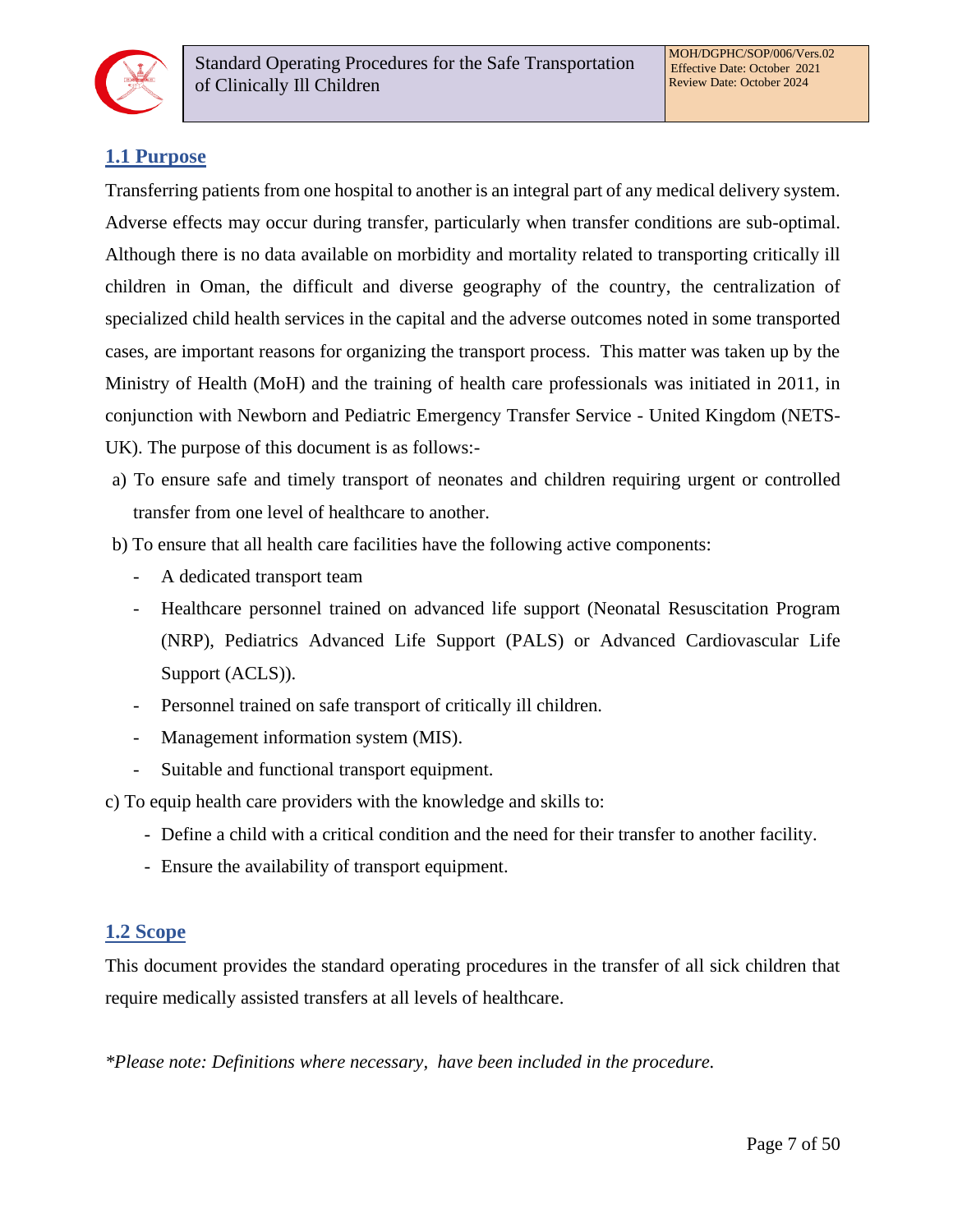

# <span id="page-7-0"></span>**Policy for Organization of the Transport Process**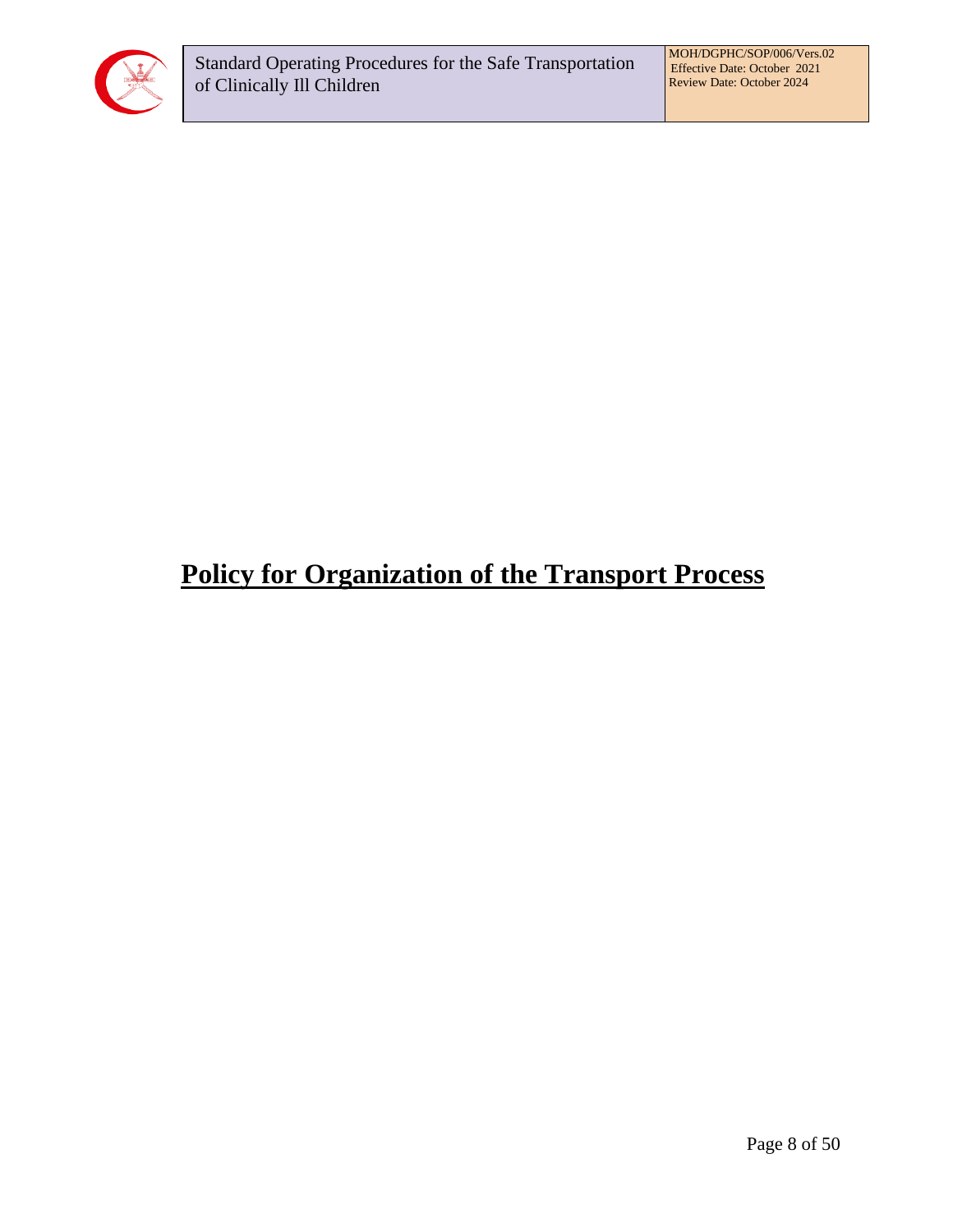

The policy for the transfer of critically ill children, takes into account the various aspects of the process, such as the transport team, the transport equipment and the mode of transfer.

## <span id="page-8-0"></span>**2.1 Transport team:**

- a) It is recommended that every secondary level health care facility must have a core group of health care workers who are trained and able to perform the transport. This group constitutes of individuals that are competent in all the following:
	- i. Pediatrics Advanced Life Support (PALS)
	- ii. Neonatal Resuscitation Program (NRP)
	- iii. Completed the course on "Safe transport of critically-ill children."
- b) It is recommended to involve the biomedical engineer in the core group of transport.
- c) The Head of Pediatrics Department at each hospital should lead the core group to ensure that there is as appropriate organization of the transport process, adequate supervision of training the team members, ensure availability of equipment, organizing transport duty rotations and other related logistics.
- d) For urgent cases, a minimum of two people should accompany the patient. A doctor and a nurse competent in advanced life support skills should accompany a critically ill or intubated child.
- e) The specific roles of the physician and nurse are outlined.

| Role of the transporting physician                                                 | Role of the transporting nurse                             |
|------------------------------------------------------------------------------------|------------------------------------------------------------|
| a) Team leader- Overall control of the transfer process.                           | a) Skilled in the nursing care of critically ill children  |
| b) Communicating with the receiving center and ensuring                            | including monitoring pediatric patients, administrating    |
| approval for transfer from consultant in charge.                                   | medications, maintaining temperature control and           |
| c) Informing parents about the transfer and explaining to them                     | providing general nursing care.                            |
| the associated risks and benefits.                                                 | b) Ensure all equipment are available and functional prior |
| d) Taking charge of the clinical care of the child and ensuring                    | to the transport.                                          |
| continuity of critical care.                                                       | c) Ensure all transport drugs are available with known     |
| e) Filling necessary documents.                                                    | concentrations before and during the transport.            |
| The physician should also be well trained in obtaining and<br>$\ddot{\phantom{1}}$ | d) Be familiar with all the forms required and ensure that |
| securing an airway, bag mask ventilation, and obtaining                            | they are filled appropriately before, during and after     |
| vascular access, including obtaining Intraosseous access.                          | the transfer process.                                      |
| g) Prescribe/administer necessary medication during transfer.                      |                                                            |

#### *Table 1:Roles and Responsibilities of Transporting Team (Physician and Transporting Nurse)*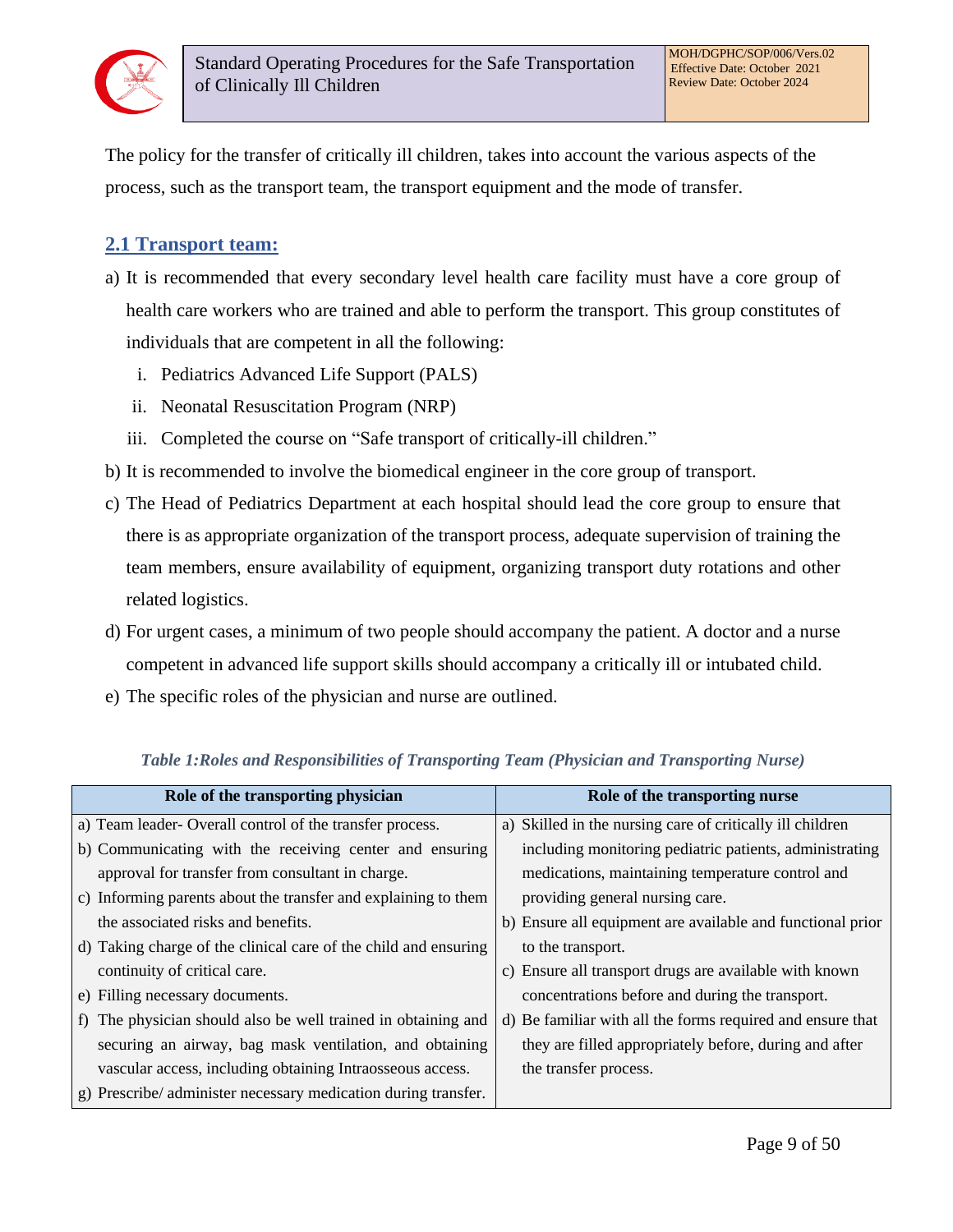

## <span id="page-9-0"></span>**2.2 Transport equipment:**

Equipment is divided into three categories:

- a) respiratory equipment
- b) monitoring equipment, and
- c) transport medications

*It is the responsibility of the nurse in charge of the Accident and Emergency (A&E) Department in each shift to make sure that the all the required equipment is available and functional (Annex 1).*

## <span id="page-9-1"></span>**2.3 Documentation and recording:**

All relevant information of the child's condition must be documented in the appropriate forms including the Pediatrics Patient Transfer Form (H/P-249) (Annex 2) and Guideline for Filling up Pediatrics Patient Transfer Form (H/P-249) **(**Annex 3).

## <span id="page-9-2"></span>**2.4 Modes of transporting of critically ill children:**

In Oman, critically ill children can be transferred by road, air or sea, or a combination of these modes may be used as deemed appropriate considering the following:

- *Urgency*
- *Distance from the nearest suitable healthcare facility*
- *Terrain*

*2.4.1 By Road:* This is the most preferred mode of transporting a critically ill child owing to it being low cost, having rapid mobilization, being less weather dependent, and easier to mobilize, monitor and manage the patient than when using other modes of transport for this purpose.

2.4.2 By Air: The main mode of air ambulance transportation is via helicopter, due to its accessibility in terrains inaccessible by road, limited requirements for landing space, and feasibility in the event of emergencies or adverse weather conditions.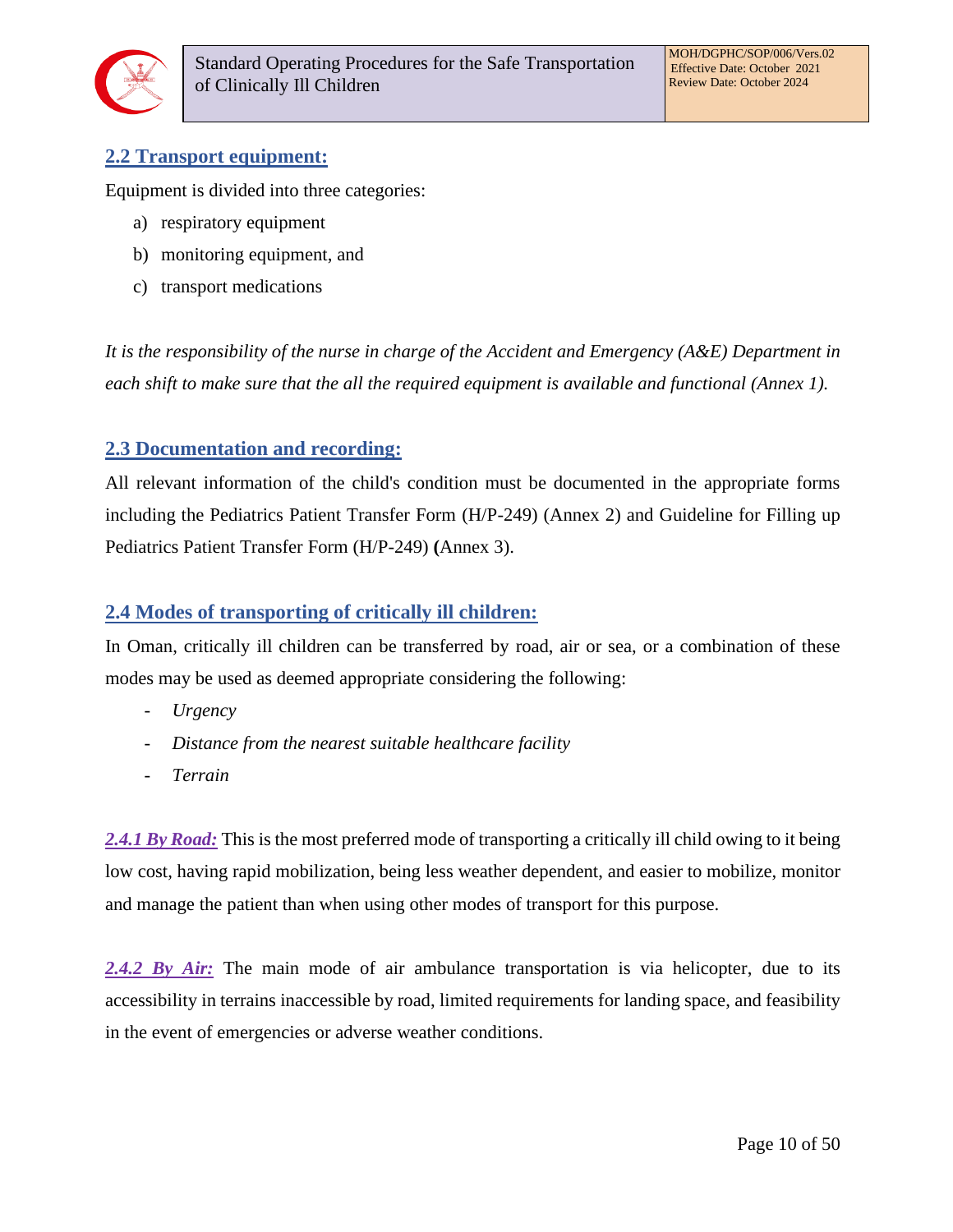## *a) Transfer of a patient by helicopter should be considered in the following situations:*

- i. A patient with critical injuries or illnesses requiring transport to a distant healthcare facility within the country, whereby ground transport will significantly delay care leading to a worse prognosis.
- ii. The patient is currently located in an area that is inaccessible to ground transport (e.g., patient trapped in a wadi, mountain or island).

## *b) Considerations for Rotary-wing Air Ambulance:*

The following are the considerations while transporting a child via the air ambulance:

- i. *Is there a helipad in the receiving hospital campus?* If not, the receiving hospital should be prepared to send a medical-escort team and ambulance to escort the patient from the airport or Royal Air Force of Oman (RAFO) airbase.
- *ii. What are the current and predicted weather situations along the transport route?*
- iii. Is the weight of the patient (plus the weight of required equipment and transport personnel) *within the allowable range for air transport?*
- iv. There are various clinical conditions that may warrant helicopter transfer. Although the referring and receiving staff may agree on the transfer, the escort-physician of the specialized retrieval team is responsible for the final decision whether the patient is transferrable or not.
- v. To initiate helicopter transfer, the referring physician shall discuss the case with, and seek clearance from his hospital director. The referring physician shall also telephone the consultant at the receiving hospital, provide all the clinical details as in Annex 2 and seek approval for transfer.
- vi. The referring hospital shall then call Royal Oman Police (ROP) Hospital and discuss the case with the Emergency Medical Services (EMS) doctor on call to justify the need for helicopter transfer. If the ROP doctor approves the transfer, he will contact the ROP helicopter service to make the further arrangements.
- vii. For picking up a casualty from an accident site or to rescue from remote areas, usually the ROP is already involved. They make the arrangements for helicopter-transfer (if roadtransfer by ambulance is not the preferred choice), get approval from the Police Headquarters, which in-turn notifies the receiving hospital. In Musandam, RAFO is usually involved in transport of patients by helicopter.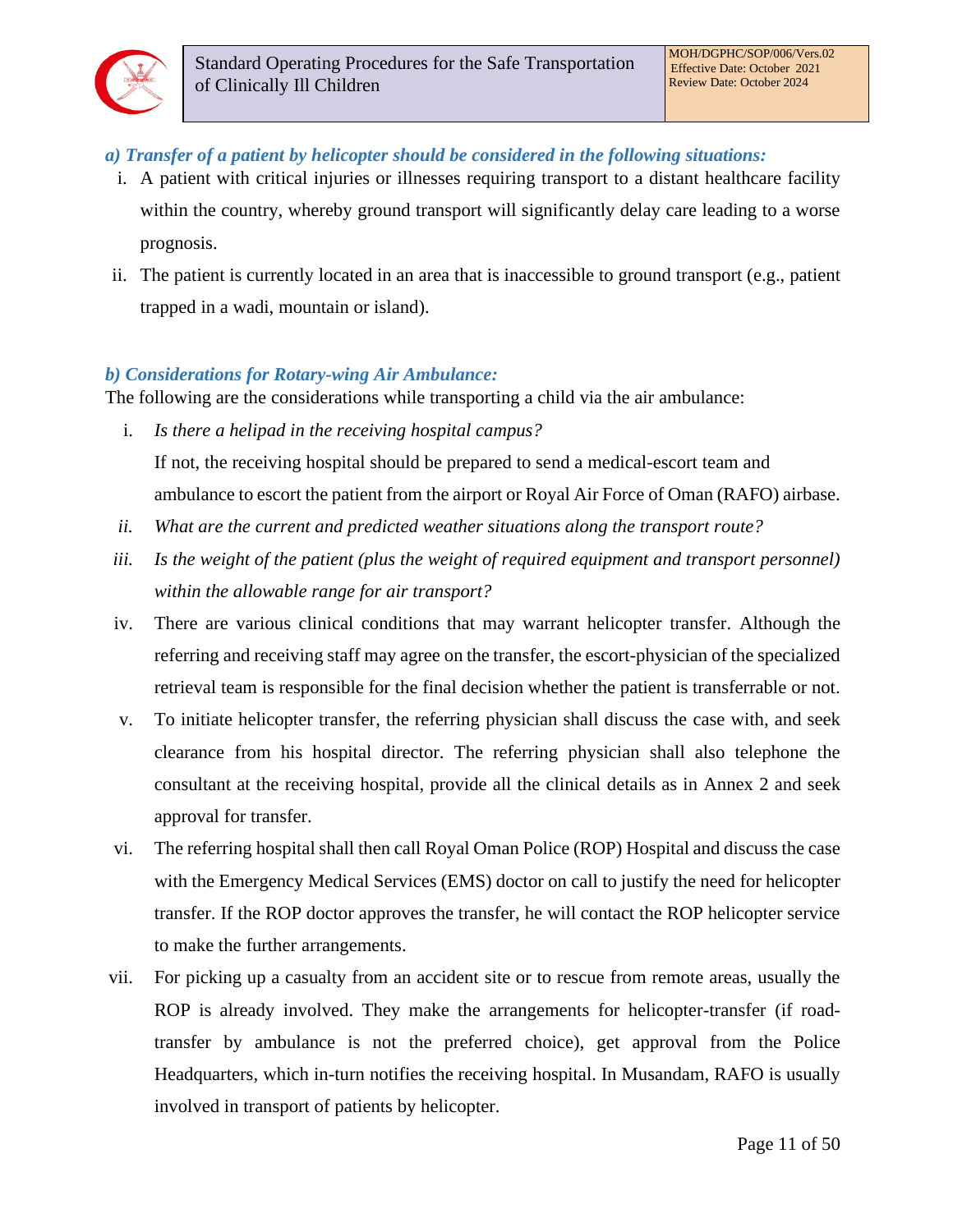- viii. While preparing patients for helicopter transfer, special attention shall be given to immobilization in case of head, neck, spine, chest and abdomen trauma. The relatives normally do not accompany the patient in the helicopter.
- ix. The official from (ROP) / RAFO shall notify the Duty Director at the receiving hospital regarding the expected arrival time of the helicopter landing.
- x. The Duty Director shall arrange for the helipad lights to be switched on and shall notify the receiving clinical unit doctor and the A&E doctor/nurse in-charge so that the ambulance and medical escorts are dispatched to helipad area before arrival of the helicopter.
- xi. The medical escorts receiving the patient being transported by helicopter shall carry with them all necessary medical equipment, devices and consumables which are required to manage the patient based on the clinical condition of the patient. The stretcher materials shall be securely fastened so that they are not blown off or sucked upwards during the helicopter landing. The ambulance and medical escorts shall approach the helicopter only after receiving clearance from the helicopter crew.
- xii. Hospitals which have a helipad shall ensure that at all times, (a) the helipad is litter-free and clean; (b) no vehicles or material are stationed in the helipad area and immediate vicinity; and (c) the road leading to the helipad is not blocked in any way.
- xiii. If the referring hospital has sent its staff as medical escorts, on arrival by helicopter, the receiving hospital shall provide the escorts with meals and accommodation or provide a vehicle for staff to proceed to the guest house / hotel arranged by the respective region.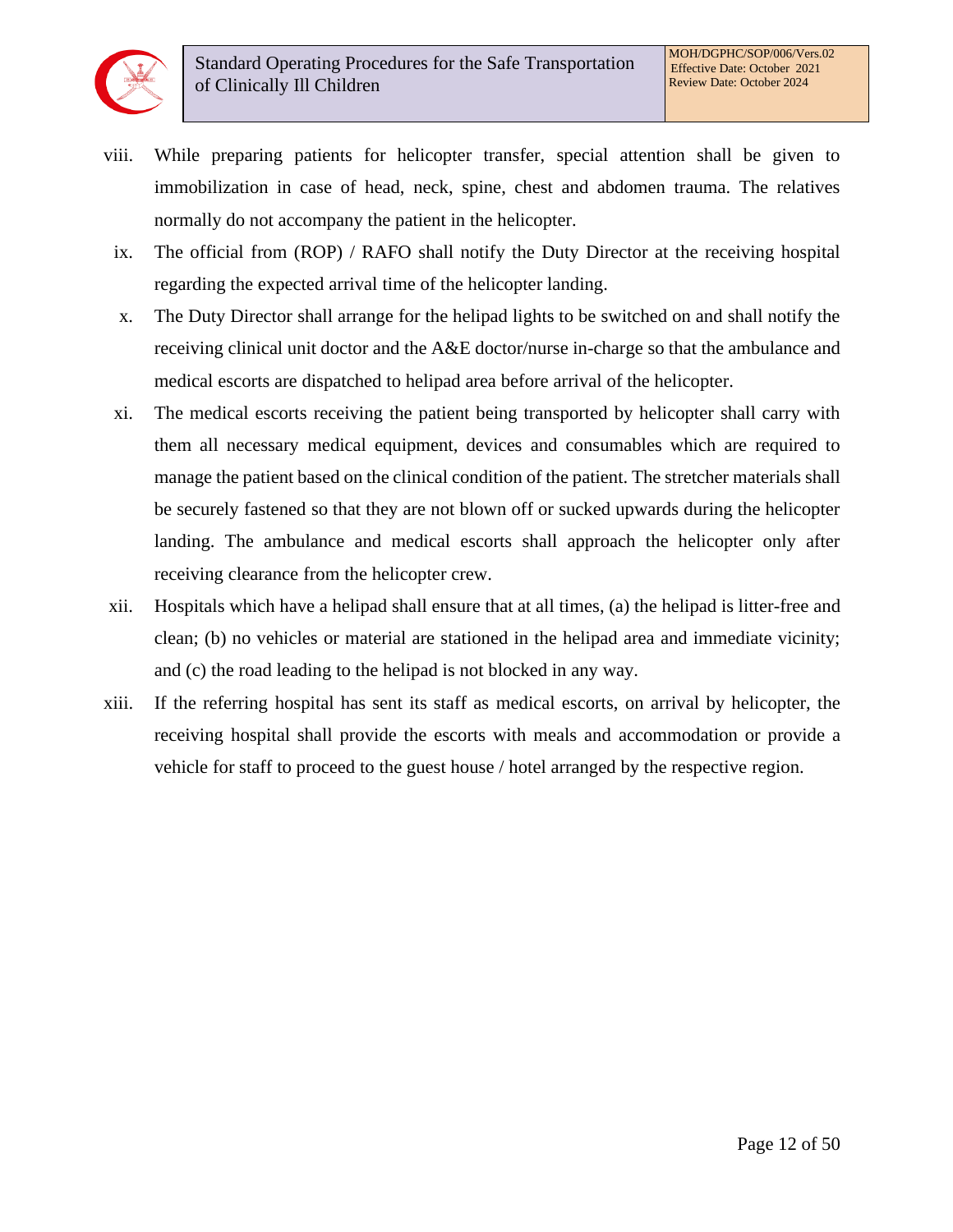

## *2.4.3 By Sea:*

## *Specific Procedures for Transferring Patients by Sea:*

- a) This applies to healthcare facilities in the coastal area with limited or no road access to transfer patients within Musandam and Masirah, but have the facility for ferry service between these islands and the mainland.
- b) The secondary care receiving facility in Musandam shall send an escort team to receive the patient from the primary healthcare (PHC) center.
- c) The ambulance boat service provides transfer of patients from Kumzar and Leema Health Centers to Khasab Hospital. The boat driver and crew shall be responsible for:
	- i. Scheduled preventive maintenance of the ambulance boat.
	- ii. Availability of the boat round the clock for emergency transfers and referrals.
	- iii. Directing and assisting in loading and off-loading the patient keeping in mind the sea and boat dynamics.
	- iv. Ensuring alignment of the patient and crew in the ambulance boat.
	- v. Ensuring that all safety measures are observed, including wearing of life jackets by all occupants of the boat.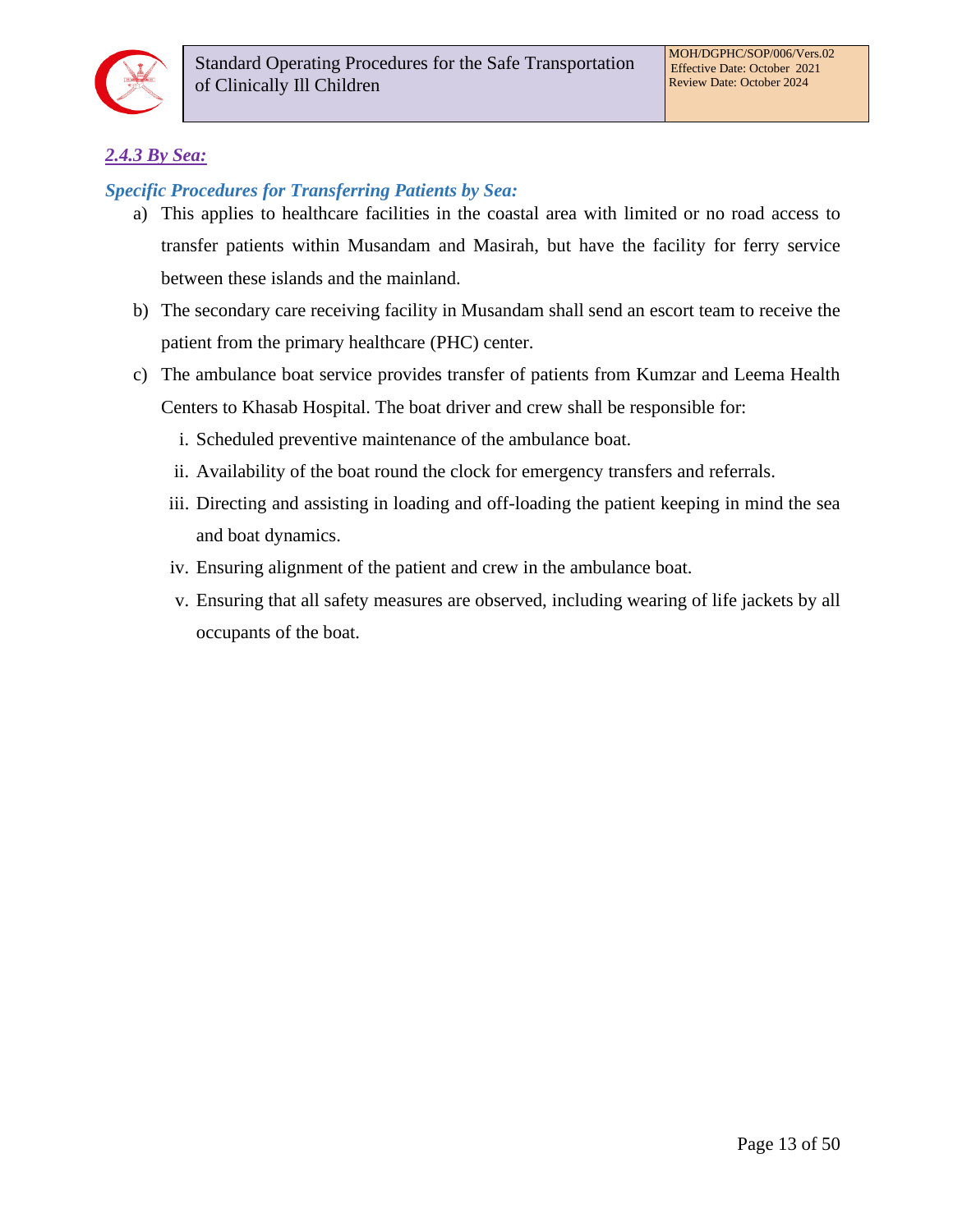

# <span id="page-13-0"></span>**Procedure for Structured Approach to Transfers**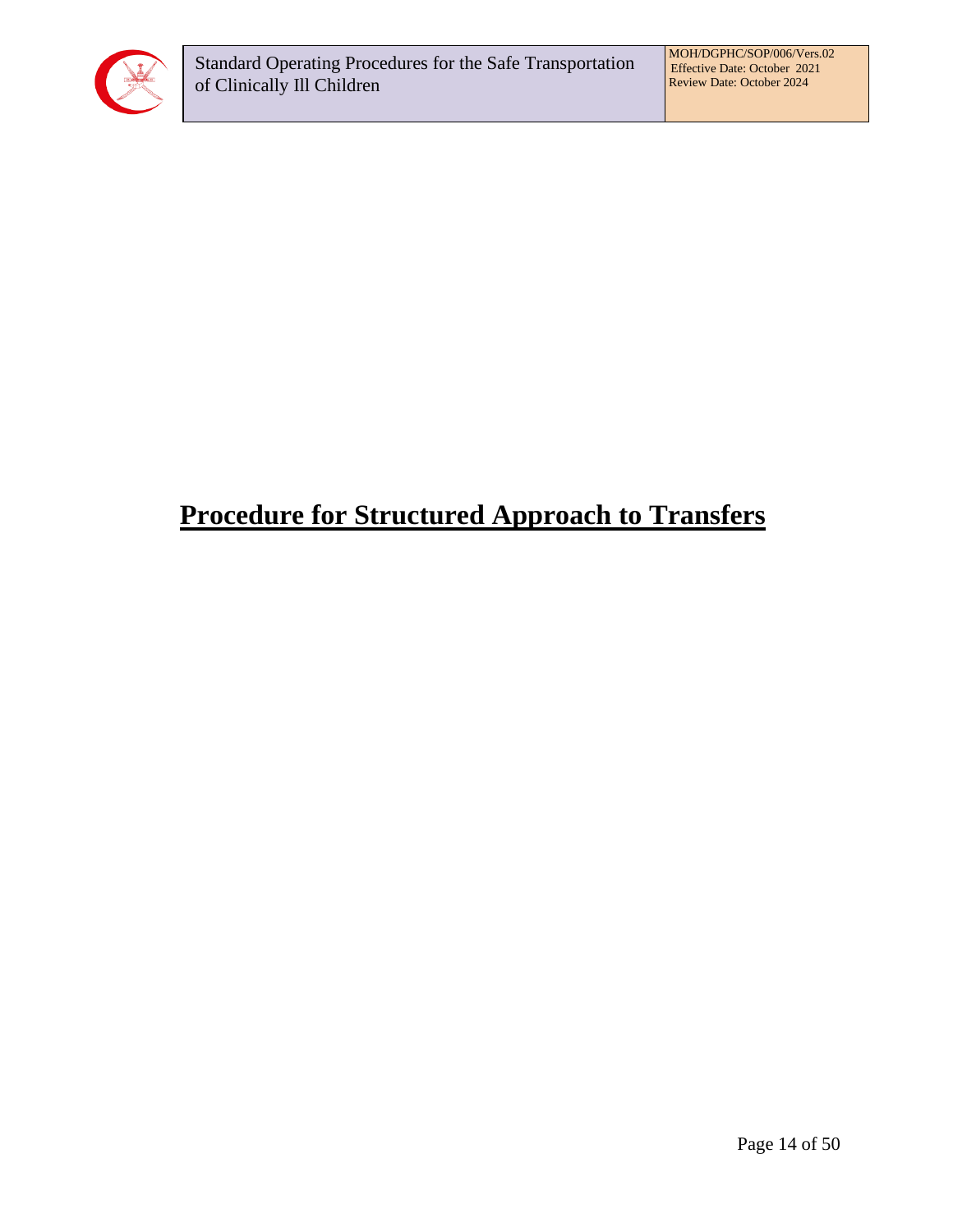

## <span id="page-14-0"></span>**3.1 The ACCEPT Model:-**

This guideline aims to streamline the transfer process using a systematic approach called the **ACCEPT** model. This model emphasizes the importance of preparing the child prior to transport and ensures that appropriate assessments and procedures are carried out before, during and after the process is completed.

The components of the **ACCEPT** model are:

|             | Assessment                       |
|-------------|----------------------------------|
| C:          | <b>Control</b>                   |
| C:          | <b>Communication</b>             |
| E:          | <b>Evaluation</b>                |
| ${\bf P}$ : | <b>Preparation and packaging</b> |
| T:          | <b>Transportation</b>            |

#### *3.1.1 Assessment:*

This first step is carried out prior to transporting a patient. At times the transporting physician has no prior knowledge of the patient to be transported. Proper assessment requires taking into consideration both the child's clinical condition including vital signs (please refer to Annex 4 for vital signs range per age) as well as the competencies of the transferring team. Answering the following questions may aid the process:

## **Assessment Questions:**

- *What is the problem?*
- *What is being done?*
- *What effect is it having?*
- *What is needed now?*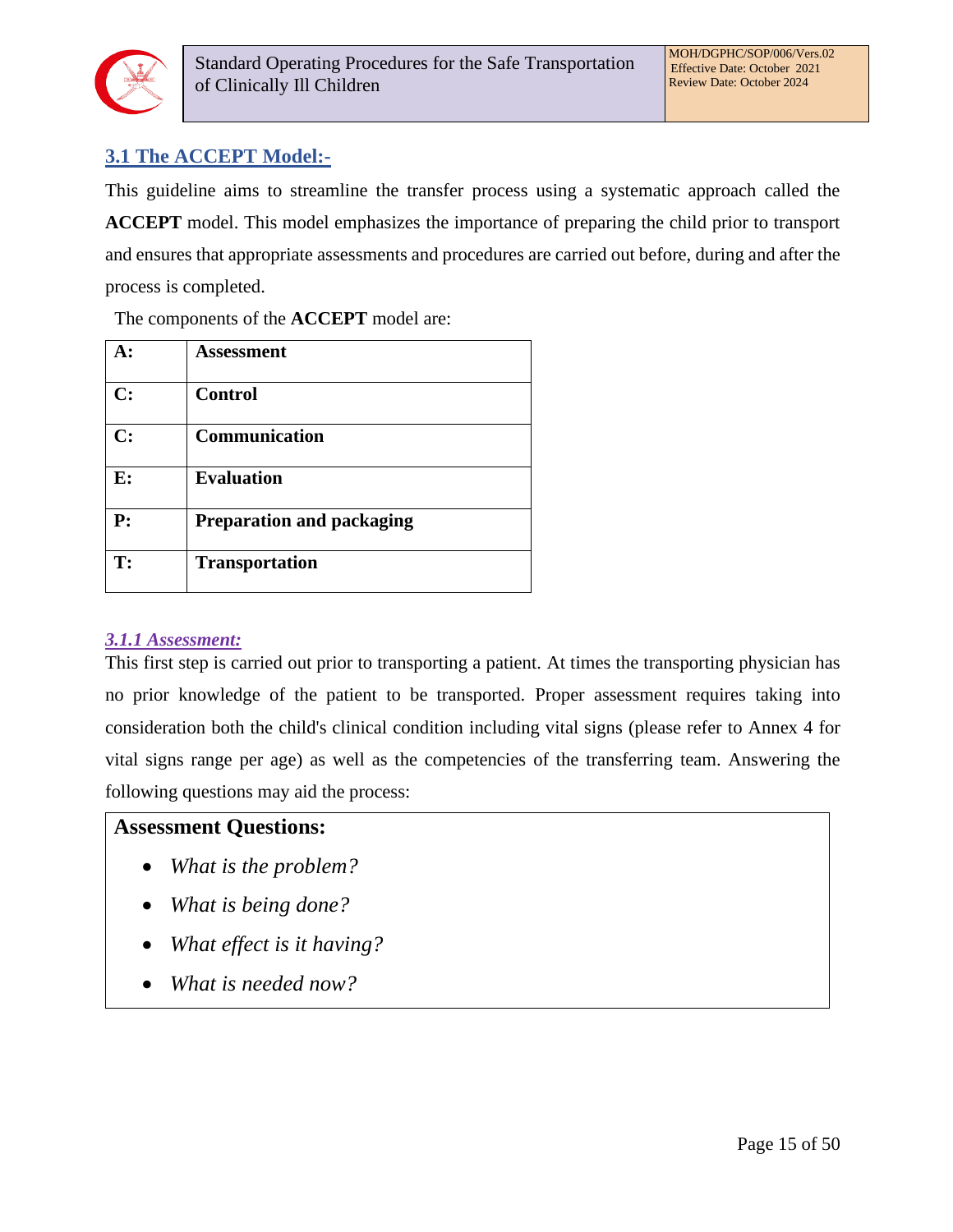

After obtaining the history carefully, an **ABCDE** approach should be adopted to identify the immediate and predicted needs of the child (please refer to Annex 5 for a summary).

#### *a) Airway:*

- Will it be possible to assess the airway during transfer?
- Is there a member of the team present who can secure the airway, if required?

#### *If the child is intubated*:

- Is the endotracheal tube (ETT) tube visible?
- Is the length of the tube at the lips/nose recorded?
- If cuffed, is the pilot balloon visible?
- Are the connections to the ventilation tubing visible?
- Is the ventilator tubing secured to ensure that it will not pull the ETT tube out? Does a member of the team have easy access to a prepared pack of the drugs and equipment that might be needed to (re)intubate?

#### *b) Breathing:*

- Is sufficient oxygen available for the transfer?
- Is a self-inflating bag–valve–mask system with appropriate size mask readily available if required?

#### *If the child is ventilated:*

- Do you have visual and hands-on access to the ventilator and the breathing circuit?
- Is there symmetrical chest movement?
- Can you see the pulse oximeter and capnograph displays?

#### *c) Circulation:*

- Can you assess the child's circulatory situation?
- Do you have an adequate intravenous access?
- Can you respond to changes in the child's circulatory status (inotropes/ volume)?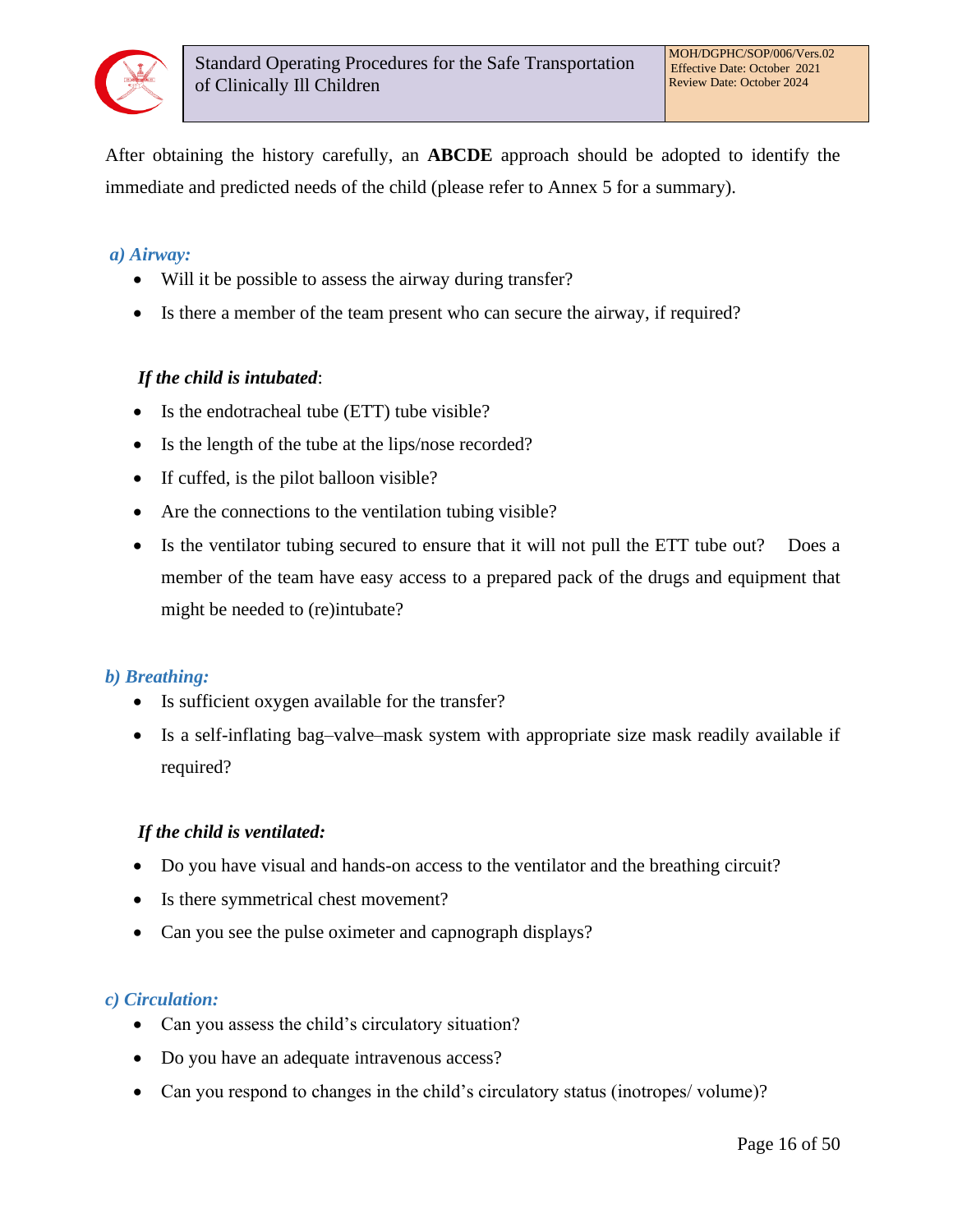

## *d) Disability:*

- Does the child require analgesia?
- Assess the child's neurological status in the ambulance.
- Plan how the team will respond to changes in the child's neurological status.

#### *e) Exposure and environment:*

- Has the child been kept warm during assessment and stabilization?
- Is the child adequately covered and secured (on stretcher or incubator)?
- Is the monitoring and therapeutic equipment adequately secured?
- Are all personnel going to be adequately secured?

#### *3.1.2 Control:*

This is the process of ensuring that each member of the transport team is familiar with his/ her responsibilities and duties, that all tasks are organized, all equipment is in good working condition and drugs used during transport are available. Control comprises of two main processes; task identification and task allocation.

#### *a) Task identification:*

Once control has been established:

- Provide direct clinical care.
- Communicate with concerned personnel.
- Identify and assemble necessary resources like staffing, equipment and drugs.
- Fill out necessary forms.

#### *b) Task allocation:*

The team leader should allocate tasks among team members, taking into consideration the relative priority of each task and the competencies of staff.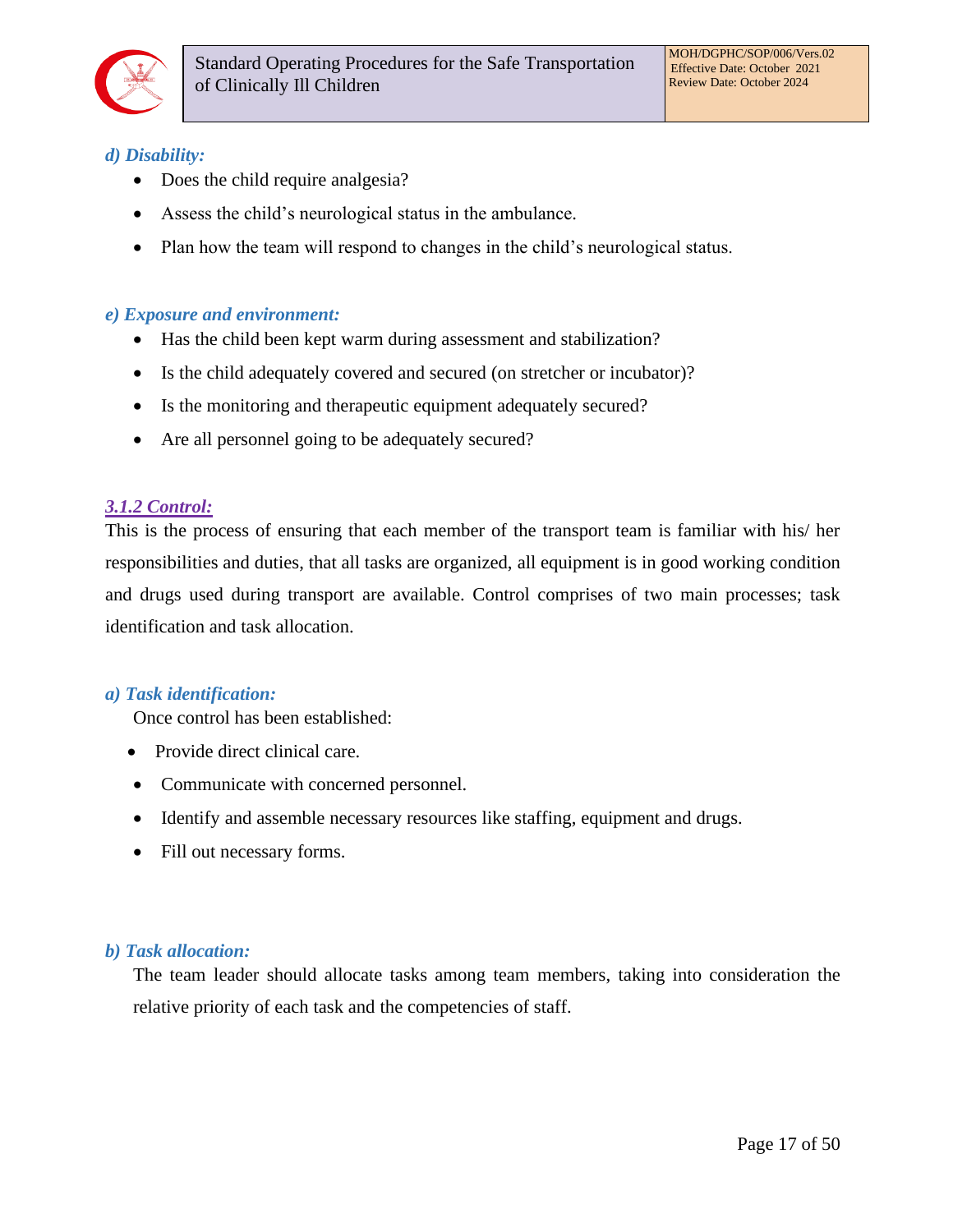

## *3.1.3 Communication:*

The successful transfer of an ill patient from one clinical area to another requires the coordinated efforts of individuals from different teams. Communication begins at an individual level as soon as the initial referral has been received. The following section will highlight key elements of successful communication.

## *a) Involved personnel:*

## *i) From the referring hospital:*

- Consultant in charge.
- Clinicians at bedside.
- Referring doctors/nurse.
- Nurse in Charge.
- The child's parents/relative.
- Ambulance driver.

## *ii) To the receiving team:*

- Consultant in Charge.
- Receiving Doctors.
- Receiving nursing staff.
- Emergency department.
- Others (PICU, SCBU)

## *b) What needs to be communicated?*

**Successful communication occurs when all necessary information has been passed on and understood by all relevant people. Communication of each case should consist of the following:** 

- i) Who are you? (Name and designation).
- ii) What is needed? (From the listener).
- iii) Relevant details of the child: Primary and secondary diagnosis, laboratory investigations, radiological investigations and other relevant clinical details.
- iv) Main interventions/ procedures carried out at the referring hospital.
- v) What is needed from the listener?
	- *1. Plan what to say before calling.*
	- *2. Be systematic in passing the information and ensure clarity of the connection.*
	- *3. Summarize the situation and repeat what you need from the listener at the end.*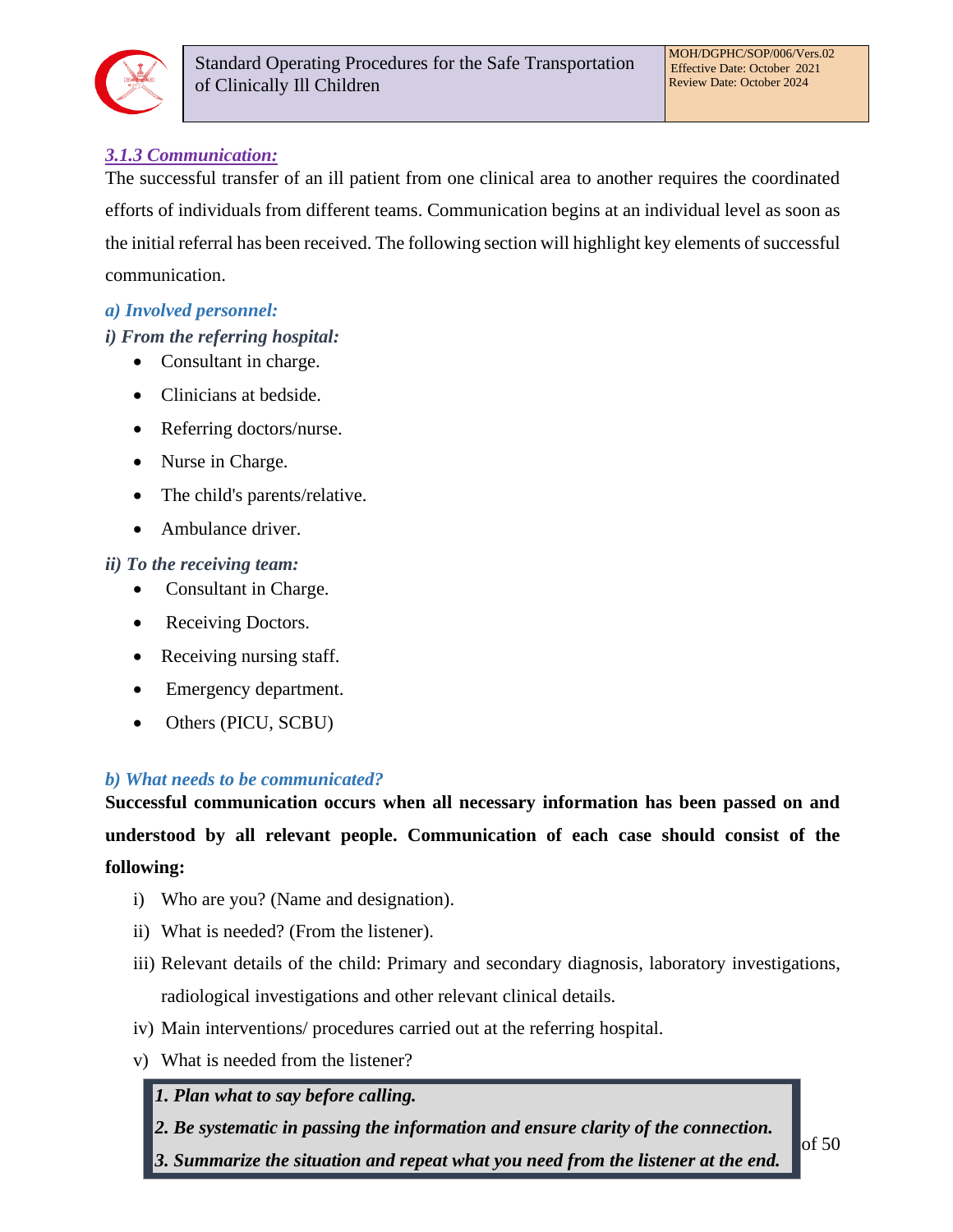

#### *c) Communication with parents:*

- i) Transferring a sick child can be a stressful event for parents and families leading to a variety of emotions including stress, anxiety, anger or fear of the uncertain. Showing compassion and understanding is key. The transferring team must explain to the parents the situation of the child, what complications may occur during the transfer and what is expected to happen to the child at the receiving facility. Messages should be clear, precise and open. Speculation and unrealistic assurances should be avoided.
- ii) Respect parental wishes and expectations whenever possible provided they cause no harm to the child. Cultural and religious views should also be considered when talking to the parents.
- iii) If Arabic is not the first language of the caring physician, a suitable interpreter can be sought.
- iv) In cases of parental refusal for transfer involve the following in order; senior physician, hospital administration and the Public Relationship Officer (PRO) to ensure that the patient receives the necessary care.

#### *3.1.4 Evaluation:*

**Evaluation is a dynamic process that starts from the first contact with the child. The main aim of evaluation is to decide on the appropriateness and urgency of the transfer. The urgency of transfer is categorized as follows:** 

#### *a) Emergency (critical time):*

- i) **Stable:** A child in this group would have a secured airway, be clinically stable and have good intravenous access. No obvious danger of cardiorespiratory collapse should be evident.
- ii) **Unstable:** Children in this category pose the greatest threats. However, at times, these children may become stable with appropriate interventions. Once all efforts of stabilization are exhausted the team leader should communicate with both receiving and referring consultants to decide if it is appropriate to transfer the child or not.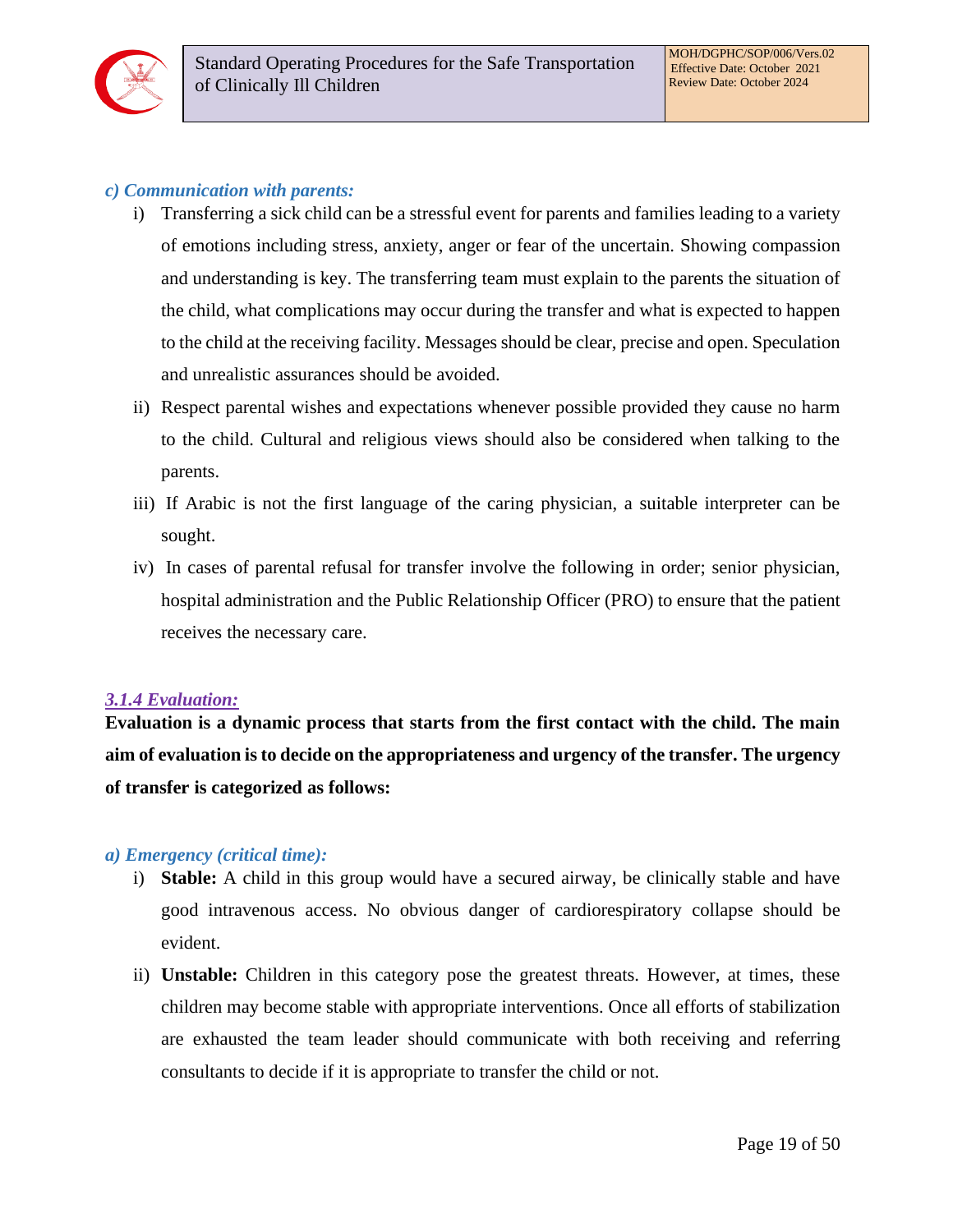

#### *b) Urgent:*

- i) **Stable:** Admitted with an acute problem and stabilized by the local team. Most neonatal transfers fall under this category.
- **ii) Unstable**: These children may require admission in High Dependency Unit rather than ICU care but may carry a potential risk of deterioration.
- *c) Elective:* Transfer of a stable patient for a second opinion or further investigations.

| <b>Category of clinical</b> |               | <b>Urgency</b>                                              | <b>Driving mode</b>           | <b>Personnel</b>               |  |
|-----------------------------|---------------|-------------------------------------------------------------|-------------------------------|--------------------------------|--|
| incident                    |               |                                                             |                               |                                |  |
| Unstable                    |               | Time is critical mobilize.<br>Use of blue lights and sirens |                               | A physician and nurse          |  |
|                             |               | team in $<$ 30 mins                                         |                               | competent in transport         |  |
| <b>Emergency</b>            |               |                                                             |                               |                                |  |
|                             | <b>Stable</b> | Time is critical mobilize.                                  | Use of blue lights and sirens | A physician and nurse          |  |
|                             |               | team in $\langle 30 \rangle$ mins                           |                               | competent in transport         |  |
|                             | Unstable      | Transfer within 4 hours                                     | Use of blue lights and sirens | A physician and nurse          |  |
| <b>Urgent</b>               |               |                                                             | Normal speed limits           | competent in transport         |  |
| Stable                      |               | Transfer within 4 hours<br>Normal speed limits              |                               | A physician and nurse          |  |
|                             |               |                                                             |                               | competent in transport         |  |
|                             |               | Arranged 1-2 days in                                        | Normal road speeds            | Transport nurse or a physician |  |
| <b>Elective</b>             |               | advance                                                     | depending on the case         |                                |  |

#### *Table 2: Urgency of Transfers*

## *3.1.5 Preparation and Packing:*

Although it is not possible to provide all critical care management modalities during a transfer, the standards of monitoring and care must not be compromised. In order to achieve this both the current needs of the child and the potential needs must be thought of and accounted for. This process normally includes two components: preparation and packaging:

- *a) Preparation:* There are three distinct components to this step:
	- i) **Child preparation:** The child must be stabilized to reduce any complications.
	- ii) **Equipment Preparation:** All necessary equipment must be identified and checked.
	- iii) **Personnel Preparation:** All personnel who are to undertake the transfer must be prepared.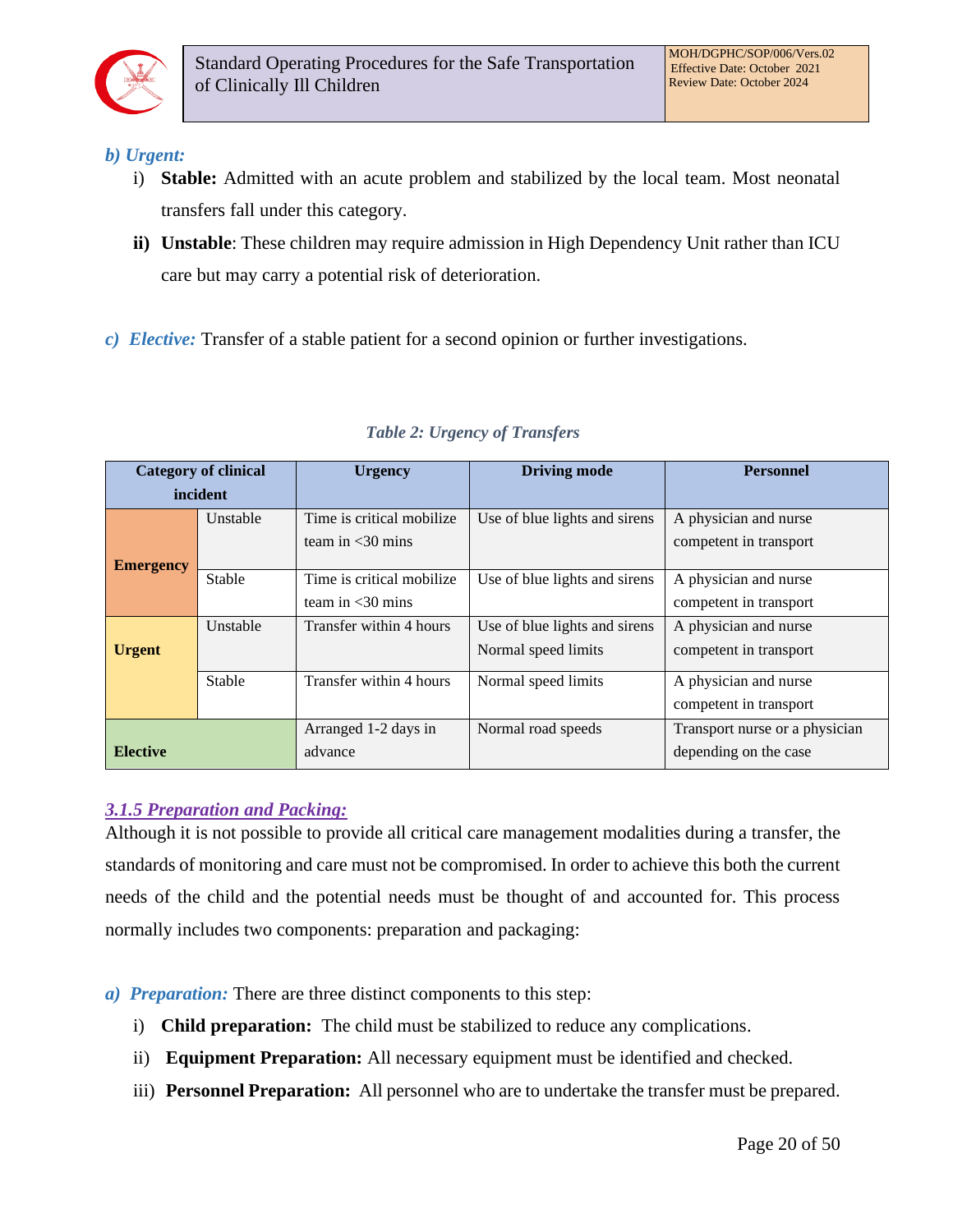

## **i) Child preparation:**

The team leader must ensure that the child is in the best possible condition before transporting the child and that all team members are fully briefed. It is useful to use the ABCDE approach.

- Make sure the child has a definitive airway. If there is any doubt about the child's ability to breathe, an elective intubation is warranted. A decision to omit intubation in this case must involve the consultant in charge of receiving the case. Ensure the ETT is well secured, the formula to calculate ETT size is: age  $/4+4$  and the formula to calculate the ETT length is:  $age/2 + 12$  cm (oral),  $age/2 + 15$ cm (nasal).
- If the child is breathing spontaneously, a non-rebreathing mask with high flow oxygen can be used. Conscious children are best transferred sitting up accompanied by a parent.
- Ensure good IV access prior to transport. Two peripheral access points or one sutured central access is preferred. An infusion pump is recommended. Infusions should be rationalized to reduce their number to a minimum. If necessary, sedatives or muscle relaxants can be given as boluses, some may be mixed in one syringe.
- Children may have temperature instability during transfer. Ensure appropriate measures to prevent hypothermia.

*Note: Any suspicion of spinal injury warrants taking appropriate measures to ensure spinal immobilization during transfer. Such measures would include using a size appropriate hard collar and spinal boards which should be secured to the ambulance stretcher. Simple measures such as bags of fluids placed either side of the child are not suitable for transfer.* 

#### **ii) Equipment Preparation:**

- Transport equipment should not be used for other purposes; it should be stored in a specific location and must be checked regularly. Monitors and pumps must be kept charged at all times.
- Supplies of drugs and fluids should be more than adequate for the whole intended journey (Annex 6, 7 ).
- Make sure all documents, films, investigations and transfer forms are taken.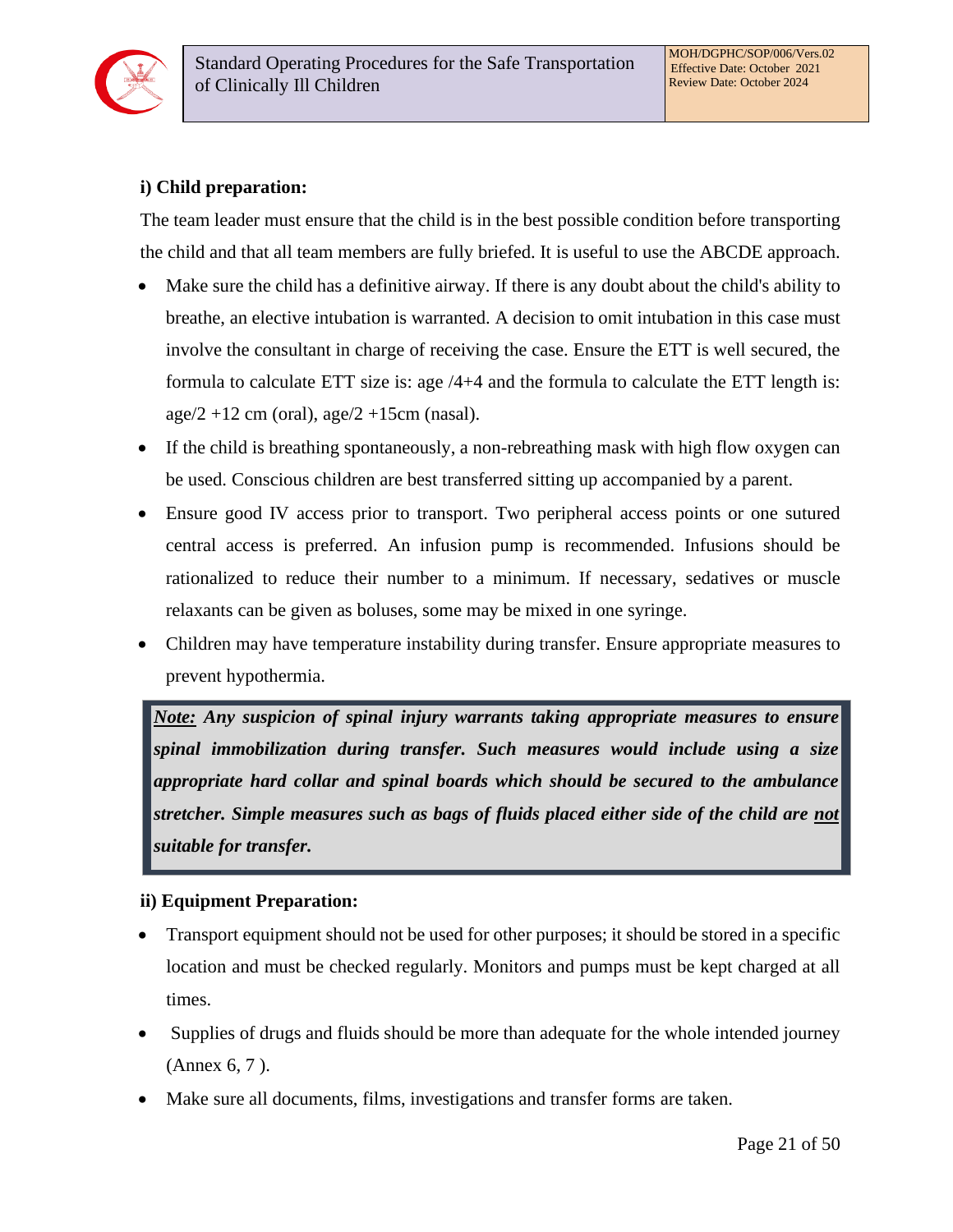

It may be useful to keep a loading check list and use multi-compartment bags.

#### **iii) Personnel Preparation:**

- All personnel should be familiar with the relevant transfer procedures and the equipment to be used, as well as the details of the child's condition.
- Staff should have appropriate life support skills for both the current and possible needs of the child.
- Staff should be equipped with methods of proper communication.

#### *b) Packaging:*

Packaging is defined as the process of making sure that the child and all the equipment is protected and secured. Appropriate measures to minimize the deleterious effects of the hostile environment should be undertaken.

#### i) **Packaging the child:**

#### **The key element in packing the child are security and accessibility:**

- Any endotracheal tube (ETT) must be secured. In children this means fixation with an adhesive tape (box below). Excessively long tubes may kink especially when attached to a ventilator. The ETT should never be cut until a chest x-ray is taken to confirm that it is long enough.
- The ETT should always be protected to prevent extubation. There is always an increased risk when moving a child from a bed to a stretcher, or incubator to transport incubator.
- **If the atmospheric pressure is likely to change significantly during air transport, the ETT cuff should be filled with water not air to prevent tracheal injury through volume changes during altitude.**
- The eyes of the sedated child must be protected by closing the lids with tape, this will prevent accidental corneal abrasion. Make sure to assess the pupils regularly to evaluate levels of sedation and signs of raised intra-cranial pressure (ICP).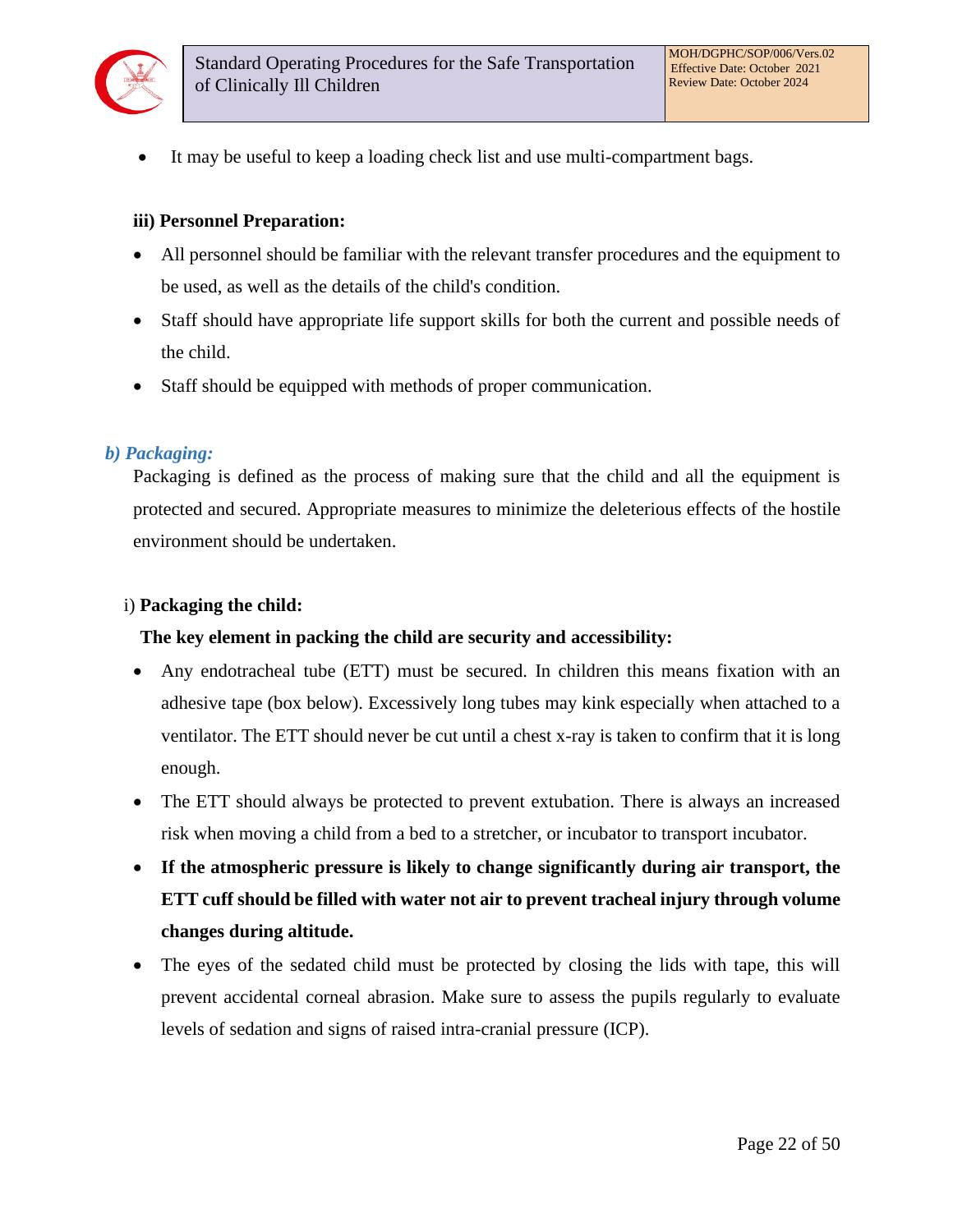## **ii) Packaging the equipment:**

- A reserved oxygen supply must be readily in hand and should have an appropriate connector attached.
- Adequacy of respiratory support is assessed by a pulse oximetry, the probe can be placed on a finger under the blanket, because it is more likely for the probe to work well in this low light.
- One point of venous access should be kept easily available for administering drug and fluids. All the intravenous lines must be secured before transfer. Peripheral lines should be fixed with adhesive dressing. The part covering the entry point of the cannula must be transparent and should be regularly inspected for any signs of extravasation. Bandages that completely cover the cannula must not be used. Central venous lines should be sutured in place and covered with a transparent, adhesive dressing. The access port can be secured to the shoulder of the child to avoid displacement during transfer.
- Heat loss resulting in hypothermia presents a major problem during transfer. It can be substantially reduced by wrapping the child in a pre-warmed blanket.
- Checking of ventilator and associated equipment needs to be done thoroughly before transfer.

## *3.1.6 Transportation:*

All critically ill patients should receive the same level of monitoring available in the Intensive Care Unit (ICU) including at minimum continuous ECG, pulse oximetry and periodic measures of blood pressure, heart rate and respiratory rate. Before leaving the referring unit ensure you have done the following:

- If the child is breathing spontaneously, change to transport oxygen supply and ensure that the mask is of appropriate fit.
- Ensure that the transport oxygen cylinder is full and has the appropriate valve connected.
- If requiring ventilation, attach the child to the transport ventilator to ensure adequate ventilation and oxygenation; if possible, check the blood gas after 15 minutes.
- Ensure adequate chest rise via auscultation.
- Ensure that any chest drain present is secure and functioning.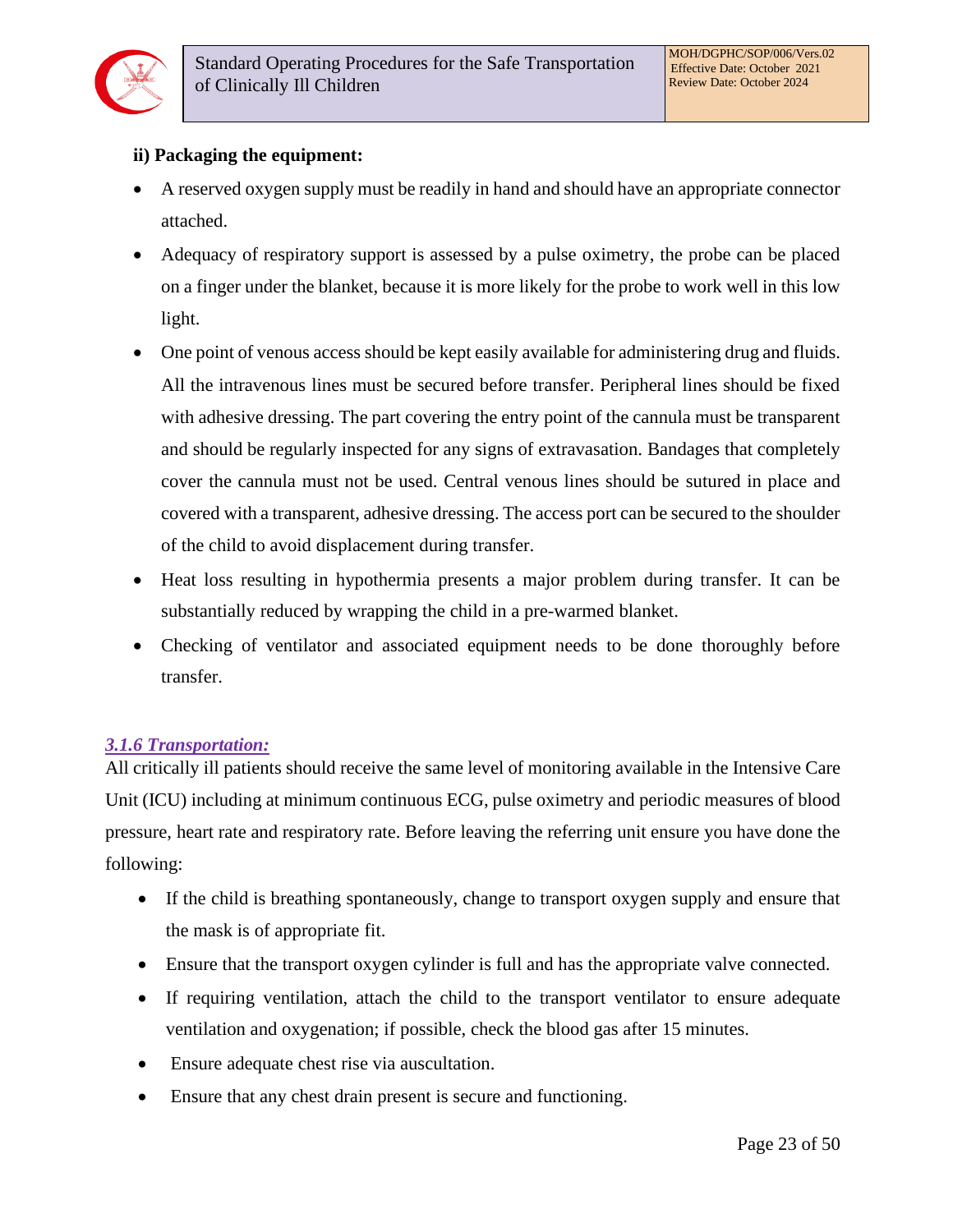

- Hang any fluid bags so that they do not interfere with the transfer of the child.
- Check the position of the urinary catheter ensuring that the tube is not kinked.
- Check the position of the naso/orogastric tube.
- Plan the move with the team.
- Brief the child's parents give them the opportunity to see and touch their child.
- When appropriate, brief the child.
- Check that no line or tube is likely to be snared in the move.
- Move the child to the trolley using appropriate aids.

#### *Measures below should be considered in the transportation process:*

#### *a) Sedation and pain management:*

It is easier to maintain the patient's ventilation during transport if the patient is kept well sedated. Paralysis is used in case sedation alone is not enough to control patient' s agitation. This precaution minimizes the chance that the endotracheal tube gets displaced accidentally.

The following medications can be used for the purposes of sedation, paralysis and pain management as summarized in the table below:

| <b>Drug</b>              | <b>Dose</b> | <b>Common side effects</b>                                           |
|--------------------------|-------------|----------------------------------------------------------------------|
| <b>Pancuronium</b>       | $0.2 - 0.1$ | Tachycardia, Increased blood pressure                                |
| <b>Bromide</b>           | $mg/kg$ IV, |                                                                      |
|                          | $Q1-2$ h.   |                                                                      |
| <b>Morphine Sulphate</b> | $0.1$ mg/kg | Respiratory depression                                               |
|                          | IV-Q2 h.    | Nausea and vomiting                                                  |
| Diazepam (Valium)        | $0.1$ mg/kg | Venous thrombosis, phlebitis, respiratory arrest                     |
|                          | IV          |                                                                      |
|                          | $Q1-2$ h.   |                                                                      |
| Succinylcholine          | $1-2$ mg/kg | Bradycardia, contraindicated in patients.                            |
|                          | IV          | with hyperkalemia, neurological injury or following burns or trauma. |
|                          |             |                                                                      |

*Table 3: Sedation, paralysis and pain management to be used during transfer.*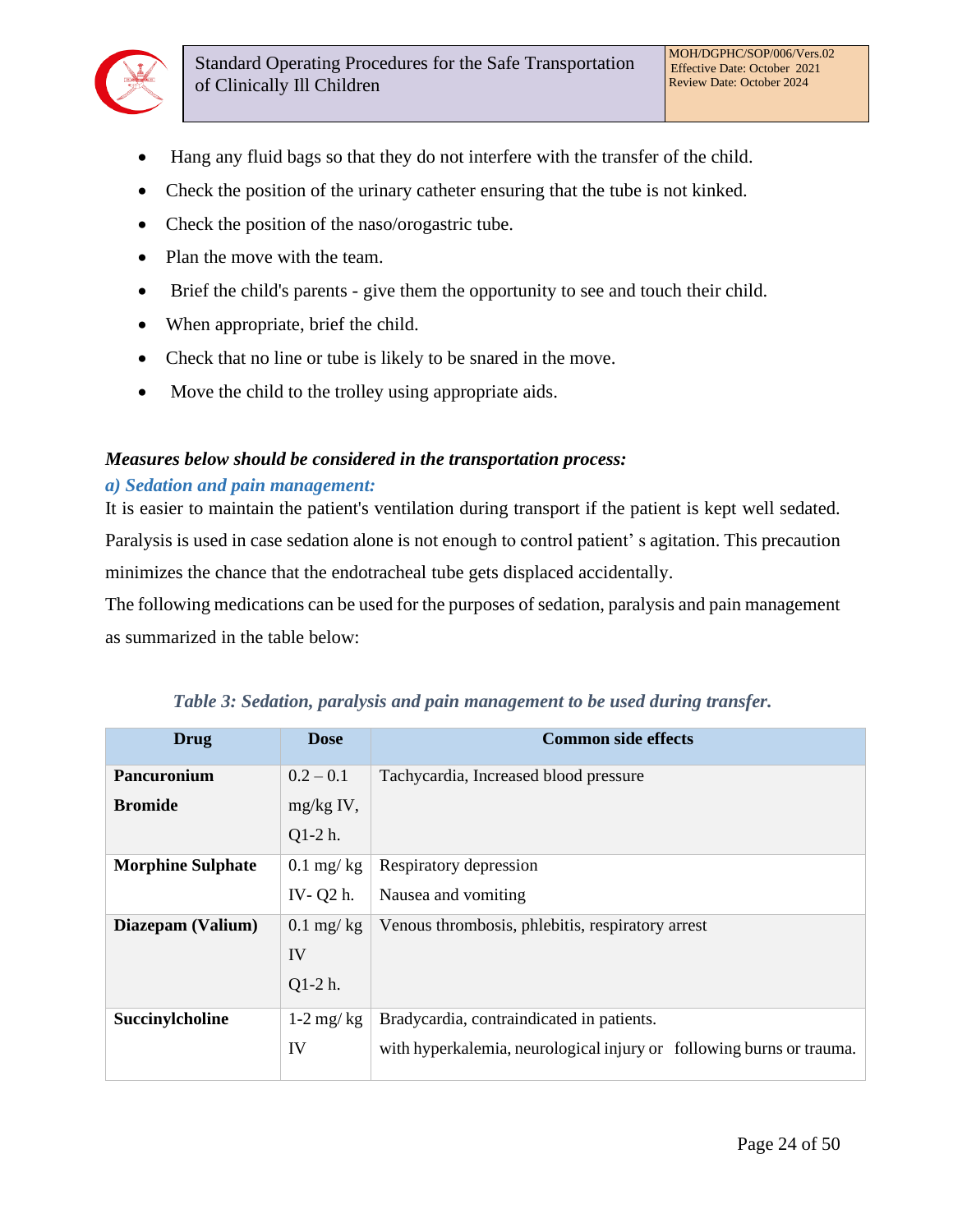

## *b) Ventilation:*

If a patient is connected to a ventilator the patient should initially receive Positive End Expiratory Pressure (PEEP) of 5 to 6 cm H2O. This level is increased incrementally if the patient continuous to be hypoxic in a fractional concentration of inspired Oxygen (Fi O2) of 1.0. Should be affixed to the bag so that inspiratory pressure can be monitored. The Peak Inspiratory Pressure (PIP) is the amount of pressure needed to inflate the lungs and that is sufficient for alveolar ventilation. The following list provides initial ventilator settings:

- i. Fractional concentration of inspired oxygen, 1.0.
- ii. Respiratory rate, 20 to 40 bpm (depends on age and arterial carbon dioxide concentration).
- iii. PEEP, 5 to 6 cm H2O.
- iv. Peak Inspiratory Pressure 15-30 cm H20 to achieve a Tidal Volume of 5-8 ml/kg.
- v. Inspiratory time, 0.5 to 0.8 second.
- vi. You can assess adequate ventilation throughout transport by paying attention to the following clinical signs:
	- Adequate chest movements
	- Color: especially of the mucosa or conjunctiva.
	- Breath sounds: should be equal bilaterally (may be difficult to appreciate en route).
	- Bradycardia: this may indicate hypoxia.
	- Abdominal distention: It is advisable to insert a nasogastric tube in all intubated babies to remove any swallowed air.

#### *c) Suctioning:*

The ETT requires regular suctioning; the appropriate size of the suctioning catheter depends on the size of the endotracheal tube.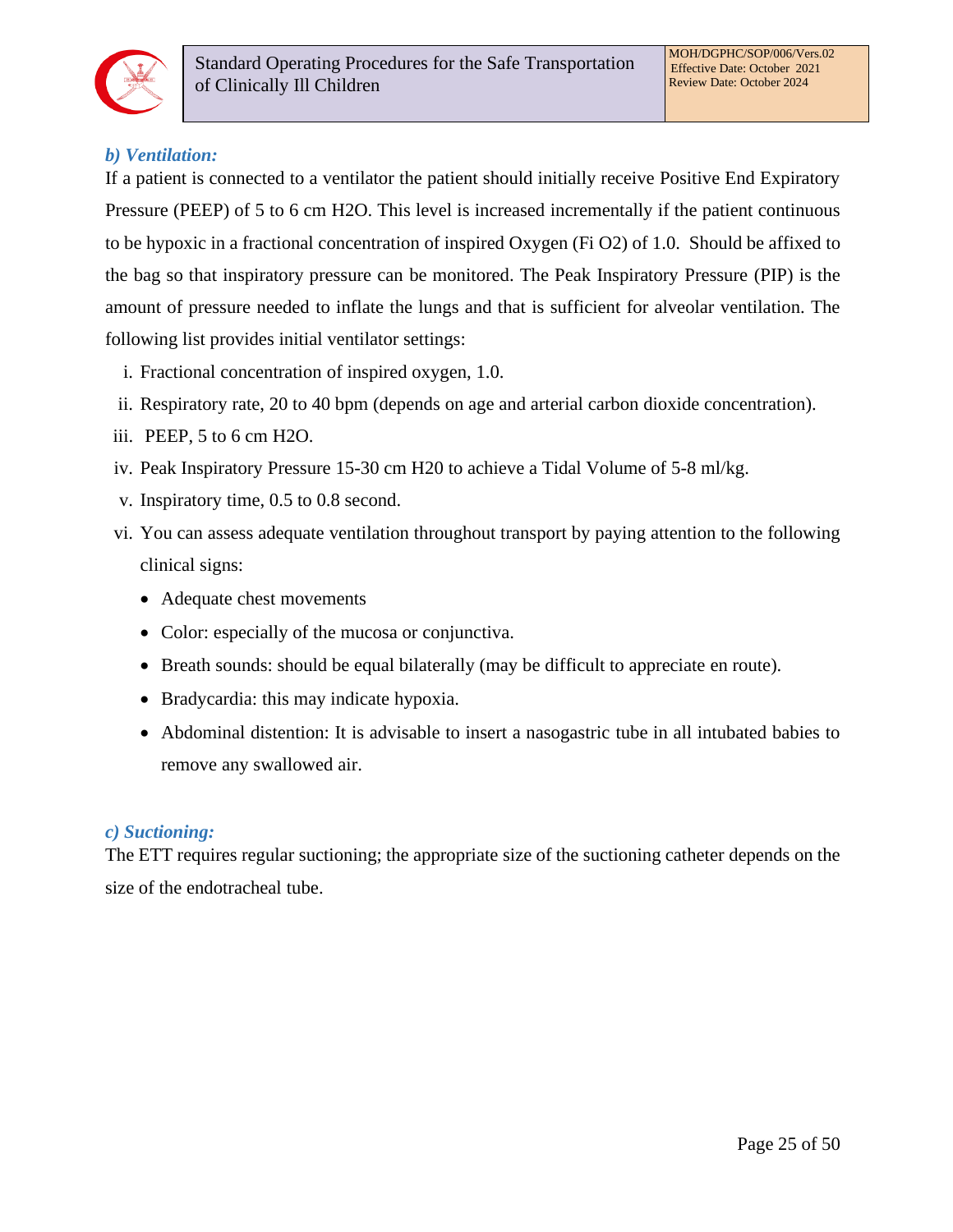

## <span id="page-25-0"></span>**3.2 Putting ACCEPT into Practice**

In this section we will demonstrate how the accept model can be applied in practice.

## *History:*

A term male newborn, Salem, is referred from Sohar hospital to the Royal hospital. He was noted to be cyanosed from birth. He is a product of a normal delivery and was born without fetal distress. He is currently being managed in the intermediate zone of the SCBU, a local echocardiogram has shown that he has transposition of the great arteries (TGA). He needs to be transferred to the Royal hospital where a cardiac surgeon is available, the distance is approximately 200 Km away.

## *3.2.1 Assessment:*

#### *a) The problem*

A more detailed history reveals that Salem is the third child of a 25-year-old woman who suffers from moderately severe asthma. His older brother has behavioral problems. Salem not in respiratory distress, breathing at a rate of 46/min and oxygen saturation 84% in room air. His heart rate is 130 beats/min and blood gas is normal. He is 6 hours old and the referring center has already started a prostaglandin E2 infusion through a peripheral percutaneous long line at 10 ng/kg/min. He has been stable on this for 2 hours. His chest radiograph is unremarkable. The local working diagnosis is TGA.

#### *b) The sound bite:*

The relevant information may be summarized quickly as shown in the box:

*A 6 hour-old stable term Salem has a suspected diagnosis of TGA on prostaglandin E2 infusion at 10ng/kg/min. He is hemodynamically stable, not in distress, with oxygen saturation of 84% in room air. He needs to be transferred to the Royal Hospital for pediatric cardiac surgical evaluation and management.*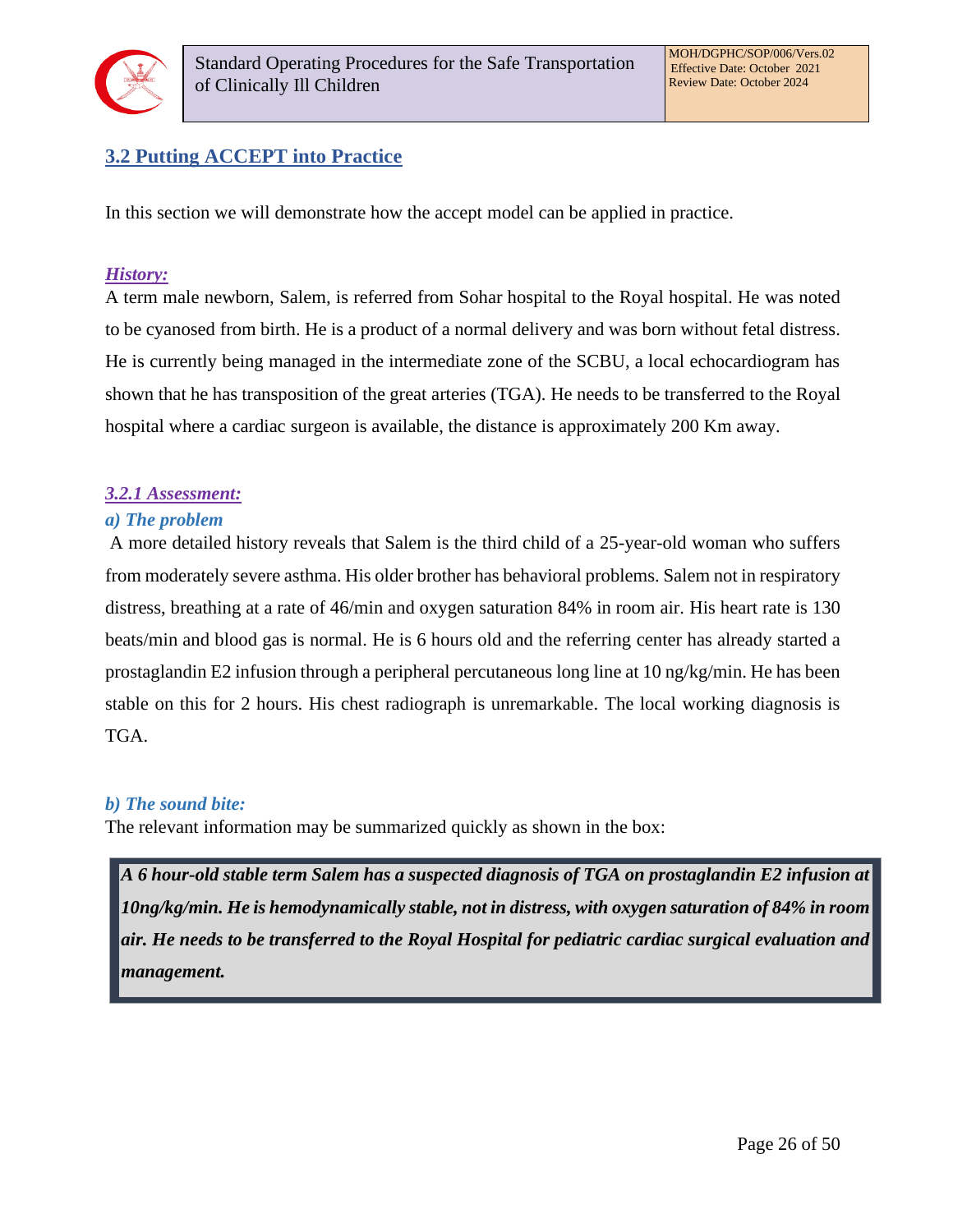

## *c) What's being done?*

This statement summarizes what has actually been done for the child. It should also prompt a structured approach (ABCDE) to what should be done.

- Airway: patent and stable
- Breathing: satisfactory
- Circulation: capillary refill time 2 seconds, heart rate (HR) 130/min, mean blood pressure (BP) 45 mmHg. Pre-ductal saturations 84% in room air
- Disability: alert and active
- Glucose: 6.4 mmol/L

#### *d) In summary:*

The baby is stable, alert and active. He is not on antibiotics and at this point no immediate resuscitation is required. A further arterial blood gas analysis, temperature and blood sugar assessment may be needed. It is possible that he may need ventilation because of the prostaglandin E2 infusion and the associated risk of apnea.

#### *3.2.2 Control:*

- a) During assessment, the involved party include the team leader who is a pediatrician (either a consultant or a senior registrar), and a pediatric nurse from the SCBU trained in safe transportation.
- b) The transport team needs to review the prostaglandin infusion because such infusions are uncommonly used so are prone to errors in preparation.
- c) Equipment should be assembled, including spare medications and a transport ventilator.

#### *3.3.3 Communication:*

At this stage, all key individuals should be fully informed about the management of the child. In this instance, the following people would be involved:

- a) Transport team members including a team leader
- b) Referring and receving unit clinicians; consultant in charge of care.
- c) Pediateric Cardiologist.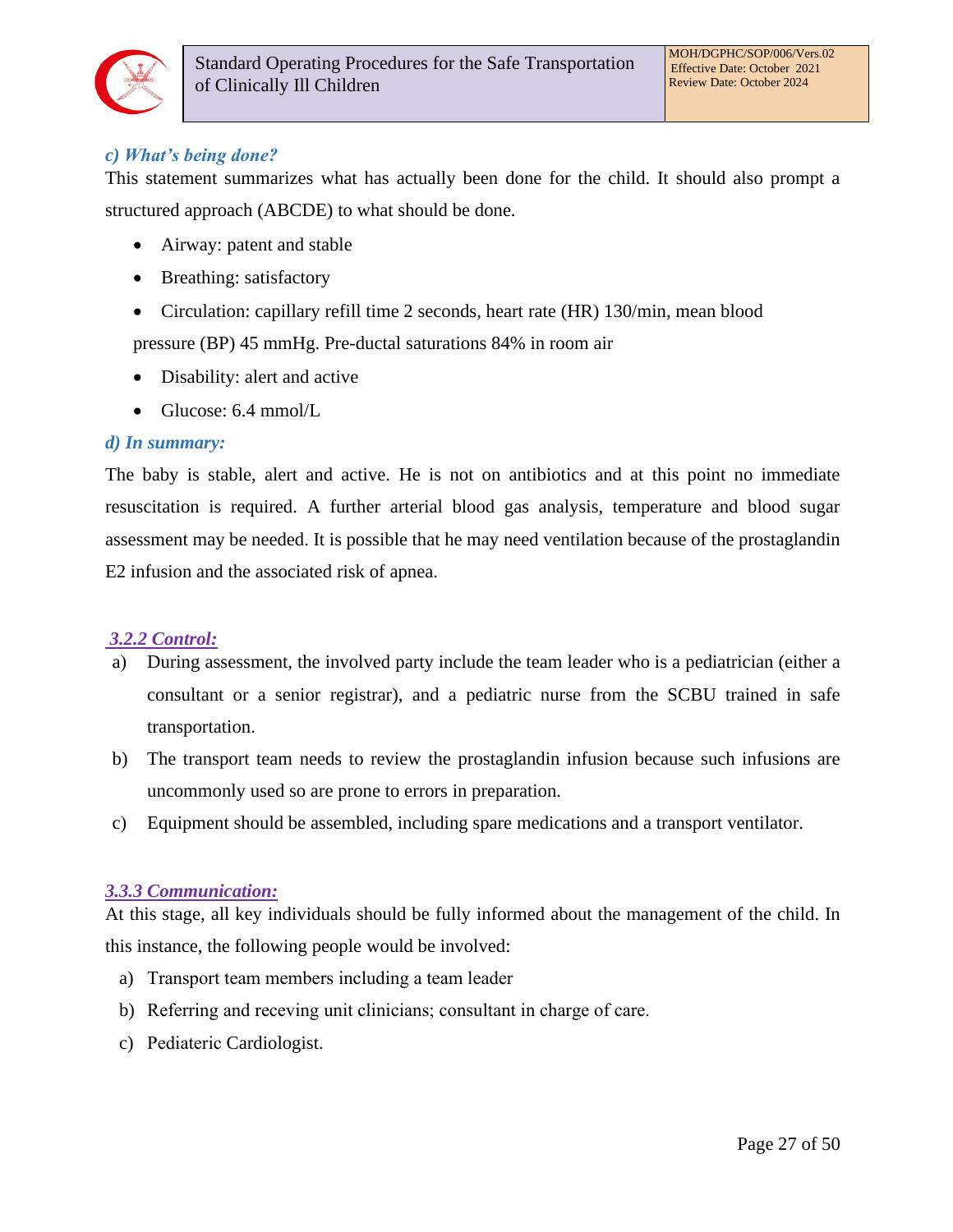

#### *3.3.4 Evaluation:*

The clinical need for transfer is not in doubt because the infant needs a pediatric cardiology assessment. It is appropriate that he is transferred by the neonatal team.

#### **Category: urgent–stable**

**Mode:** mode of transport needs to be considered – ground ambulance is appropriate here as distance between Sohar and Muscat is acceptable for ambulance transfer.

## *3.3.5 Preparation and packaging:*

- **a) Preparation**: this should follow the ABCDE format:
	- **i) Airway and Breathing:** There are no concerns about this baby's airway and breathing at present, but he is at risk of apnea, he needs to be assessed carefully when the team arrives. If there is any doubt or his infusion rate of prostaglandin needs to be increased, then intubation must be considered.
	- **ii) Circulation:** He does not require fluid resuscitation or other cardiovascular support at present. Prostaglandin should be treated like oxygen or inotropes and carried in excess on this transport.
	- **iii) Disability and Environment:** A newborn is at risk for hypothermia and should be transported in a transport incubator. A full debrief of the case must be provided to the medical and nursing staff. The team must be adequately dressed and prepared for transport (for example, take money).

#### **b) Packaging:**

- i) All equipment and transport incubator/bed must be firmly secured in the ambulance and intravenous access as well as endotracheal tube must be well secured to the baby.
- ii) The expected oxygen requirement should be calculated based on the expected duration of the transfer and then doubled.
- **iii)** It is important not to forget the notes and radiographs, and cardiac echo images if possible.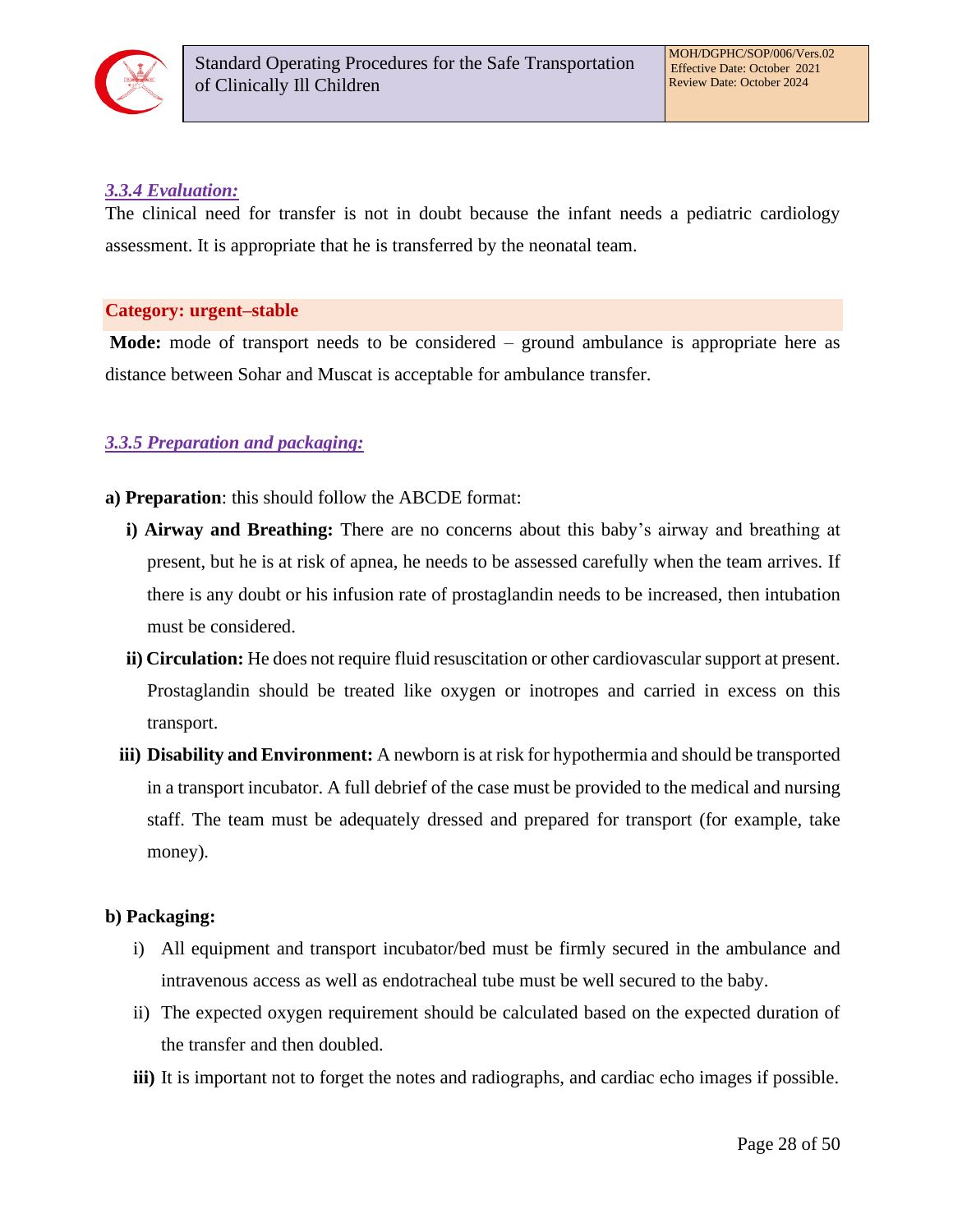

## *3.3.6 Transfer:*

- a) Before taking off, the team leader should anticipate and know how to trouble shoot each potential complication that may occur during transfer.
- b) Considerations of how to monitor en route and the requirements needed during transport as well as the transfer speed are all essential.
- c) This is an urgent transfer and the child needs to be cared for in a tertiary center, but it is not time critical and the child is currently stable. Therefore, normal road speed limits should be observed.
- d) Handover should be a joint exercise between nursing and medical staff and should follow the structured ACCEPT approach. All notes, radiographs and investigations should be handed over before returning transport equipment to the transfer center for cleaning.

# **A sample conversation between the transfer clinician (TC) and the receiving unit Doctor in the PICU may be as shown in the box.**

**PICU:** Hello, Dr. Safia here (PICU Registrar) – how can I help?

**TC:** Hello Doctor, my name is Dr. Rashid. I am on the neonatal transfer team from Sohar Hospital; I would like to transfer a newborn boy from Sohar Hospital with suspected transposition of the great arteries to you for further assessment.

**PICU**: What is the baby's name?

**TC**: Baby Salem – he was born at term and is now 6 hours old. He is stable, breathing room air with oxygen saturations of 84%. He is on a prostaglandin E2 infusion at 10 ng/kg per min. He has had an Echocardiogram by the local team.

**PICU:** We do have a bed available at the moment. Can you tell me a bit more about him?

**TC:** Yes, certainly. His delivery was unremarkable and he didn't need resuscitation at birth. He weighs 3.8 kg. He was noted to be cyanosed shortly after delivery. As I said he is breathing spontaneously, his saturations are 84% and he is on a prostaglandin E2 infusion at 10 ng /kg per min via a long line. He is warm and well perfused, not tachycardic and normotensive. He has intravenous 10% dextrose running at 60 ml/kg per day and he otherwise appears well. His blood gases are normal.

**PICU:** Will he be transported mechanically ventilated?

**TC:** No, he is stable on prostaglandins for 2 hours now. We will reassess him when we get there and intubate him if needed. We will keep you informed.

**PICU:** What is your expected time of arrival?

**TC:** We can leave Sohar Hospital in 30 mins. We will probably be with you in about 2-3 hours time. Would that be all right?

**PICU**: Yes. I will let the cardiologist and the PICU consultant know – you can contact me on the direct line 24599716 Please ring us before you leave Sohar.

**TC:** No problem, I will get back to the consultant on call and let him know what we have agreed - I can be contacted via switch 26844579 on bleep 3134. I will also explain to the parents what's planned so far.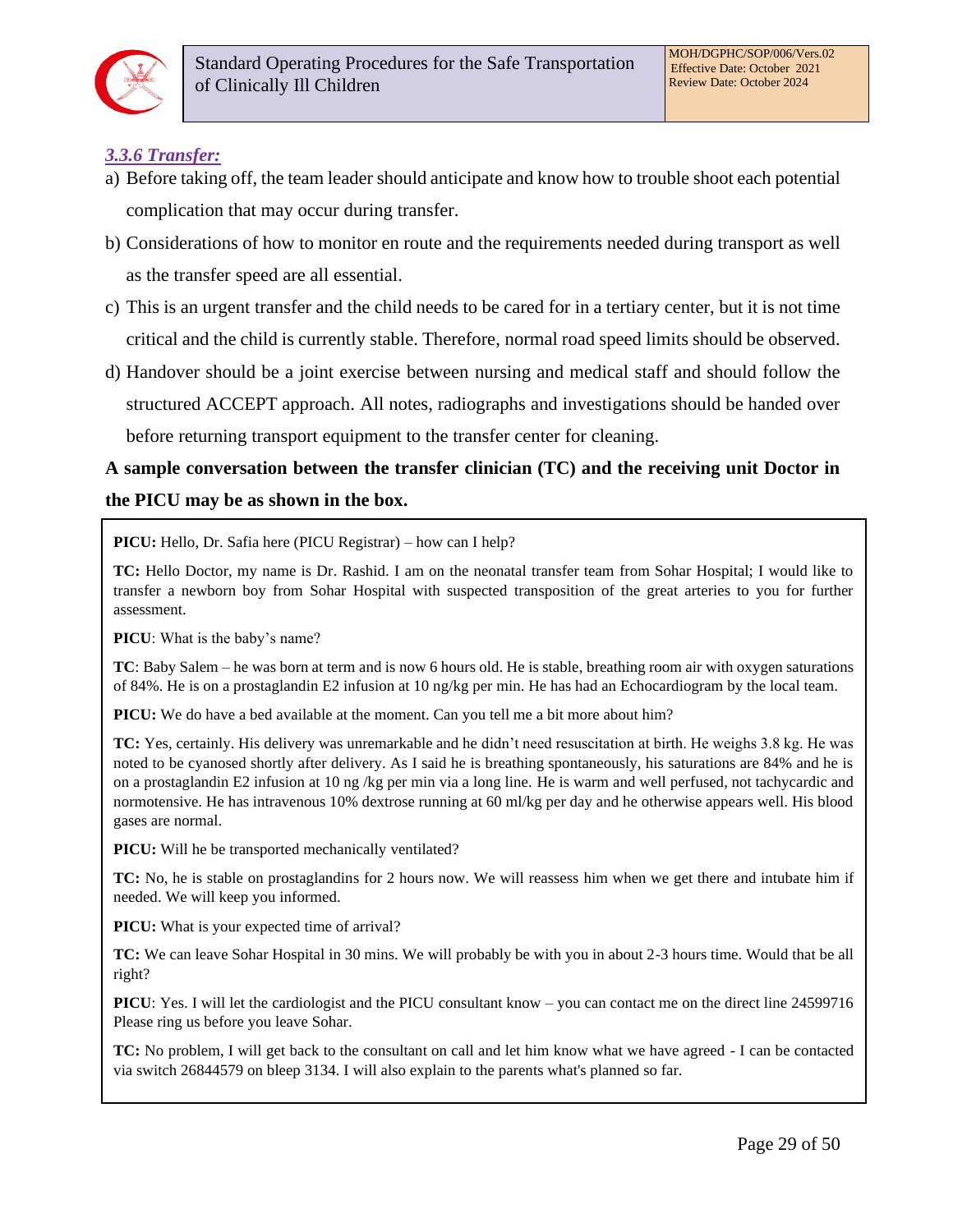

# <span id="page-29-0"></span>**Managing Problems during Transfer**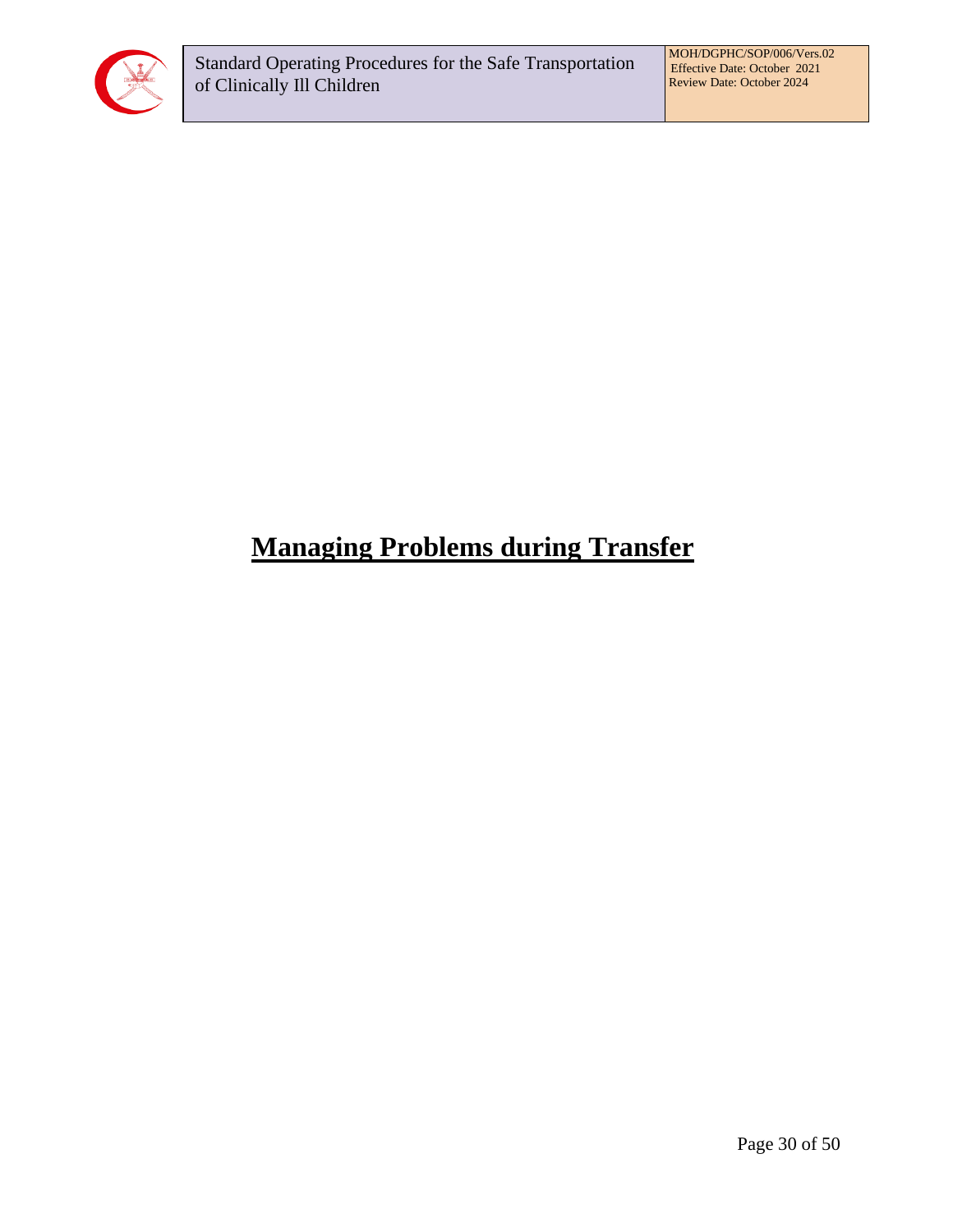

The key to managing problems during transfer is to anticipate potential complications; what can

go wrong? How can we prevent it? How can we manage it if it does occur?

In the following section, we will explore potential complications during transfer and what actions need to be taken.

Be prepared, use the ABCDE approach:

- 1. Recognize problems promptly when they arise.
- 2. Ensure that equipment is readily available for anticipated problems.
- 3. Guide pre-planned action.

| <b>Threat</b>                                    | <b>Action to be taken</b>                                   |
|--------------------------------------------------|-------------------------------------------------------------|
|                                                  | <b>Airway</b>                                               |
| Outward migration of the ETT tube                | Stop the vehicle if possible, to assess.<br>٠               |
| (dislodgement): The child may exhibit signs      | Confirm displacement of the tube by checking<br>$\bullet$   |
| of a leak; gurgling sound on inspiration, crying | ETT level at the lips, auscultate, look for                 |
| or vocalization                                  | respiratory distress or desaturation.                       |
|                                                  | Use Co <sub>2</sub> detector<br>$\bullet$                   |
|                                                  | Disconnect from mechanical ventilation.                     |
|                                                  | Manually bag the child.<br>$\bullet$                        |
|                                                  | Exclude evidence of tube blockage.<br>$\bullet$             |
|                                                  | Re-intubate in case of dislodgment of the tube<br>$\bullet$ |
|                                                  | and secure the tube.                                        |
| Inward migration of ETT: Signs may be            | Confirm displacement with unequal chest                     |
| similar to above but desaturations may be        | movements, unequal breath sounds and direct                 |
| more prominent and no vocalization/gurgling      | visualization of the length of the ETT at the nose          |
| can be heard.                                    | or mouth.                                                   |

## *Table 4: Threats and actions during transfer with ABCDE approach*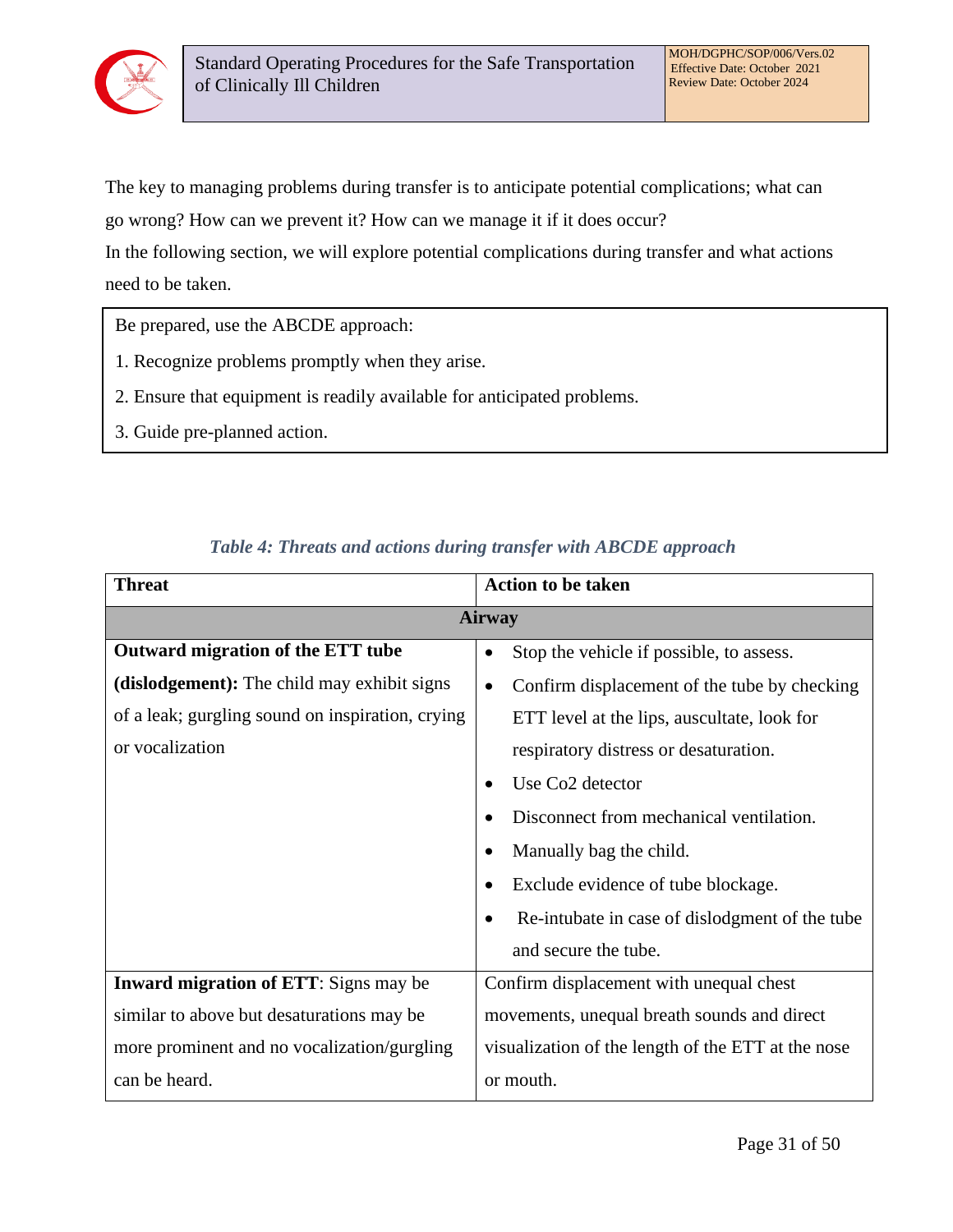

|                                                     | Difficulty passing the suction catheter.<br>$\bullet$  |
|-----------------------------------------------------|--------------------------------------------------------|
| <b>Occlusion or obstruction of ETT:</b>             | Visually check the tube for any visible kinks.         |
| Obstruction can occur as a result of secretions     | Consider pneumothorax if ETT not                       |
| within the ETT. Dry secretions or blood can be      | displaced.                                             |
| a particular problem, especially if un-             | Reposition the ETT and secure it.<br>$\bullet$         |
| humidified air is used.                             | Use the suction device and an appropriate<br>$\bullet$ |
|                                                     | suction catheter and consider replacing the            |
|                                                     | ETT if block not relieved.                             |
|                                                     | <b>Breathing</b>                                       |
| <b>Pneumothorax:</b> Patients at risk include these | Look for tachycardia, hypotension, desaturation,       |
| with history of asthma, severe chronic lung         | unequal chest expansion and air entry.                 |
| disease, immune compromised with                    | Check if any existing chest drain is kinking or        |
| pneumocystis pneumonia, trauma or post chest        | blocked.                                               |
| surgical interventions.                             | To relieve the pneumothorax, insert a large sized      |
|                                                     | cannula connected to a 20ml syringe in the second      |
|                                                     | intercostal space, mid-clavicular line on the          |
|                                                     | suspected side. Aspirate until no longer possible.     |
|                                                     | Do not remove the cannula till a proper chest          |
|                                                     | drain is inserted. Aspirate intermittently.            |
| Lung ventilation/perfusion mismatch:                | Recheck ventilator and monitors.                       |
| During the transfer process the blood flow is       | Consider diversion to a nearby hospital.               |
| influenced by the acceleration/deceleration         | Pass a definitive chest drain. Increase oxygen         |
| forces which may result in the child becoming       | supply during transfer.                                |
| hypoxic.                                            |                                                        |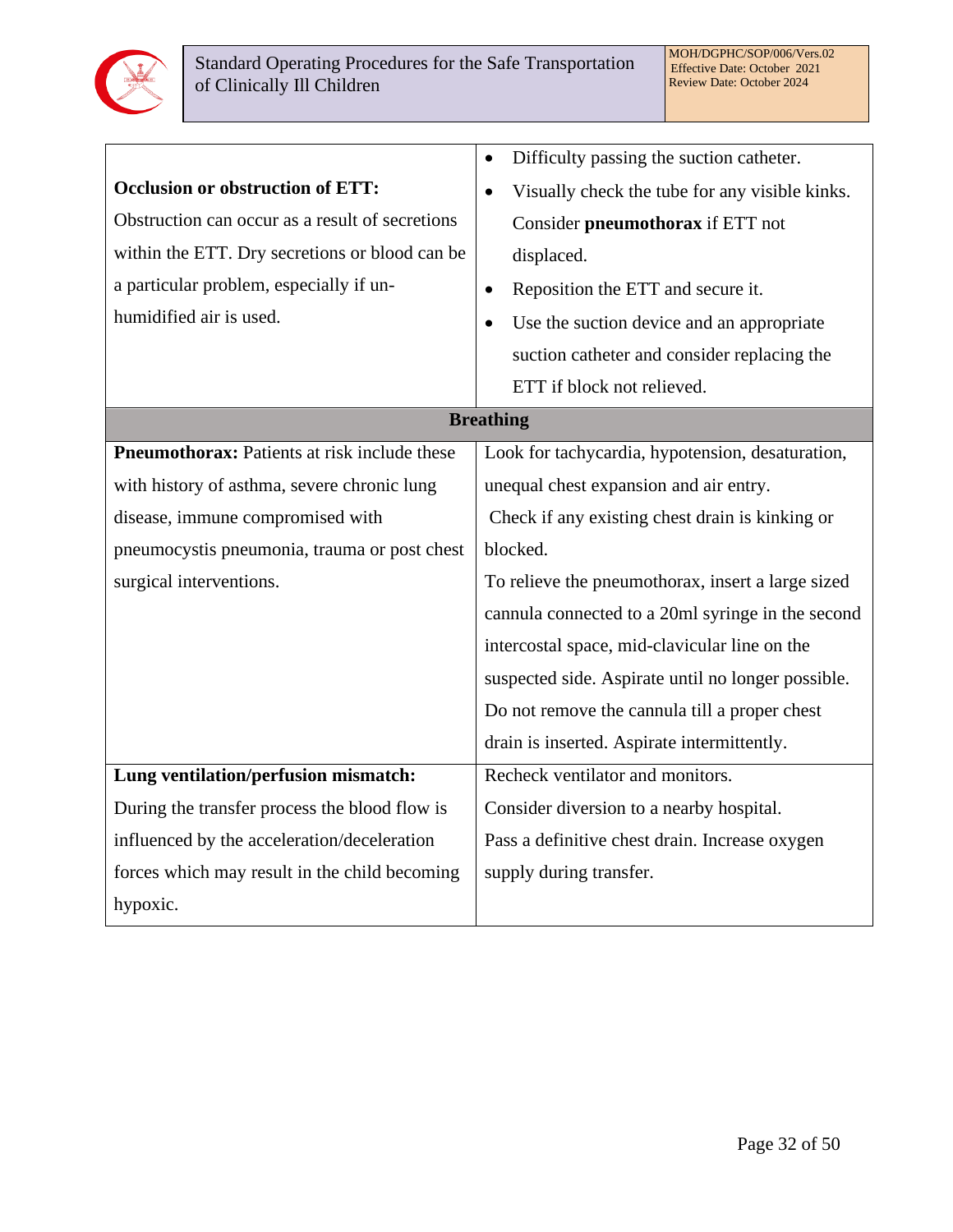

| <b>Circulation</b>                   |                                                   |  |  |
|--------------------------------------|---------------------------------------------------|--|--|
|                                      |                                                   |  |  |
| Hypovolemia                          | Ensure that the child is appropriately fluid      |  |  |
|                                      | resuscitated before transfer.                     |  |  |
|                                      | Continuous ECG monitoring looking for             |  |  |
|                                      | tachycardia.                                      |  |  |
|                                      | Overaggressive fluid resuscitation in the face of |  |  |
|                                      | active bleed may actually increase blood loss.    |  |  |
|                                      |                                                   |  |  |
| <b>Disability</b>                    |                                                   |  |  |
| Failure of the delivery of sedation, | Check the integrity and potency of associated     |  |  |
| analgesia or muscle relaxants        | intravenous lines and the syringe drivers. Check  |  |  |
|                                      | if pump batteries need replacement.               |  |  |
| <b>Exposure and equipment</b>        |                                                   |  |  |
| Hypothermia                          | Check if the child is adequately monitored for    |  |  |
|                                      | temperature and covered.                          |  |  |
|                                      |                                                   |  |  |
|                                      |                                                   |  |  |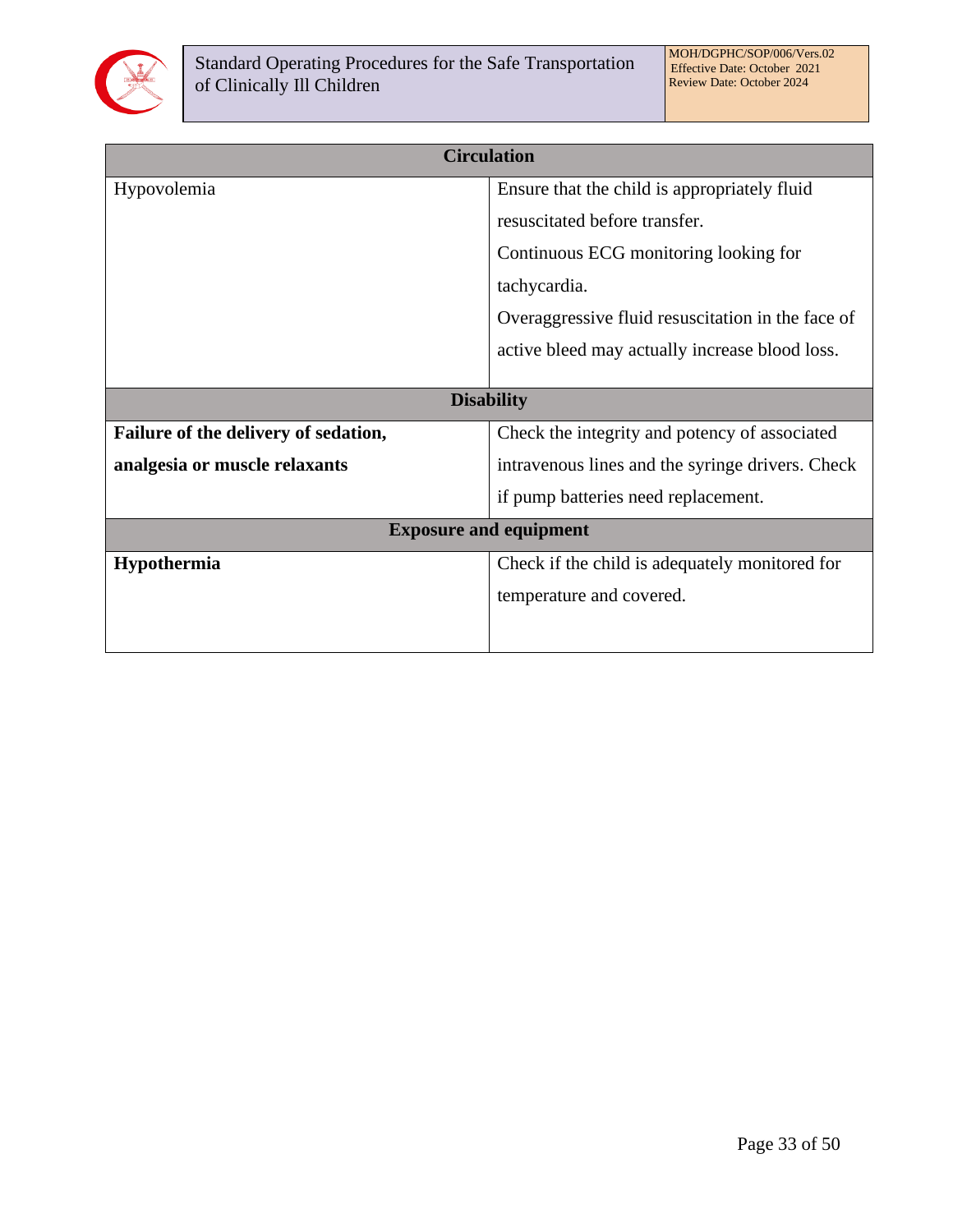

## **Document History and Version Control**

| <b>Document History and Version Control</b> |                                            |                                            |                    |                    |  |
|---------------------------------------------|--------------------------------------------|--------------------------------------------|--------------------|--------------------|--|
| <b>Version</b>                              | <b>Description of Amendment</b>            |                                            | <b>Author</b>      | <b>Review Date</b> |  |
| 01                                          | Safe Transport for Clinically Ill Children |                                            | Department of      | 2017               |  |
|                                             | $-1$ <sup>st</sup> Version. (ML-92)        |                                            | Woman and          |                    |  |
|                                             |                                            |                                            | Child Health       |                    |  |
| 02                                          |                                            | Safe Transport for Clinically Ill Children | Team for           | October            |  |
|                                             | $-2nd Version$                             |                                            | developing the     | 2024               |  |
|                                             |                                            |                                            | SOP for the Safe   |                    |  |
|                                             |                                            |                                            | Transportation of  |                    |  |
|                                             |                                            |                                            | Clinically Ill     |                    |  |
|                                             |                                            |                                            | Children           |                    |  |
| 03                                          |                                            |                                            |                    |                    |  |
| 04                                          |                                            |                                            |                    |                    |  |
| 05                                          |                                            |                                            |                    |                    |  |
| <b>Written by</b>                           |                                            | <b>Reviewed by</b>                         | <b>Approved by</b> |                    |  |
| Team for developing the                     |                                            | Dr. Jamila Al Abri                         | Dr. Said Al Lamki  |                    |  |
| SOP for the Safe                            |                                            | Dr. Jumana Al -Abduwani                    |                    |                    |  |
| Transportation of                           |                                            |                                            |                    |                    |  |
| Clinically Ill Children                     |                                            |                                            |                    |                    |  |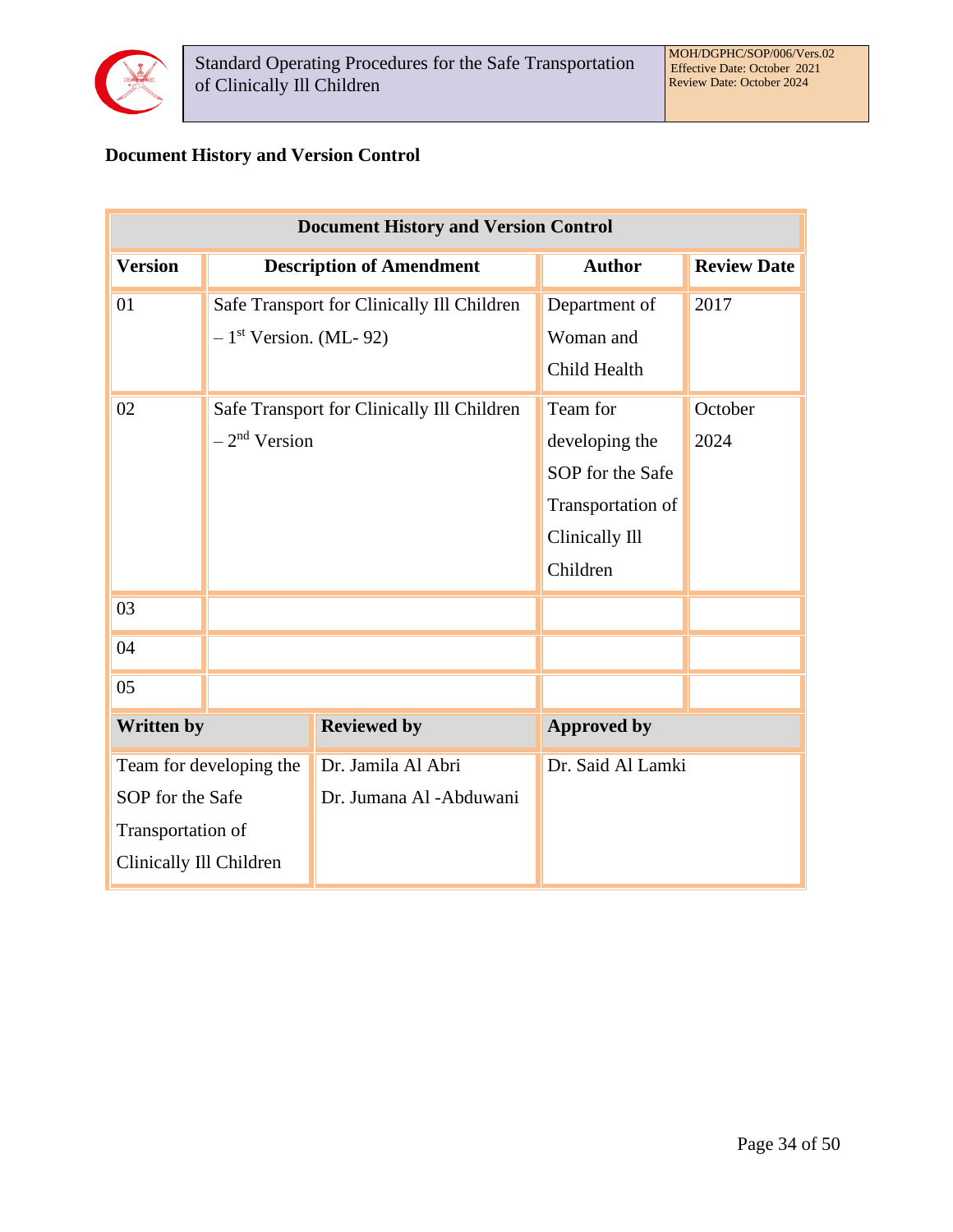

# <span id="page-34-0"></span>**References:**

- *1. Guideline for the safe transportation of clinically ill children, first edition, 2013.*
- *2. Policy & Procedures of Patient Transfer, Directorate general of specialized medical care, MoH.*
- *3. Davis Al, Carcillo JA, Aneja RK et. American College of Critical Care Medicine Clinical Practice Parameters for Hemodynamic Support of Pediatric and Neonatal Septic Shock.Crit Care Med 2017;45(6):1061-1093.*
- *4. Patregnani JT, Sochet AA, Klugman D et al.Short-Term Peripheral Vasoactive Infusions in Pediatrics:where is the Harm? Pediatr Crit Care Med 2017;18(8):e378-e381.*
- *5. Turner DA, Kleinman ME. The use of vasoactive agents via peripheral intravenous access during transport of critically ill infants and children. Pediatr Emerg Care 2010; 26(8):5636.*
- *6. Ventura AM, Shieh HH, Bousso A et al. Double-Blind Prospective Randomized Controlled Trial of Dopamine Versus Epinephrine as First-Line Vasoactive Drugs in Pediatric Septic Shock. Crit Care Med 2015; 43(11):2292-302.*
- *7. Ramaswamy KN,Singhi S, Jayashree M. Double-Blind Randomized Clinical Trial Comparing Dopamine and Epinephrine in Pediatric Fluid-Refractory Hypotensive Septic Shock.Pediatr Crit Care Med 2016;17(11):e 502-e512.*
- *8. Bonafide CP, Brady PW, Keren R et al. Development of heart rate and respiratory rate percentile curves for hospitalized children.Pediatrics.2013;131(4):e1150-7.*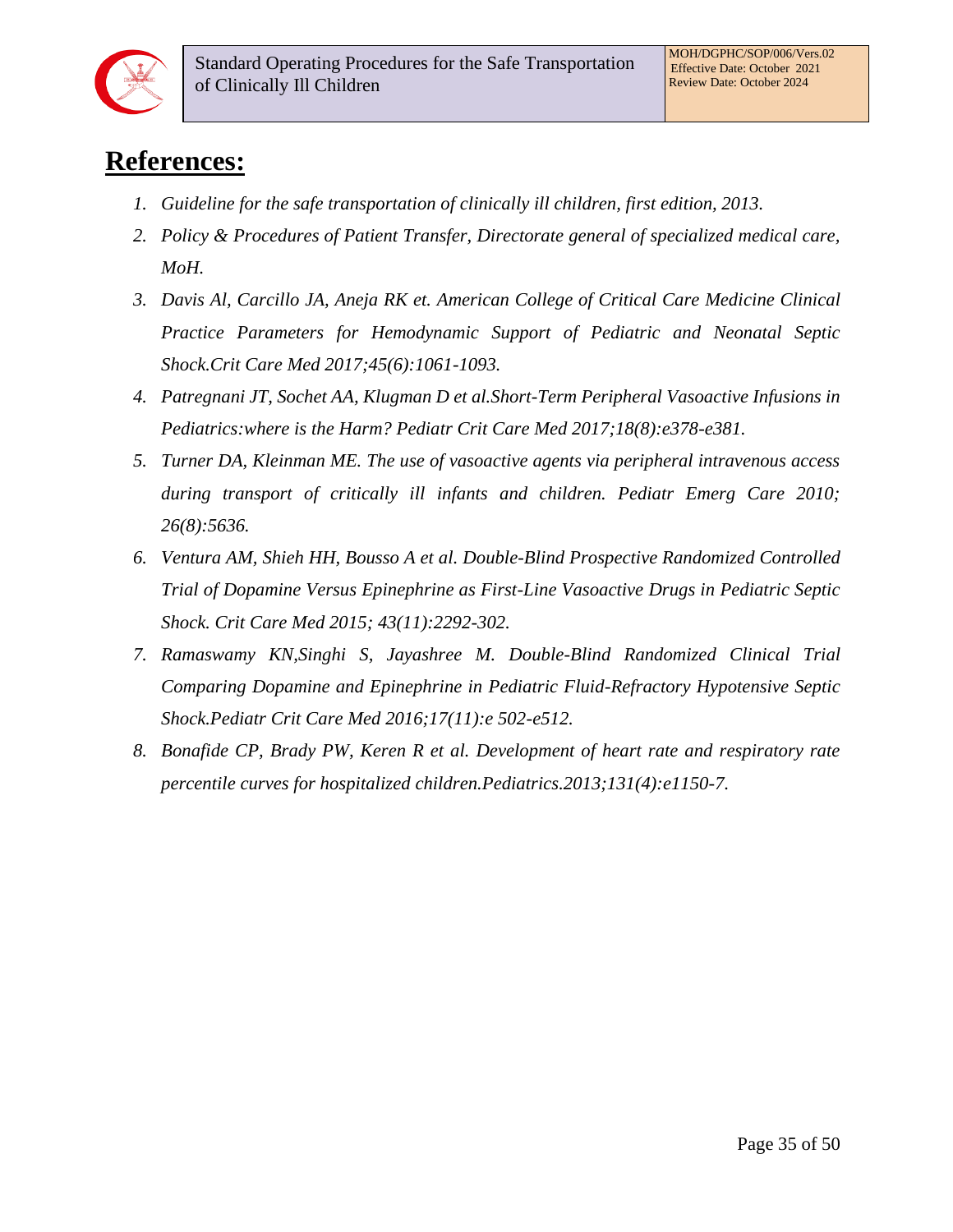

# <span id="page-35-0"></span>**ANNEXURE**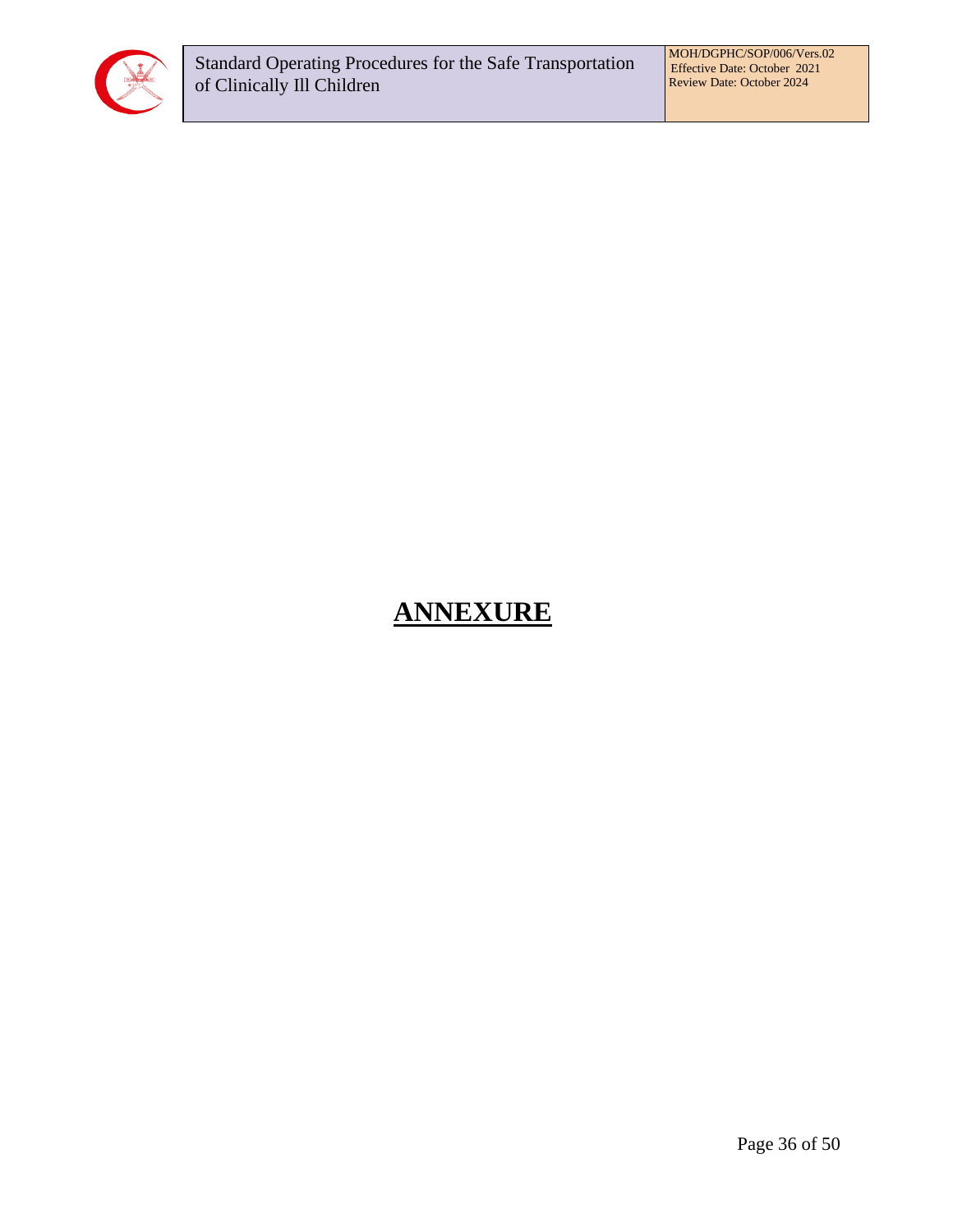

## <span id="page-36-0"></span>**Annex 1: Pre-transfer ABCDEF - Pediatric Transport Check List**

#### **Sultanate of Oman**

Ministry of Health

Directorate General of Primary Health Care Department of Woman and Child Health



|                    | <b>Status</b>                                                                    |                |        |                |
|--------------------|----------------------------------------------------------------------------------|----------------|--------|----------------|
|                    | <b>Medical Equipment and Consumables</b>                                         | <b>Qty</b>     | Yes    | N <sub>0</sub> |
| A) Basic           | 1. Portable medication box and intravenous fluids                                | 1              | □      | $\Box$         |
| Equipment          | 2. Stethoscope (pediatric)                                                       | 1              | □      | о              |
|                    | 1. Portable oxygen equipment                                                     |                |        |                |
|                    | a) Portable oxygen cylinders minimum 300 litters capacity                        | $\overline{2}$ | □      | $\Box$         |
|                    | b) Oxygen regulator with fixed flow meter                                        | $\mathbf{1}$   | □      | $\Box$         |
|                    | 2. Oxygen administration equipment as applicable                                 |                |        |                |
| <b>B</b> ) Oxygen  | a) Nasal cannula                                                                 | $\mathfrak{2}$ | □      | $\Box$         |
| <b>Accessories</b> | b) Non rebreathing mask                                                          | $\mathfrak{2}$ | $\Box$ | $\Box$         |
|                    | c) Face mask                                                                     | $\sqrt{2}$     | □      | $\Box$         |
|                    | d) Oxygen tubing (adequate length)                                               | $\mathfrak{2}$ | $\Box$ | $\Box$         |
|                    | e) Self-inflating Bag valve mask with oxygen reservoir                           | $\mathbf{1}$   | □      |                |
|                    | f) (neonatal, pediatric) face mask sizes $(0, 1, 2, 3, 4)$ as applicable         |                |        |                |
| C) Cardiac         | a) Cardiac monitor with full accessories (pediatric)                             | 1              | □      | $\Box$         |
| monitoring         | b) ECG electrodes                                                                | $\mathbf{1}$   | □      | □              |
|                    |                                                                                  |                |        |                |
|                    | 1. Airways<br>a) or<br>opharyngeal sizes $0 - 3$                                 | 1              | $\Box$ | $\Box$         |
|                    | *Correct size measures from angle of mouth to angle of jaw                       |                |        |                |
|                    | b) Laryngeal mask airway size $1 - 3$                                            | $\mathbf{1}$   | $\Box$ | $\Box$         |
|                    | *LMA size based on weight                                                        |                |        |                |
|                    | Size $1$ ( $<$ 5 kg)                                                             |                |        |                |
|                    | Size 1.5 (5-10 kg)                                                               |                |        |                |
|                    | Size 2 (10-20 kg)                                                                |                |        |                |
|                    | Size 2.5(20-30 kg)                                                               |                |        |                |
|                    | Size 3 (30-50 Kg)                                                                |                |        |                |
|                    | 2. Intubation Kit                                                                |                |        |                |
|                    | a) Laryngoscope handle                                                           | 1              | □      | □              |
|                    | b) Laryngoscope blades as applicable (curved and straight)                       | $\mathbf{1}$   | □      |                |
| D) Airway          | c) Neonatal /Pediatric Blades: Straight Blades 0,1,2,3.                          |                |        |                |
| Equipment          | d) Curved Blades: 1,2,3                                                          |                |        |                |
|                    | e) Endotracheal tubes cuffed and/or un-cuffed                                    | 2              | $\Box$ | $\Box$         |
|                    | *Formula to calculate ET Tube size:                                              |                |        |                |
|                    | Uncuffed tubes = $Age/4 +4$                                                      |                |        |                |
|                    | Cuffed Tubes = $Age/4 +3.5$                                                      |                |        |                |
|                    | f) Stylet for ET tubes                                                           | $\mathbf{1}$   | $\Box$ | П              |
|                    | g) Magill forceps                                                                | $\mathbf{1}$   | 0      | $\Box$         |
|                    | h) Lubricating gel                                                               | 1              | $\Box$ | $\Box$         |
|                    | 3. Ventilation and Airway                                                        |                |        |                |
|                    |                                                                                  |                |        |                |
|                    | a) Portable ventilator                                                           | 1              | □<br>о | $\Box$<br>□    |
|                    | b) MRI Compatible<br>$Y/N$ / Not applicable                                      |                | $\Box$ | □              |
|                    | c) Cylinder MRI compatible Y/N / Not applicable                                  |                | $\Box$ | $\Box$         |
| E) Intravenous     | 1. Intravenous lines/cannula sizes: 24,22,20,18 gauage<br>2. Intra-osseous Lines |                | $\Box$ | □              |
| <b>Lines</b>       | 3. Syringes: 2ml, 5ml, 10ml, 20ml                                                | $\overline{c}$ | □      | □              |
| <b>Accessories</b> | 4. d) tourniquet, 3 way stop cock, tegaderm, alcohol swabs, plaster, elastoplast |                | □      | □              |
|                    | 1. Adrenaline 1:10,000 and 1:1000                                                |                | $\Box$ | $\Box$         |
|                    | 2. Atropine sulphate                                                             |                | о      | □              |
| F) Medications     | 3. Sedation: Ketamine, Fentanyl, and paralytic agents                            |                | $\Box$ | $\Box$         |
|                    | 4. Inotropes                                                                     |                | о      | $\Box$         |
|                    |                                                                                  |                |        |                |

**Checked by: ………………………………… \*Prior to departure:** *Print resuscitation code sheet*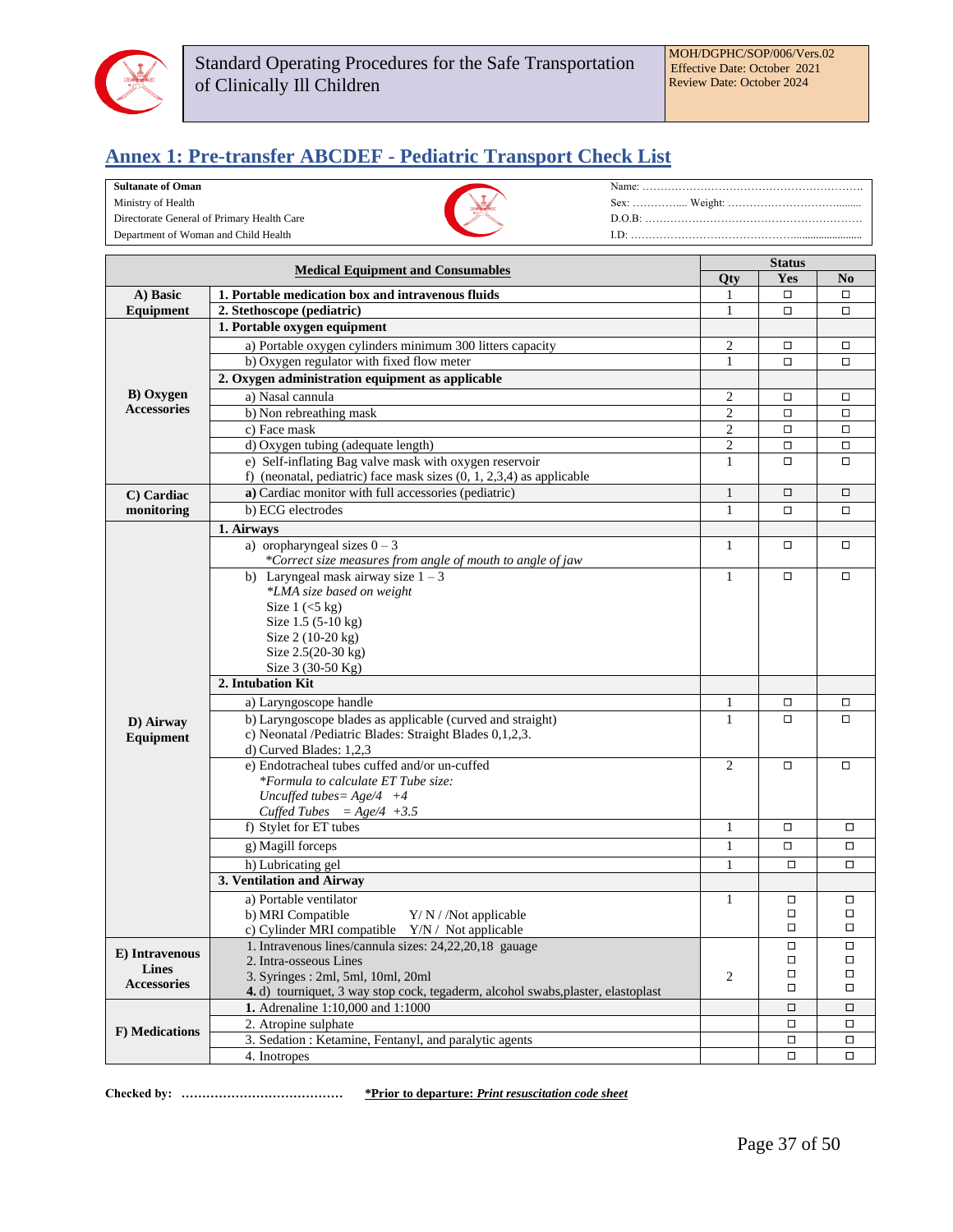

# <span id="page-37-0"></span>**Annex 2: Pediatrics Patient Transfer Form (H/P-249):**

## *Pediatric Transfer Form (To be filled by Referring medical staff).*

| <b>Sultanate of Oman</b>                                                                            |                                                                                                                  |  |  |  |  |
|-----------------------------------------------------------------------------------------------------|------------------------------------------------------------------------------------------------------------------|--|--|--|--|
| Ministry of Health<br>Directorate General of Primary Health Care                                    |                                                                                                                  |  |  |  |  |
| Department of Woman and Child Health                                                                |                                                                                                                  |  |  |  |  |
| <b>Pediatric Patient Transfer Form</b>                                                              |                                                                                                                  |  |  |  |  |
| Date Of Transfer and time:<br><b>Admission Date:</b>                                                |                                                                                                                  |  |  |  |  |
| Referring Institute:<br>Contact Details of Referring Doctor:<br>Contact Number of Referring Doctor: |                                                                                                                  |  |  |  |  |
| Contact Details of Receiving Doctor:<br>Receiving institute:<br>Contact Number of Receiving Doctor: |                                                                                                                  |  |  |  |  |
| Type of Referral:<br>Elective<br>Urgent                                                             | Emergency                                                                                                        |  |  |  |  |
| Mode of Transfer<br>Air<br>Land                                                                     | Sea                                                                                                              |  |  |  |  |
| Need for Specialized Care<br><b>Referral Reason</b>                                                 | <b>Evaluation/Procedures</b><br>Surgical<br>Lack of Beds                                                         |  |  |  |  |
| <b>Clinical Diagnosis</b><br><b>Clinical Details</b>                                                |                                                                                                                  |  |  |  |  |
| Past Medical History<br>Past Surgical History (if applicable)                                       |                                                                                                                  |  |  |  |  |
| Code Status<br>Full Code                                                                            | DNR (Human Care)                                                                                                 |  |  |  |  |
| N <sub>o</sub><br><b>Isolation Precautions:</b><br>Yes                                              | <b>ESBL</b><br>C. Diff<br>Organism:<br><b>MRSA</b><br><b>VRE</b>                                                 |  |  |  |  |
| Droplet<br>Contact<br>Airborne<br>Type:                                                             |                                                                                                                  |  |  |  |  |
| <b>Respiratory Needs</b><br>None<br>Oxygen                                                          | <b>NIV</b><br>Ventilated<br>Tracheostomy                                                                         |  |  |  |  |
| If Ventilated: ETT Size<br>Yes<br>Difficult Intubation                                              | Length from Lips:<br>Position Verified with CXR?<br>N <sub>o</sub><br>Last Blood Gas: PH  PCO3 HCO3 SPO2 Lactate |  |  |  |  |
| Hemodynamic state:                                                                                  |                                                                                                                  |  |  |  |  |
| Inotropes(if any                                                                                    |                                                                                                                  |  |  |  |  |
|                                                                                                     |                                                                                                                  |  |  |  |  |
| Presence of Neurological Disability:                                                                |                                                                                                                  |  |  |  |  |
| Yes<br>No                                                                                           | Pain score as applicable:                                                                                        |  |  |  |  |
|                                                                                                     |                                                                                                                  |  |  |  |  |
| Peripheral Lines<br>Central Line<br><b>Intravenous Lines</b>                                        |                                                                                                                  |  |  |  |  |
| Number<br>Rate                                                                                      |                                                                                                                  |  |  |  |  |
|                                                                                                     |                                                                                                                  |  |  |  |  |
|                                                                                                     |                                                                                                                  |  |  |  |  |
|                                                                                                     | Foley's catheter<br>Chest drain                                                                                  |  |  |  |  |
|                                                                                                     | <b>NGT</b><br>Pacemaker                                                                                          |  |  |  |  |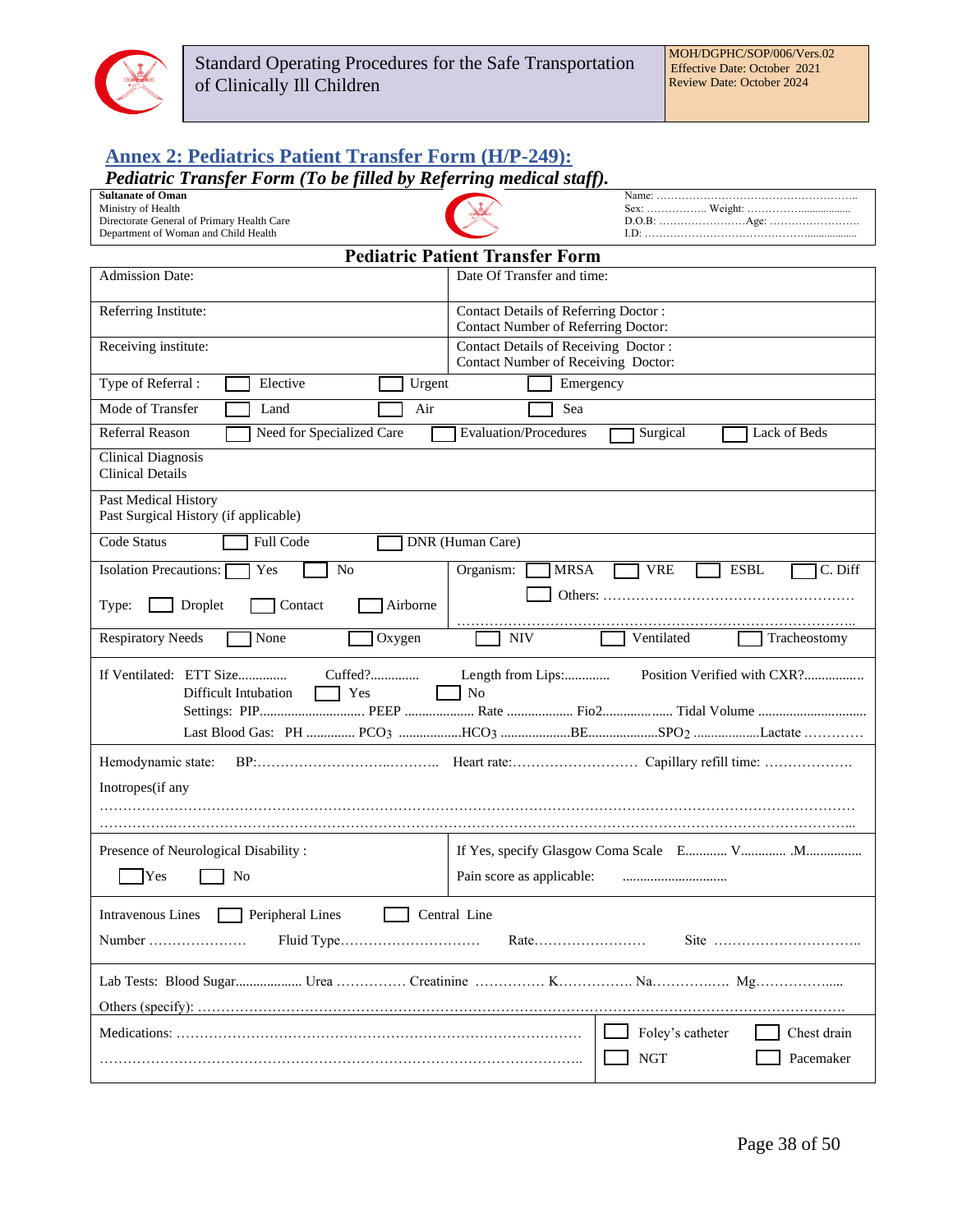

| Enroute Monitoring (to be filled by Transfer team / Attach Medication, Ventilator Chart as applicable |        |  |            |                                                          |  |                           |                          |                                |  |  |  |                                  |                |
|-------------------------------------------------------------------------------------------------------|--------|--|------------|----------------------------------------------------------|--|---------------------------|--------------------------|--------------------------------|--|--|--|----------------------------------|----------------|
| <b>Time of Departure</b>                                                                              |        |  |            |                                                          |  |                           |                          |                                |  |  |  |                                  | <b>Arrival</b> |
| <b>Heart Rate</b>                                                                                     |        |  |            |                                                          |  |                           |                          |                                |  |  |  |                                  |                |
| <b>Blood Pressure</b>                                                                                 |        |  |            |                                                          |  |                           |                          |                                |  |  |  |                                  |                |
| <b>Respiratory rate</b>                                                                               |        |  |            |                                                          |  |                           |                          |                                |  |  |  |                                  |                |
| <b>Saturation</b>                                                                                     |        |  |            |                                                          |  |                           |                          |                                |  |  |  |                                  |                |
| Temperature                                                                                           |        |  |            |                                                          |  |                           |                          |                                |  |  |  |                                  |                |
| <b>GCS</b>                                                                                            |        |  |            |                                                          |  |                           |                          |                                |  |  |  |                                  |                |
| Medical advice:                                                                                       |        |  |            |                                                          |  |                           |                          |                                |  |  |  |                                  |                |
| 1.Airway/Breathing/Ventilation                                                                        |        |  |            |                                                          |  |                           |                          |                                |  |  |  |                                  |                |
|                                                                                                       |        |  |            |                                                          |  |                           |                          |                                |  |  |  |                                  |                |
| 2. Hemodynmic and blood pressure:                                                                     |        |  |            |                                                          |  |                           |                          |                                |  |  |  |                                  |                |
|                                                                                                       |        |  |            |                                                          |  |                           |                          |                                |  |  |  |                                  |                |
| 3. Frequency of neuro .observation and management:                                                    |        |  |            |                                                          |  |                           |                          |                                |  |  |  |                                  |                |
|                                                                                                       |        |  |            |                                                          |  |                           |                          |                                |  |  |  |                                  |                |
| 4. Fluid plan:                                                                                        |        |  |            |                                                          |  |                           |                          |                                |  |  |  |                                  |                |
|                                                                                                       |        |  |            |                                                          |  |                           |                          |                                |  |  |  |                                  |                |
| 5. Antibiotics and medications:                                                                       |        |  |            |                                                          |  |                           |                          |                                |  |  |  |                                  |                |
|                                                                                                       |        |  |            |                                                          |  |                           |                          |                                |  |  |  |                                  |                |
| 6.Others:                                                                                             |        |  |            |                                                          |  |                           |                          |                                |  |  |  |                                  |                |
|                                                                                                       |        |  |            |                                                          |  |                           |                          |                                |  |  |  |                                  |                |
| *The advice plan should be filled as applicable to child's acuity                                     |        |  |            |                                                          |  |                           |                          |                                |  |  |  |                                  |                |
| **Consultants in Both referring and receiving units should be aware of the transfer plan              |        |  |            |                                                          |  |                           |                          |                                |  |  |  |                                  |                |
|                                                                                                       |        |  |            | Outcome of Transfer (to be filled by the receiving team) |  |                           |                          |                                |  |  |  |                                  |                |
| <b>Outcome</b>                                                                                        |        |  |            |                                                          |  |                           | Complication             |                                |  |  |  |                                  |                |
| Uneventful                                                                                            | $\Box$ |  |            | Need For CPR on arrival                                  |  |                           |                          | $\Box$                         |  |  |  | Non Functioning Lines on arrival |                |
| Complications                                                                                         | $\Box$ |  |            | Significant desaturation $< 90\%$ on arrival             |  |                           |                          | Failure Of equipment<br>$\Box$ |  |  |  |                                  |                |
|                                                                                                       | $\Box$ |  |            | Need for intubation on arrival                           |  |                           |                          | ❏                              |  |  |  |                                  |                |
| <b>Additional Remarks:</b>                                                                            |        |  |            |                                                          |  |                           |                          |                                |  |  |  |                                  |                |
|                                                                                                       |        |  |            |                                                          |  |                           |                          |                                |  |  |  |                                  |                |
|                                                                                                       |        |  |            |                                                          |  |                           |                          |                                |  |  |  |                                  |                |
|                                                                                                       |        |  |            |                                                          |  |                           |                          |                                |  |  |  |                                  |                |
|                                                                                                       |        |  |            |                                                          |  |                           |                          |                                |  |  |  |                                  |                |
|                                                                                                       |        |  |            |                                                          |  |                           |                          |                                |  |  |  |                                  |                |
|                                                                                                       |        |  |            |                                                          |  |                           |                          |                                |  |  |  |                                  |                |
| Name of Escorting Doctor:                                                                             |        |  |            |                                                          |  | Name of Receiving Doctor: |                          |                                |  |  |  |                                  |                |
| Signature                                                                                             |        |  |            |                                                          |  | Signature:                |                          |                                |  |  |  |                                  |                |
|                                                                                                       |        |  |            |                                                          |  |                           |                          |                                |  |  |  |                                  |                |
| Name of Escorting Nurse:                                                                              |        |  |            |                                                          |  |                           | Name of Receiving Nurse: |                                |  |  |  |                                  |                |
| Signature:                                                                                            |        |  | Signature: |                                                          |  |                           |                          |                                |  |  |  |                                  |                |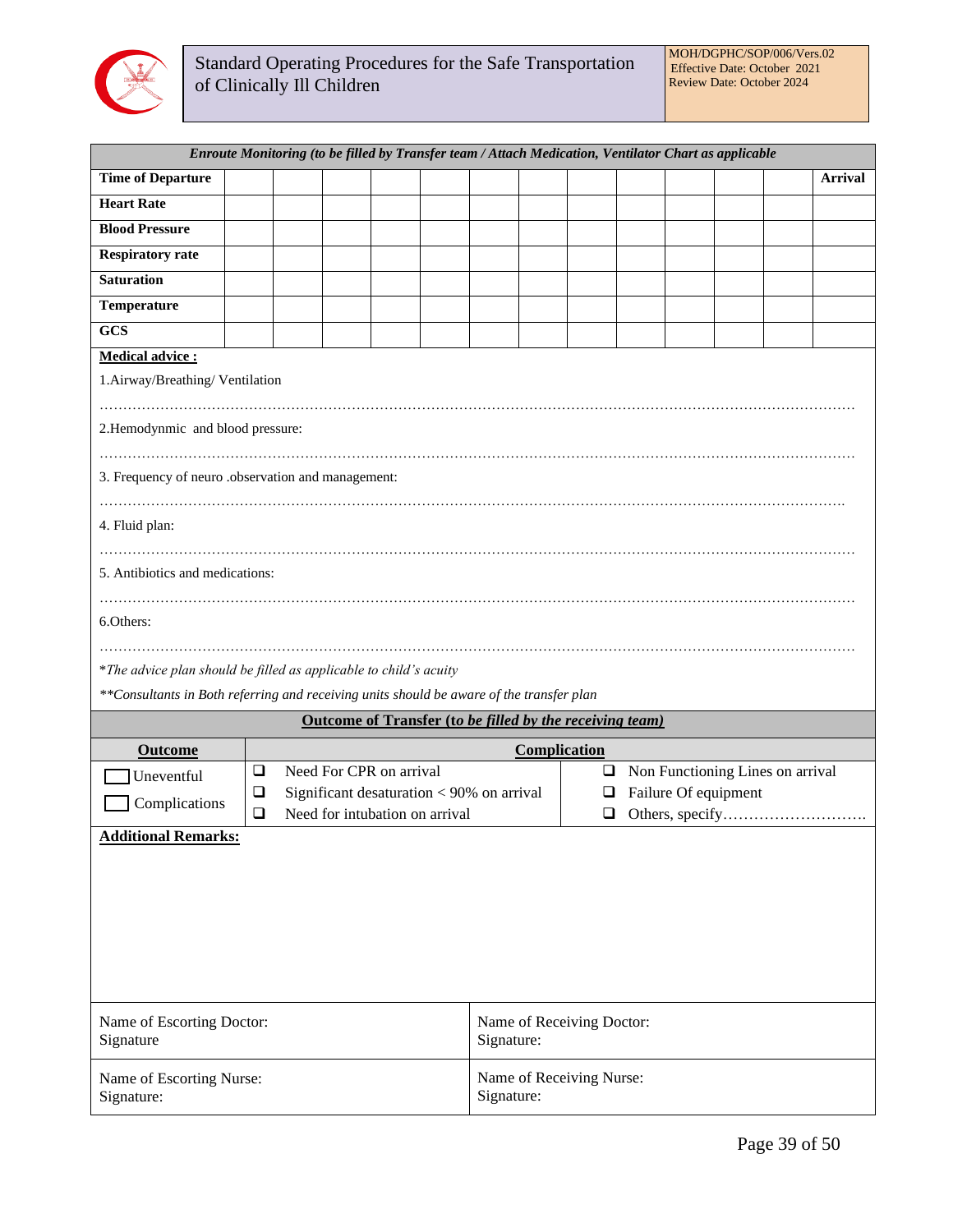

## <span id="page-39-0"></span>**Annex 3: Guideline for Filling up Pediatrics Patient Transfer Form (H/P-249)**

#### **Introduction:**

**Pediatrics Patient Transfer Form (H/P-249) is** unified for every transferred case from one health care level to another, and it is made to further strengthen the documentation of patient's details, and facilitate extraction of the needed data.

#### **Objective:**

- ❖ To ensure proper documentation of patient's information before, during and after transfer.
- ❖ To have a national data base for the pediatric transfers, reasons, and outcomes of transfer.

#### **When to fill the form?**

- ❖ The form should be filled up for every case needing transfer from one level to another.
- ❖ The form should be filled by the accompanying health physician, if not available the nurse.
- ❖ The form should be taken along with the patient during the transfer process to document events occurring during the transfer process.
- ❖ Escorting team should make sure to submit the filled part for the escorting team and receiving team should make sure to fill the corresponding part.
- ❖ Documentation is shared between receiving and referring hospitals. The Leader of the transfer team is responsible to make sure of filling up the Pediatrics Patient Transfer Form (H/P-249).
- ❖ Both health care professionals (transferring and receiving) should sign the form.

#### **Who should fill the form?**

Any physician who is involved in transferring the child should fill up the form. In most situations the pediatrician or general physician (if not available then the nurse involved in transferring the child).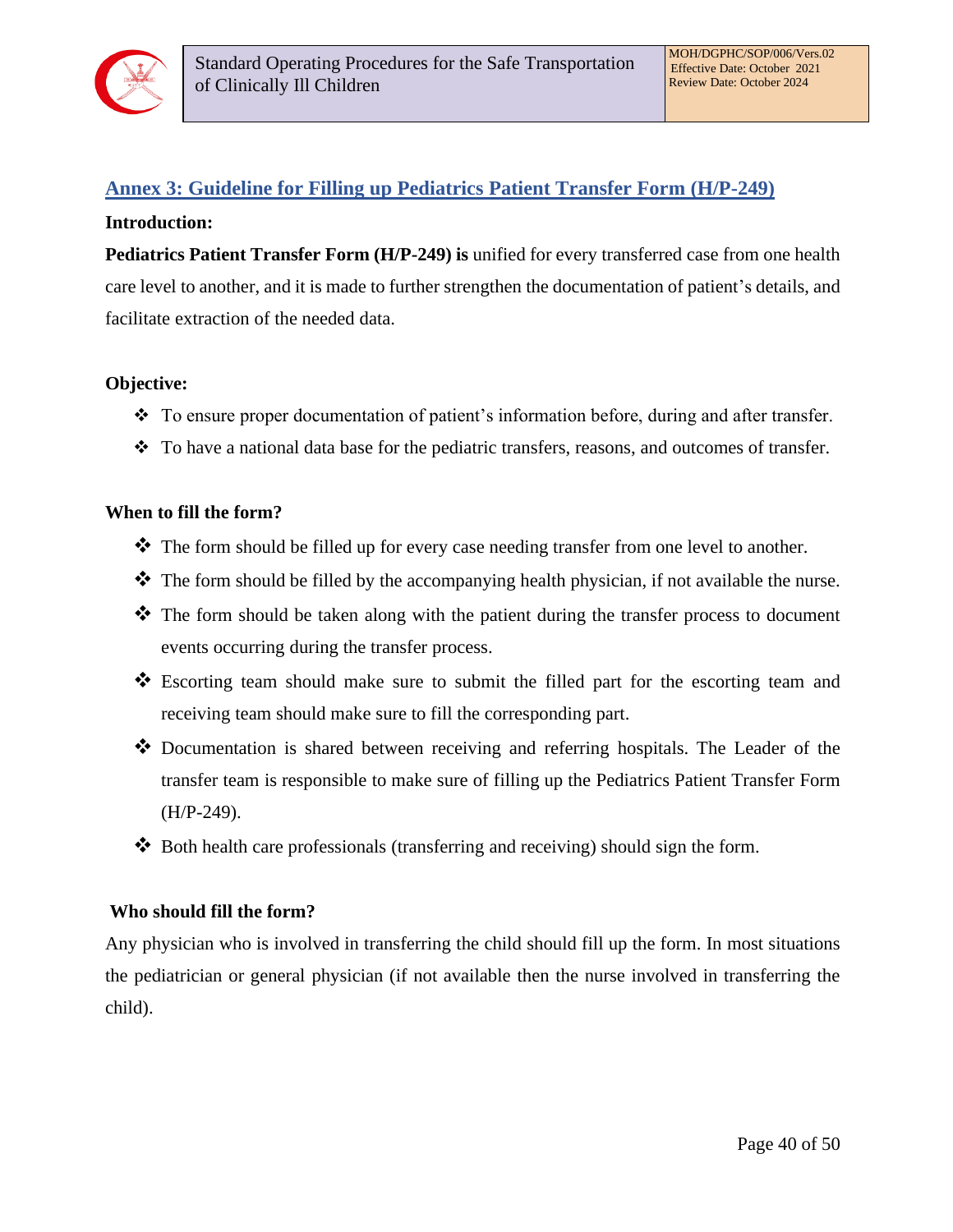

## <span id="page-40-0"></span>**Annex 4: Vital Signs**

| Age group             | $I^{st}$ | 5 <sup>th</sup> | $10^{th}$ | $50^{th}$ | 90 <sup>th</sup> | 95 <sup>th</sup> | ggth |
|-----------------------|----------|-----------------|-----------|-----------|------------------|------------------|------|
| $0 - 3$ months        | 103      | 113             | 119       | 140       | 164              | 171              | 186  |
| $3 < 6$ months        | 98       | 108             | 114       | 135       | 159              | 167              | 182  |
| $6 - 9$ months        | 94       | 104             | 110       | 131       | 156              | 163              | 178  |
| $9 - 12$ months       | 91       | 101             | 107       | 128       | 153              | 160              | 176  |
| $12 - 18$ months      | 87       | 97              | 103       | 124       | 149              | 157              | 173  |
| $18 - 24$ months      | 82       | 92              | 98        | 120       | 146              | 154              | 170  |
| $2 - 3 \text{ years}$ | 77       | 87              | 93        | 115       | 142              | 150              | 167  |
| $3 - 4$ years         | 71       | 82              | 88        | 111       | 138              | 146              | 164  |
| $4 - 6 \text{ years}$ | 66       | 77              | 83        | 106       | 134              | 142              | 161  |
| $6 - 8$ years         | 61       | 71              | 77        | 100       | 128              | 137              | 155  |
| $8 - 12$ years        | 56       | 66              | 72        | 94        | 120              | 129              | 147  |
| $12 - 15$ years       | 51       | 61              | 66        | 87        | 112              | 121              | 138  |
| $15 - 18$ years       | 48       | 57              | 62        | 82        | 107              | 115              | 132  |

**Heart rates percentiles for the different age groups**

*Source: Bonafide CP, Brady PW, Keren R et al. Development of heart rate and respiratory rate percentile curves for hospitalized children Pediatrics.2013;131(4):e1150-7.*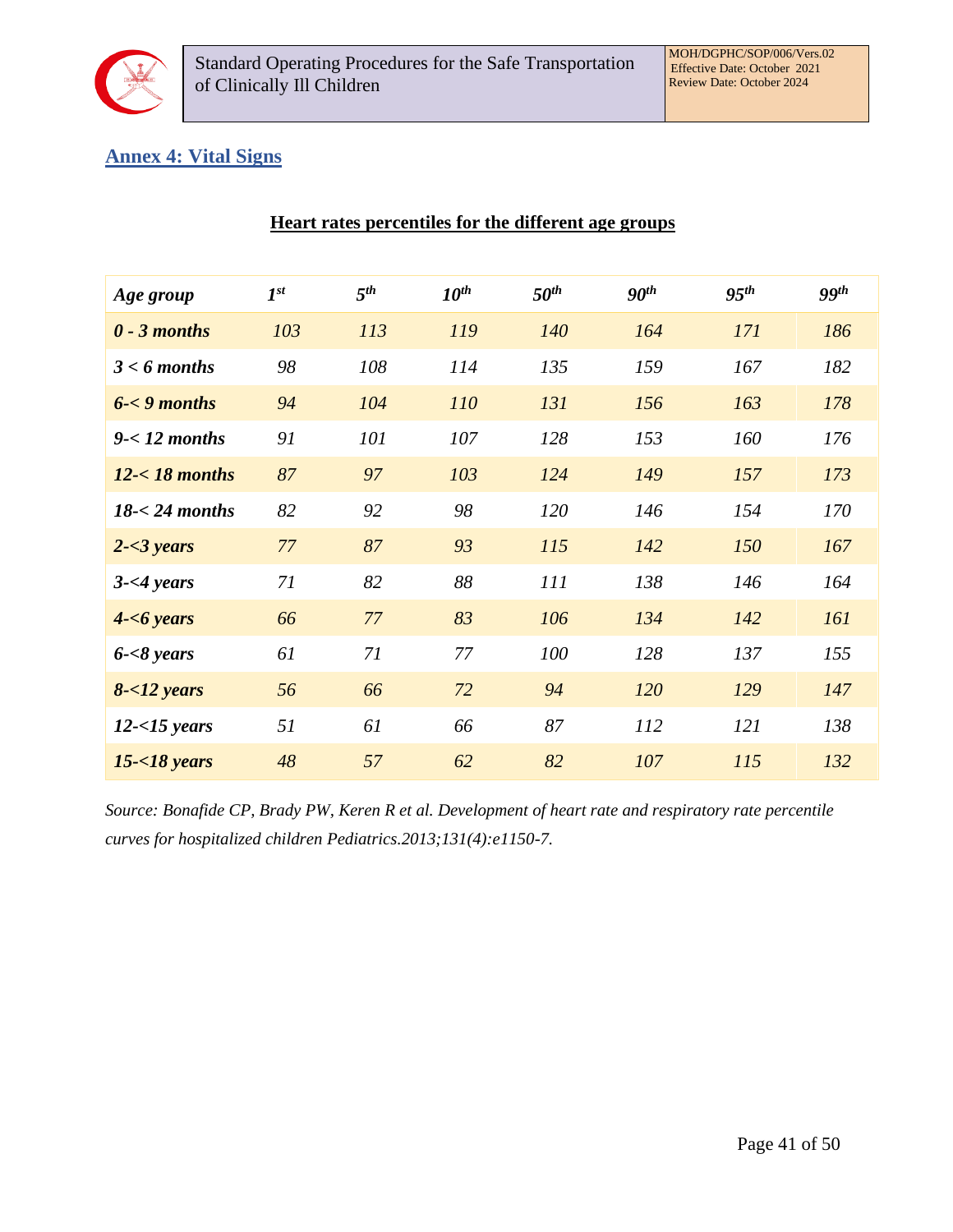

## **Annex 4 (contd.): Vital Signs**

| Age group             | $I^{st}$ | $5^{th}$ | $10^{th}$ | $50^{th}$ | 90 <sup>th</sup> | $95^{th}$ | $99$ <sup>th</sup> |
|-----------------------|----------|----------|-----------|-----------|------------------|-----------|--------------------|
| $0 < 3$ months        | 22       | 27       | 30        | 41        | 56               | 62        | 76                 |
| $3 - 6$ months        | 21       | 25       | 28        | 38        | 52               | 58        | 71                 |
| $6 - 9$ months        | 20       | 23       | 26        | 35        | 49               | 54        | 67                 |
| $9 - 12$ months       | 19       | 22       | 24        | 33        | 46               | 51        | 63                 |
| $12 - 18$ months      | 18       | 21       | 23        | 31        | 43               | 48        | 60                 |
| $18 - 24$ months      | 16       | 20       | 21        | 29        | 40               | 45        | 57                 |
| $2 - 3 \text{ years}$ | 16       | 18       | 20        | 27        | 37               | 42        | 54                 |
| $3 - 4 \text{ years}$ | 15       | 18       | 19        | 25        | 35               | 40        | 52                 |
| $4 - 6 \text{ years}$ | 14       | 17       | 18        | 24        | 33               | 37        | 50                 |
| $6 - 8 \text{ years}$ | 13       | 16       | 17        | 23        | 31               | 35        | 46                 |
| $8 - 12$ years        | 13       | 15       | 16        | 21        | 28               | 31        | 41                 |
| $12 - 15$ years       | 11       | 13       | 15        | 19        | 25               | 28        | 35                 |
| $15 - 18$ years       | 11       | 13       | 14        | 18        | 23               | 26        | 32                 |

#### **Respiratory rate percentiles for the different age groups**

*Source: Bonafide CP, Brady PW, Keren R et al. Development of heart rate and respiratory rate percentile curves for hospitalized children. Pediatrics. 2013; 131(4):e1150-7*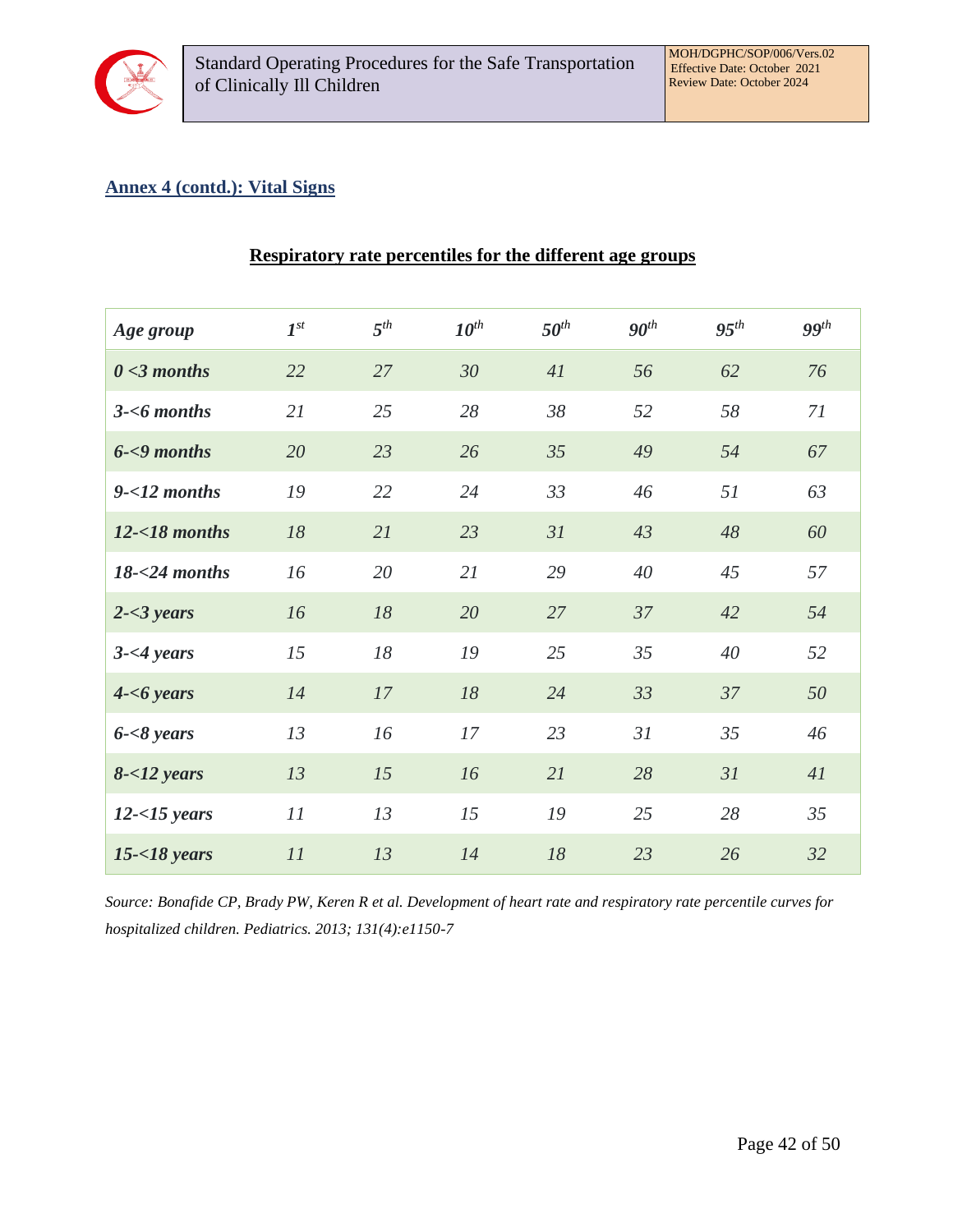

## **Annex 4 (contd.): Vital Signs**

| <b>Blood Pressure Ranges for Infants and Children</b> |  |  |  |
|-------------------------------------------------------|--|--|--|
|                                                       |  |  |  |

| Age                   | <b>Systolic Blood</b><br>Pressure (Female) | <b>Systolic Blood</b><br>pressure (Male) | <b>Diastolic Blood</b><br>pressure (Female) | <b>Diastolic Blood</b><br>Pressure (Male) |
|-----------------------|--------------------------------------------|------------------------------------------|---------------------------------------------|-------------------------------------------|
| <b>Neonate</b>        | 60-76                                      | 60-74                                    | $31 - 45$                                   | $30 - 44$                                 |
| 1 month               | $73-91$                                    | 74-94                                    | $36 - 56$                                   | $37 - 55$                                 |
| 3 months              | 78-100                                     | $81 - 103$                               | $44 - 64$                                   | $45 - 65$                                 |
| 6 months              | 82-102                                     | 87-105                                   | 46-66                                       | 48-68                                     |
| $\boldsymbol{I}$ year | 86-104                                     | 85-103                                   | $40 - 58$                                   | $37 - 56$                                 |
| 2 years               | 88-105                                     | 88-106                                   | $45-63$                                     | $42 - 61$                                 |
| 7 years               | $96 - 113$                                 | 97-115                                   | 57-75                                       | 57-76                                     |
| 15 years              | 110-127                                    | 113-131                                  | 65-83                                       | $64 - 83$                                 |

Note: Readings are the range from 1 SD below and 1 SD above the mean for those during the 1<sup>st</sup> one year of life and *from*  $50^{th}$  *–*  $95^{th}$  *centile for children* > 1 year.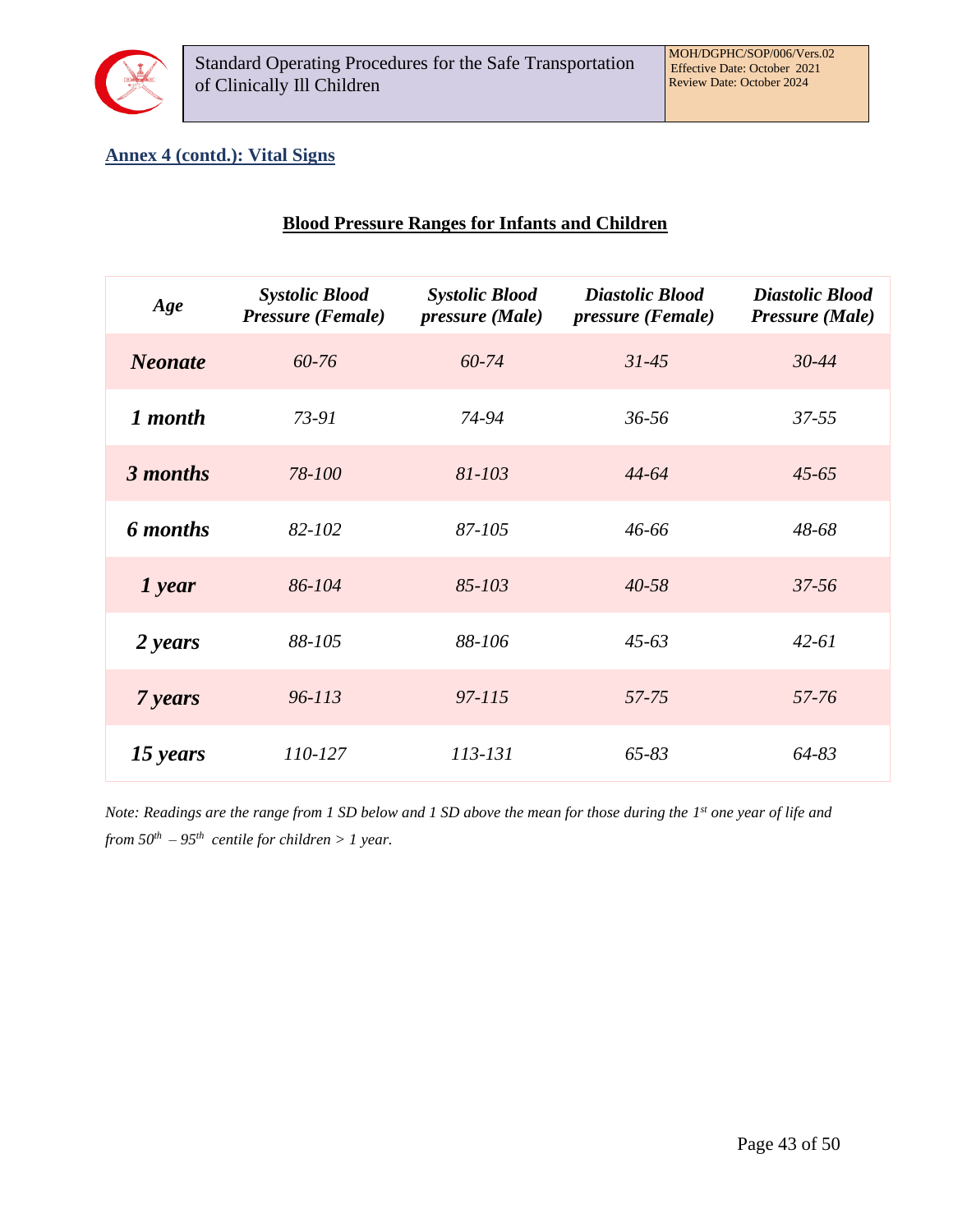

## **Annex 4 (contd.): Vital Signs**

| <b>Defining Hypotension for Age Based on Blood Pressure Values</b> |                                       |
|--------------------------------------------------------------------|---------------------------------------|
| Age                                                                | <b>Systolic Blood Pressure (mmHg)</b> |
| Term Neonates (0-28 days)                                          | < 60                                  |
| Infants $(1 to 12 months)$                                         | < 70                                  |
| Children 1-10 Years<br>$(5th blood pressure Percentile)$           | $<$ 70+(age in Years x 2)             |
| Children > 10 Years                                                | < 90                                  |

*Note: These Blood Thresholds approximate just above the 5th Percentile systolic Blood Pressures for age. An observed decrease in systolic Blood Pressure of 10 mmHg from baseline should prompt serial evaluations for additional signs of shock.*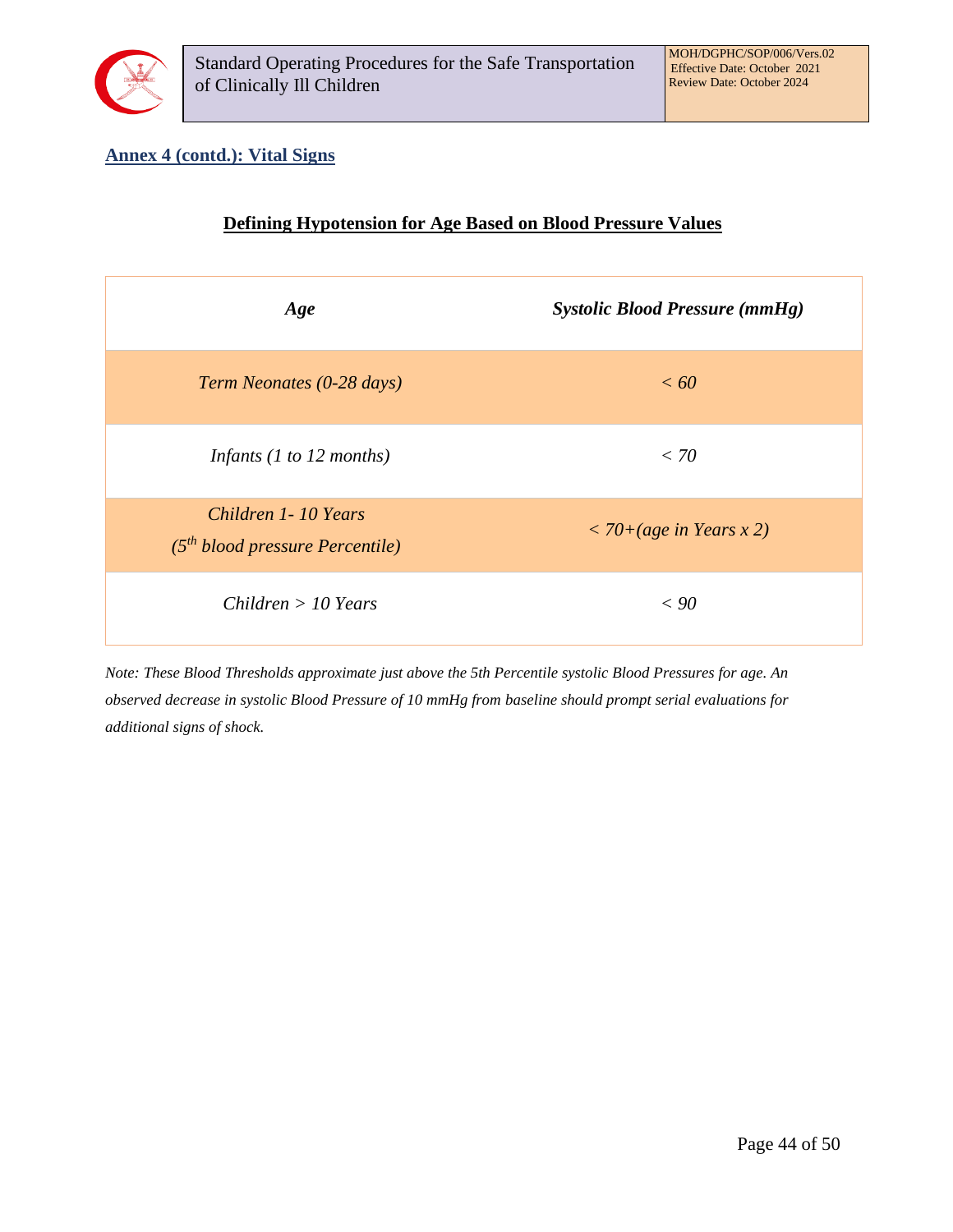

# <span id="page-44-0"></span>**Annex 5: A Summary of the Transport Process:**

| Stage of             |                                                        |                |
|----------------------|--------------------------------------------------------|----------------|
| <b>Transport</b>     | What else would you like to know?                      | <b>Remarks</b> |
| <b>Process</b>       |                                                        |                |
|                      | <b>Identify key issues</b>                             |                |
|                      | 1. What is wrong?                                      |                |
| <b>Assessment</b>    | 2. What do you need?                                   |                |
|                      | Attempt structural approach to assessment              |                |
|                      | Consider most appropriate placement of patient         |                |
|                      | What action would you undertake?                       |                |
|                      | 1. Identify transport team and leader                  |                |
| <b>Control</b>       | 2. Identify tasks, equipment/staff                     |                |
|                      | 3. Identify tasks - pre-transport advice               |                |
|                      | 4. Identify tasks – liaise with units/ambulance        |                |
|                      | 5. Ensure tasks allocated and documented               |                |
|                      | To whom and how would you communicate?                 |                |
|                      | 1. Considers structure of communication                |                |
|                      | 2. Consider content of communication                   |                |
|                      | $\triangleright$ Who are you?                          |                |
|                      | $\triangleright$ What is needed from the listener?     |                |
| <b>Communication</b> | $\triangleright$ What are the patient's basic details? |                |
|                      | $\triangleright$ What is the problem?                  |                |
|                      | $\triangleright$ What has been done?                   |                |
|                      | $\triangleright$ What was the response?                |                |
|                      | $\triangleright$ What is needed?                       |                |
|                      | 3. Have the key parties been communicated with?        |                |
|                      | What further decisions are now required?               |                |
| Evaluation           | 1. Establishes urgency of transfer                     |                |
|                      | 2. Establishes appropriateness of transfer             |                |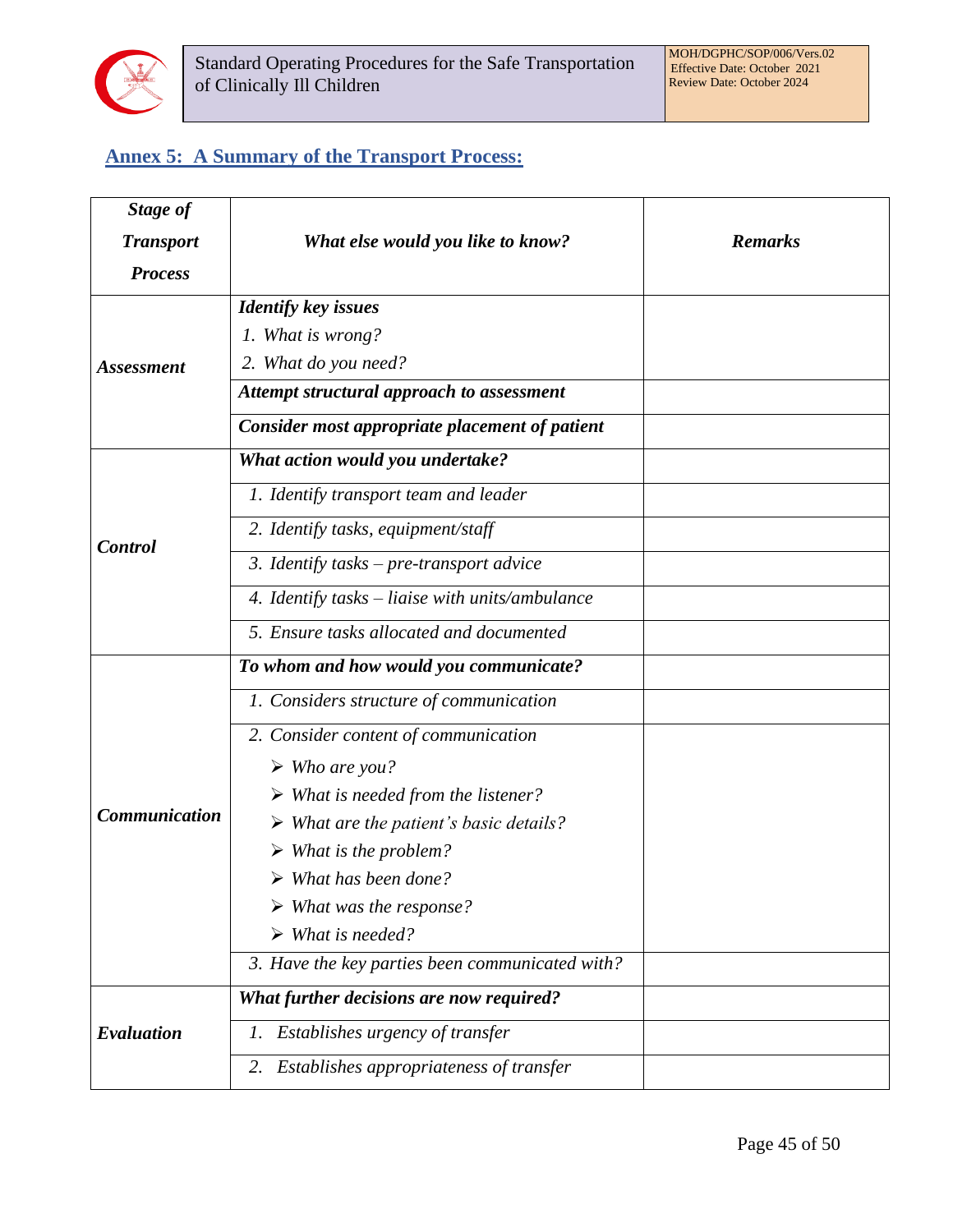

|                       | Considers mode of transfer<br>$\mathfrak{Z}$ .     |  |
|-----------------------|----------------------------------------------------|--|
|                       | What would you do before transferring the patient? |  |
|                       | Actions on arrival                                 |  |
|                       | Undertakes handover<br>2.                          |  |
|                       | Optimize patient's condition $-ABC$ , etc.<br>3.   |  |
| <b>Preparation</b>    | Communication with family<br>4.                    |  |
| and packing           | 5. Secures equipment to patient                    |  |
|                       | Prepares trolley, incubator and ambulance<br>6.    |  |
|                       | Packages patient<br>7.                             |  |
|                       | Pre-departure checks<br>8.                         |  |
|                       | What are important aspects for the return journey? |  |
|                       | Ensure equipment is securely loaded                |  |
| <b>Transportation</b> | Monitoring and documentation<br>2.                 |  |
|                       | 3. Appropriate road speed                          |  |
|                       | Logical approach to troubleshooting<br>4.          |  |
|                       | Appropriate handover<br>5.                         |  |
|                       |                                                    |  |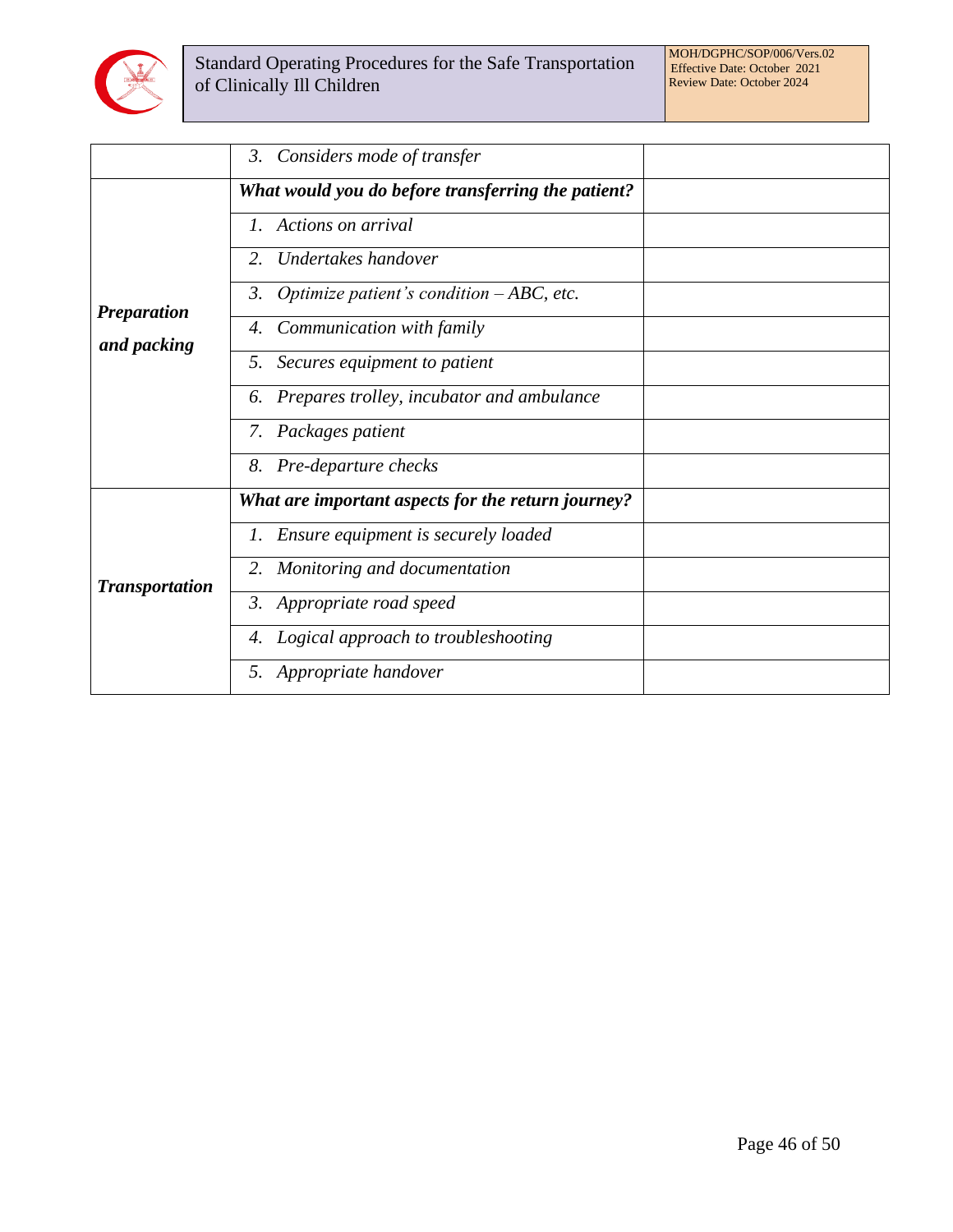

## <span id="page-46-0"></span>**Annex 6: Common Resuscitation Medications**

- ❑ *Adrenaline:* 
	- o *Cardiac arrest Dose: 1:10,000 at 0.1 ml/kg/dose (I/V, I/O)*

*1:10000. 1 mg/kg if given by ETT* 

- o *Croup: 0.5 ml/kg of 1:1000 by inhalation.*
- ❑ *Lignocaine: 1 mg/kg.*
- ❑ *Morphine: 0.1 mg/kg/dose.*
- ❑ *Midazolam: 0.1mg/kg/dose.*
- ❑ *Pancuronium (Pavlon): 0.1mg/kg/dose*
- ❑ *Rocuronium 1 mg/kg/dose*
- ❑ *Salbutamol neb: 2.5-5 mg/ dose.*
- ❑ *Atrovent: 125-250 mcg /dose.*
- ❑ *Atropine: 0.02 mg/kg per dose*
- ❑ *Dextrose 10%: 5-10 ml/kg*
- ❑ *Dextrose 25%: 2-4 ml/kg*
- ❑ *Dextrose 50%: 1-2 ml/kg*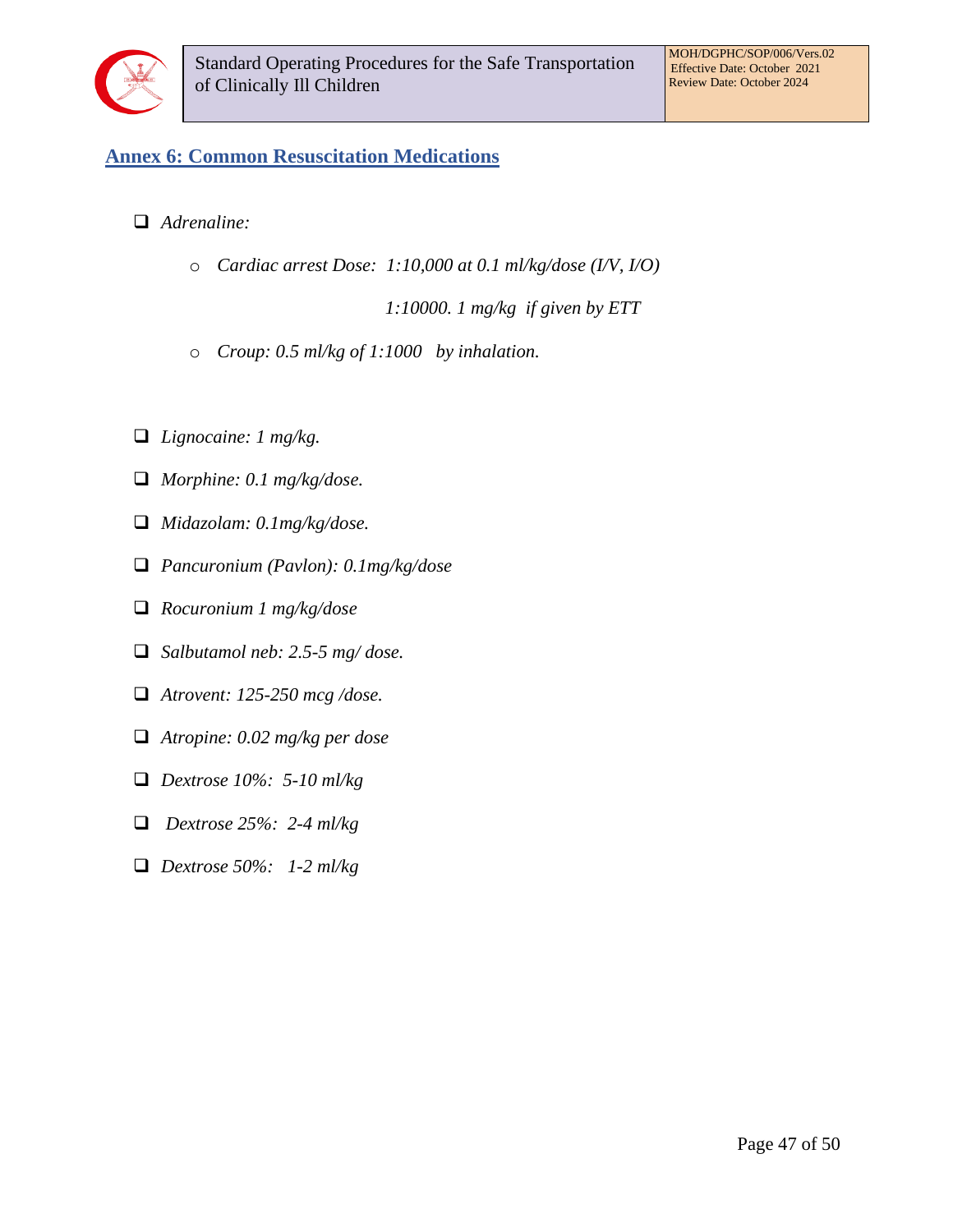

## <span id="page-47-0"></span>**Annex 7: Common inotropes used, Doses and administration**

All inotropes should be titrated to achieve normal blood pressure for age and reversal of shock i.e., improved heart rate, blood pressure, perfusion, urine output and mental state.

#### **a) Adrenaline (Epinephrine)**

**Mechanism of action:** At smaller doses < 0.1 mcg/kg/min, it has greater Beta2 adrenergic effects on the peripheral vasculature leading to fall in SVR. At higher doses, it has more alpha and beta 1 effects leadings to increase in heart rate, increase in SVR and increase in contractility.

**Dose range**: 0.05- 0.25 mcg/kg/min

**Route**: central access is recommended but if unavailable, peripheral access can be used with care to prevent extravasation.

\* Peripheral access use should be diluted 10 times as compared to central use.

\* It is advised to check how to do the preparation with the receiving unit/consultant

#### **b) Dopamine**

**Mechanism of action**: Pharmacological effects on Beta1 receptors at doses up to 10 mcg/Kg/min. At higher doses, there are effects on alpha receptors increasing SVR leading to cold extremities.

Dopamine can be used in cold shock.

**Dose range:** Starting dose of 5-10 mcg/kg/min. Infusion Rate > 15 mcg/kg/min is associated with increase in vasoconstrictor effects and increase heart rate (chronotropic effects).

**Route**: Central access is recommended but if unavailable, peripheral access can be used.

#### **c) Dobutamine**

#### **Mechanism of action:**

Has effects on Beta2 receptors leading to afterload reduction (reduction in SVR). In addition, it has effects on alpha and beta1 receptors leading to increase in contractility.

**Dose range**: 5-10 mcg/kg/min, the infusion can be increased to 15-20 mcg/kg/min.

**Route:** Central access is recommended but if unavailable, peripheral access can be used.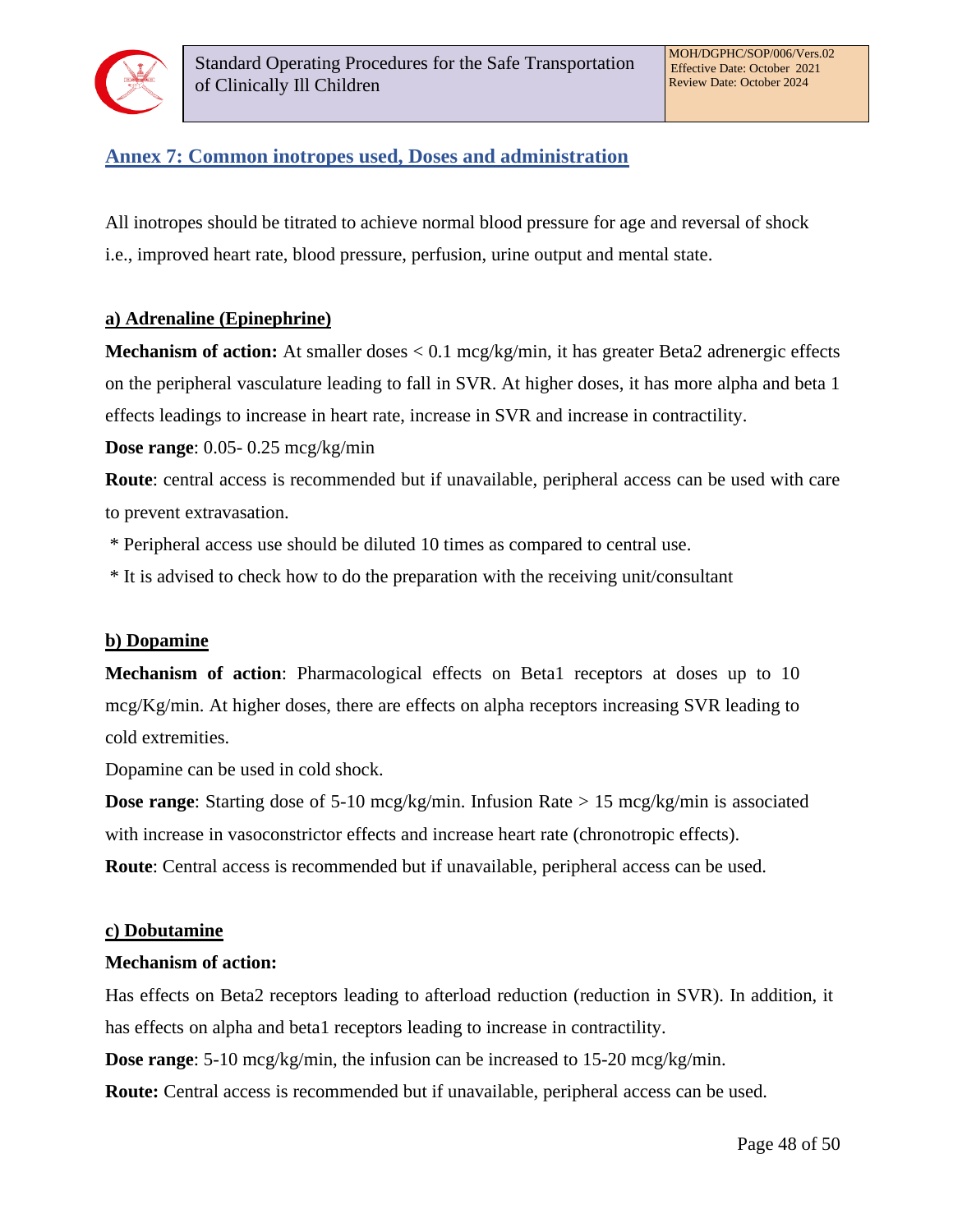

## **d) Milrinone**

#### **Mechanism of action:**

This is non-catecholamine inotrope. It works by inhibiting phosphodiesterase III leading to increase cAMP. Milrinone has vasodilatory and lusitropic effects. In case of excessive effect, SVR and systemic blood pressure will decrease. This should be treated with administration of a fluid bolus of 5ml/kg and titrating down milrinone. Milrinone has a long half-life (1-10 hours) which increases in children with renal failure.

**Dose range**: 0.25-0.75 mcg/kg/min

**Route**: Central access is recommended but if unavailable, peripheral access can be used.

#### **e) Noradrenaline:**

#### **Mechanism of action:**

Has potent effects on alpha and beta receptors leading to vasoconstriction and increase in SVR. **Dose range:** 0.05-0.25 Mmcg/kg/min

**Route**: Central access is recommended but if unavailable, peripheral access can be used.

\* Peripheral access use should be diluted 10 times as compared to central use.

\* It is advised to check how to do the preparation with the receiving unit/consultant